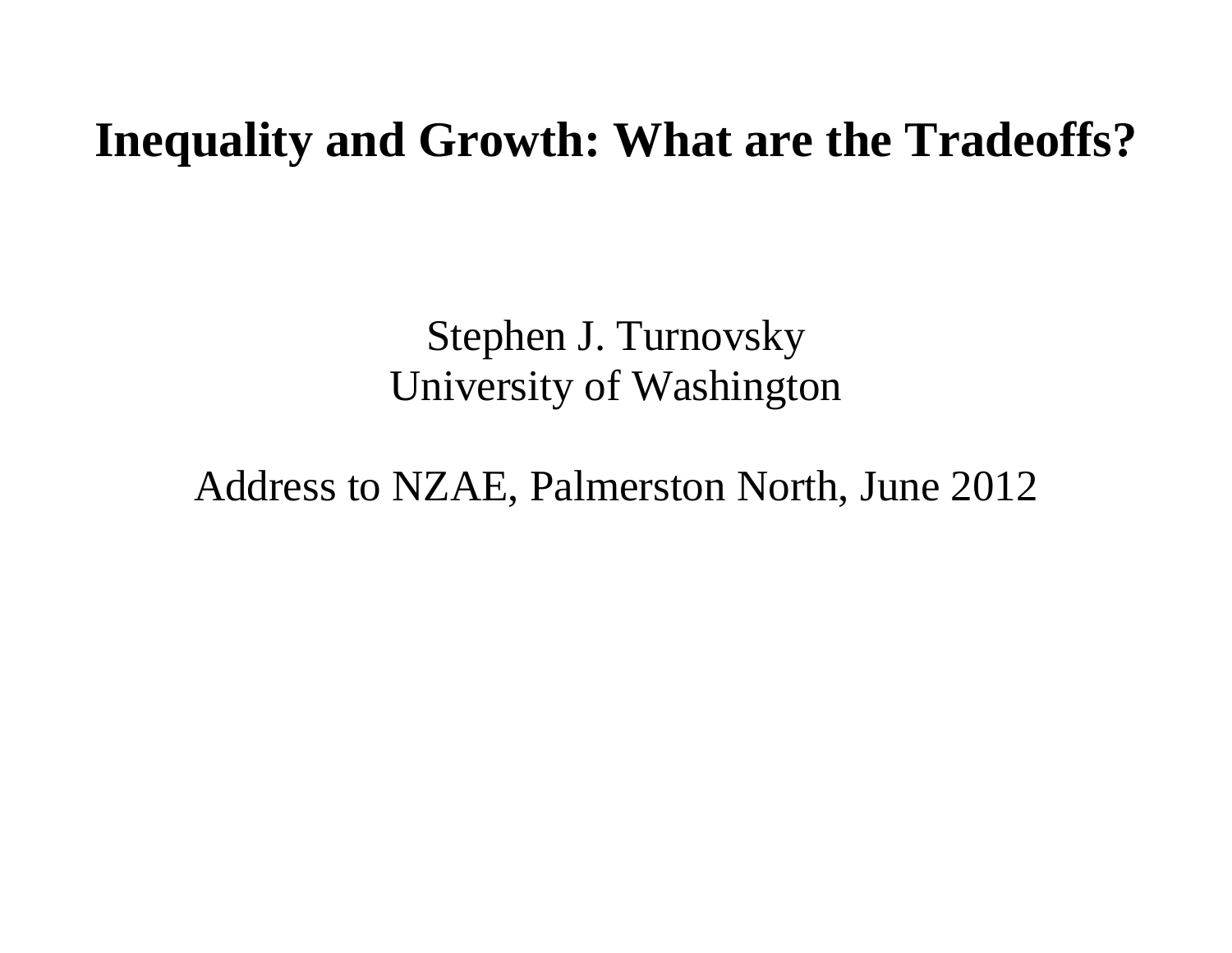# **Background and Overview**

- Growth and inequality relationship dates back to Kuznets (AER, 1955)
	- --Inverted-U between inequality and development
	- --Controversial and inconclusive
	- --Kuznets originally associated it with "dual economy dynamics"
	- --transition from agricultural to industrial economy
- Key feature of recent empirical research has focused on the tradeoffs between income inequality and growth
- Addressed by running regressions of growth rates on measures of inequality (and other variables)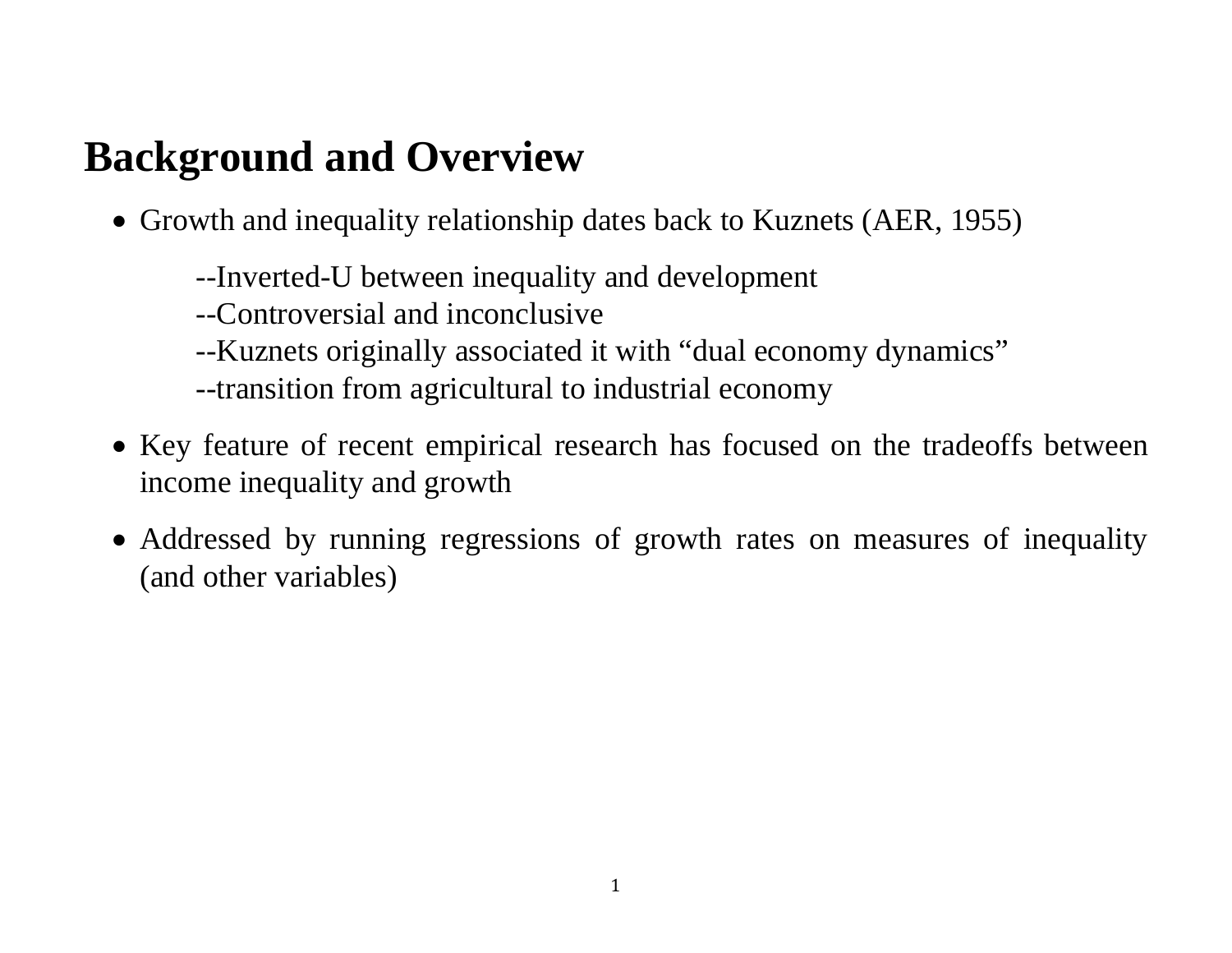- Anand and Kanbur (JDE, 1993), Alesina and Rodrik (QJE, 1994), Persson and Tabellini (AER, 1994), Perotti (JEG, 1996), and others obtain **negative** relationship. The various explanations for this include:
	- -- Political economy consequences of inequality
	- -- Negative impact of inequality on education
	- -- Capital market imperfections and credit constraints, etc
- Other studies find **positive**, or more ambiguous, relationship; see e.g. Li and Zou (RDE, 1998), Forbes (AER, 2000), and Barro (JEG, 2000). Explanations include
	- -- Relative savings propensities of rich vs. poor
	- -- Investment indivisibilities
	- -- Incentives.
- Lundberg and Squire (EJ, 2003) introduce a number of factors that may potentially influence both inequality and growth; test for joint significance.
- They identify two common variables [openness and civil liberties] that impact both variables in the same direction, thereby implying a positive relationship between income inequality and growth.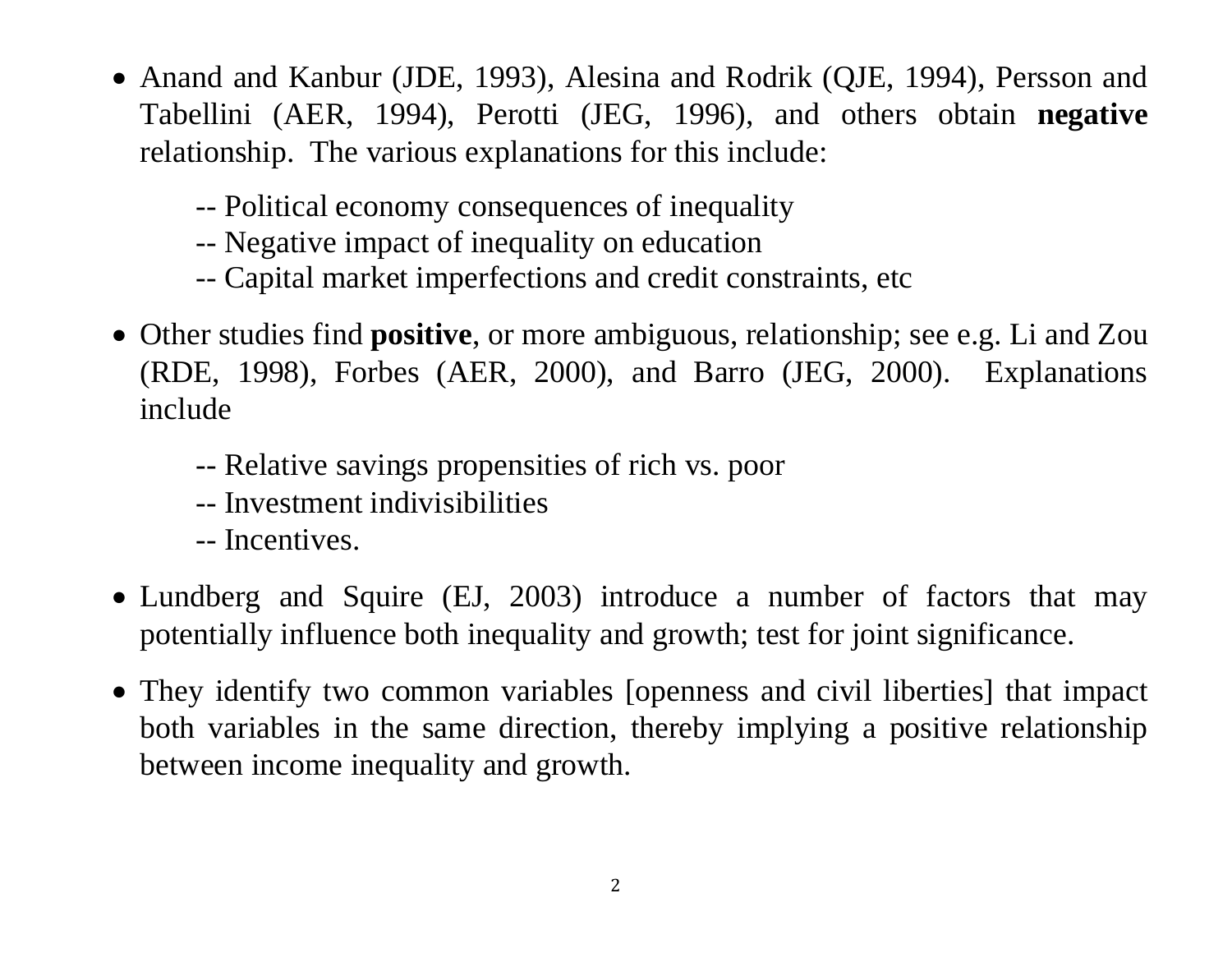- From theoretical perspective, empirical controversy not surprising.
- Growth rate and income distribution are both endogenous outcomes.
- Income inequality-growth relationship will reflect the underlying set of forces to which both are simultaneously reacting.
- This can be understood only within the context of a consistently specified general equilibrium growth model.
- "Association" rather than "causality" is more appropriate characterization.

.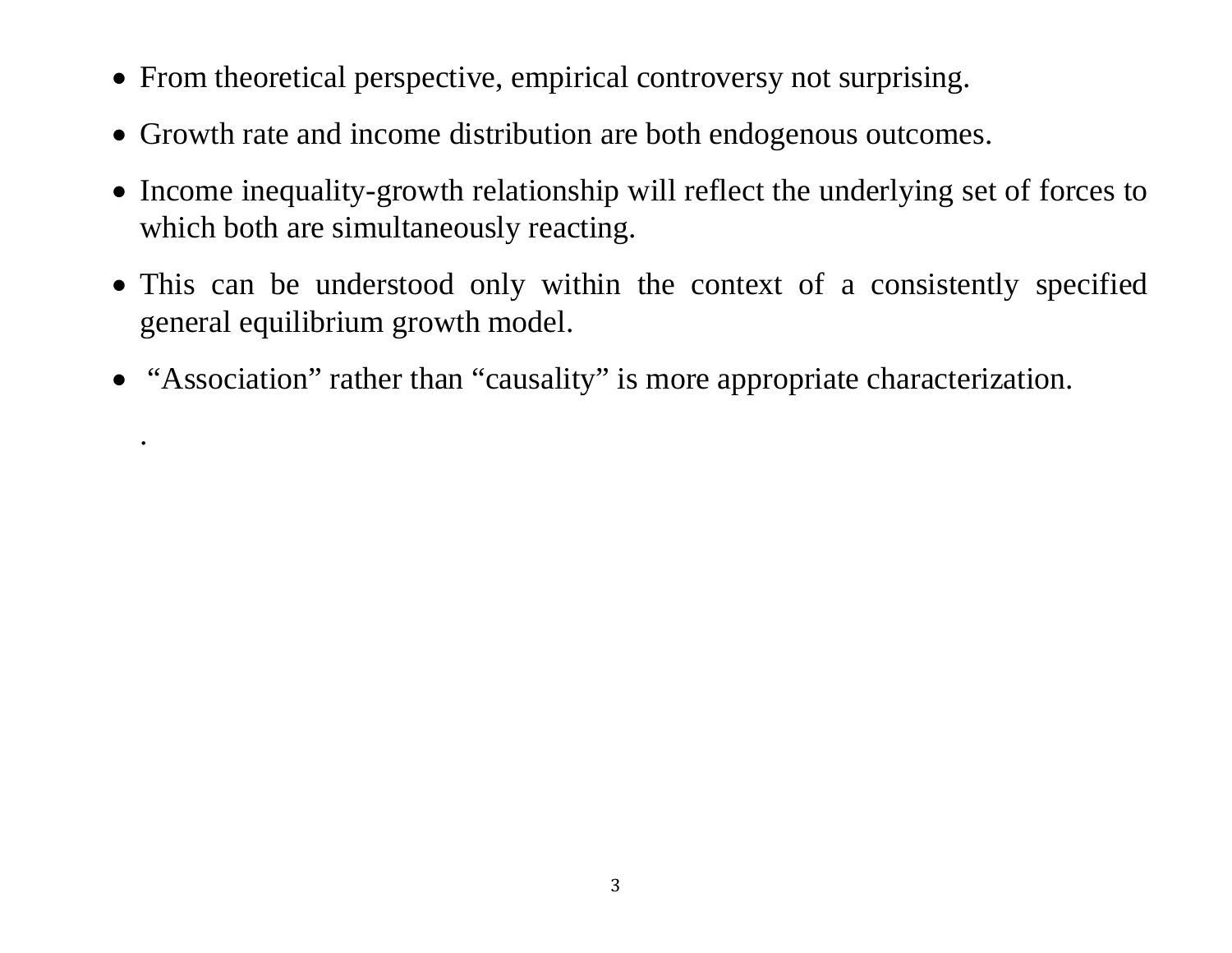- Key element is heterogeneity
- Many sources (tastes, endowments, technology….)
- In most general context to solve for growth and inequality simultaneously is intractable (see Sorger, ET, 2000)
- But if assume that underlying utility function is homogeneous, then aggregation is possible (Gorman, Econom.,1953)
- Problem becomes tractable
- Assumption of homogeneity is routine throughout modern growth theory
- Leads to "representative agent theory of distribution" (Caselli and Ventura, AER 2000)
- Macroeconomic equilibrium has a simple recursive structure: --Aggregate equilibrium is independent of distribution,
	- distribution depends upon aggregate.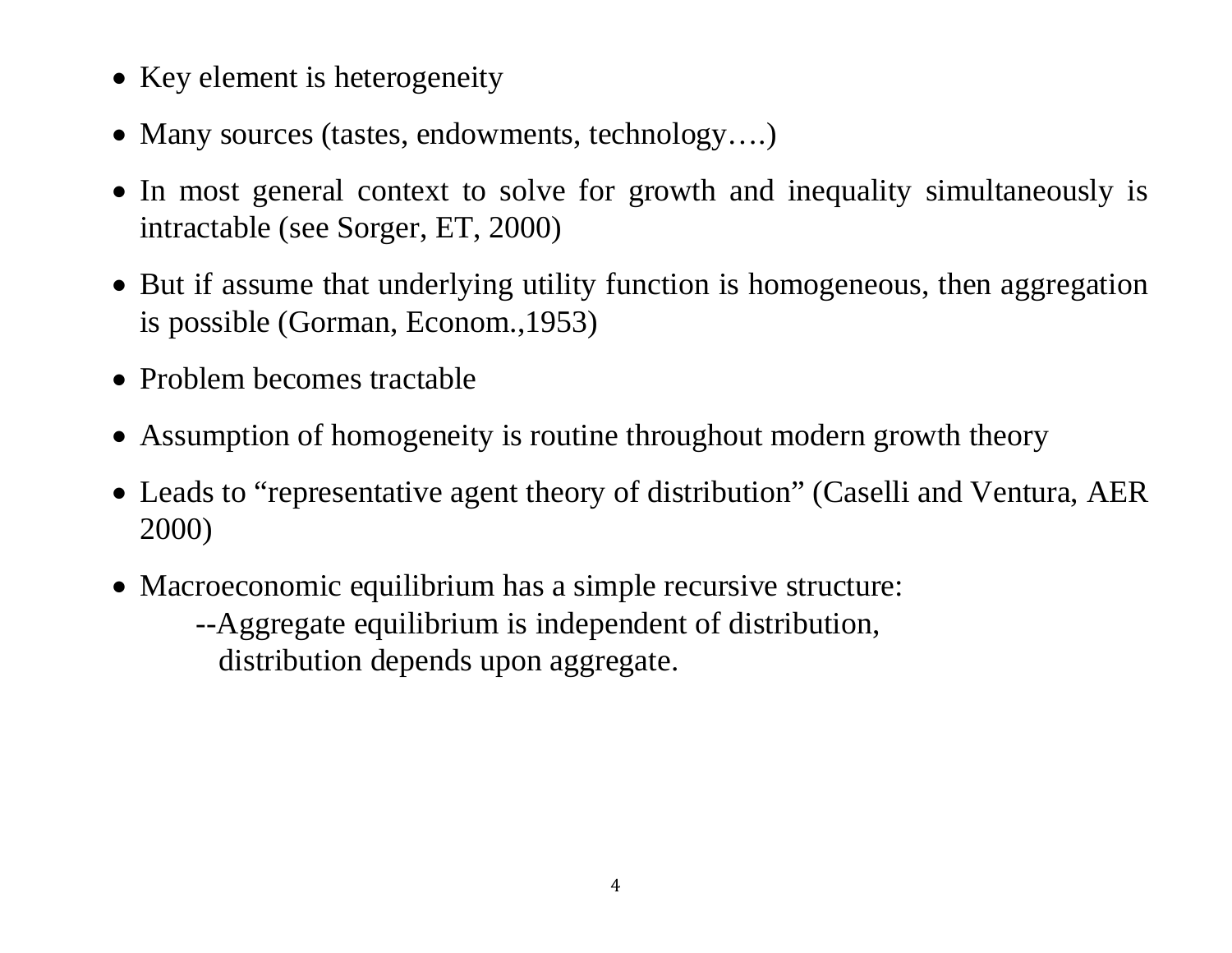# **My Research**

- My work in this area has followed this approach
- As the source of heterogeneity I have taken the initial endowments of capital (assets) and in some cases ability
- Quite an extensive literature taking this approach
- Alternative approach is to assume that people start out identical and that heterogeneity is endogenized through idiosyncratic random shocks (Krusell and Smith, JPE 1998, and others).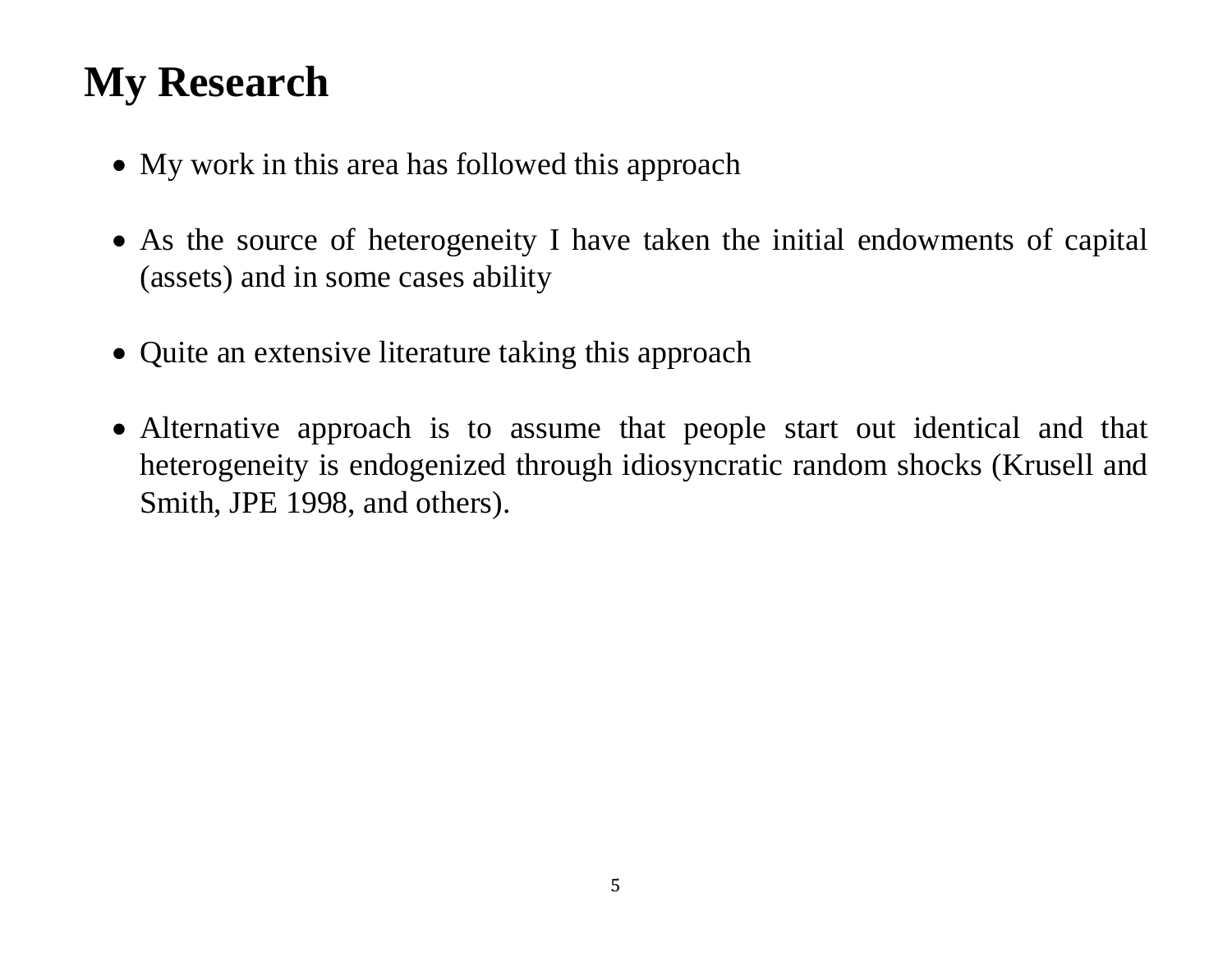- Build models of increasing realism (complexity)
- Fall into three categories, structurally
	- 1.Economies always on balanced growth path (One-sector endogenous growth model model)

--No dynamics either in aggregates or distributions.

2. Models with transitional dynamics (e.g. neoclassical growth models; twostate variable endogenous growth model)

--Have transitional dynamics of aggregates and distribution, but no mobility

(inequality may expand or contract but no changing in rank) --Introduces **intertemporal** as well as **intratemporal** tradeoffs.

3.Two sources of heterogeneity in endowments (e.g. capital and skills) --Permits both wealth and income inequality dynamics and mobility. These need not move together.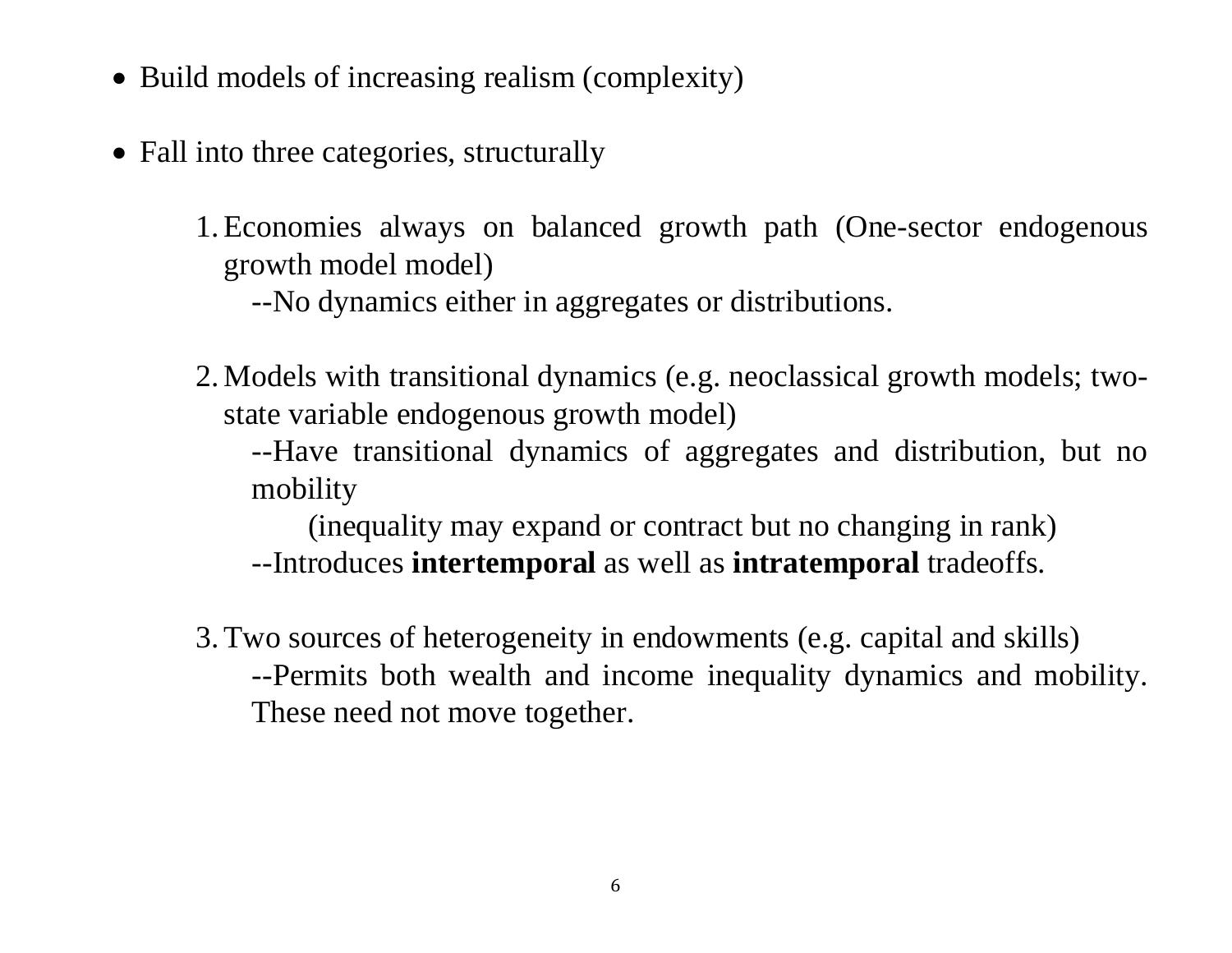# **Applications**

- Effects of structural changes (e.g. productivity increases)
- Tax and expenditure policies (e.g. government investment vs. government consumption and financing)
- Extensions to international economy (e.g. distributional consequences of international transfers)
- Path dependence of structural changes and their distributional consequences (particularly relevant for issues relating to foreign aid)
- Human capital vs. physical capital
- Role of externalities
- Heterogeneity vs. demographic distribution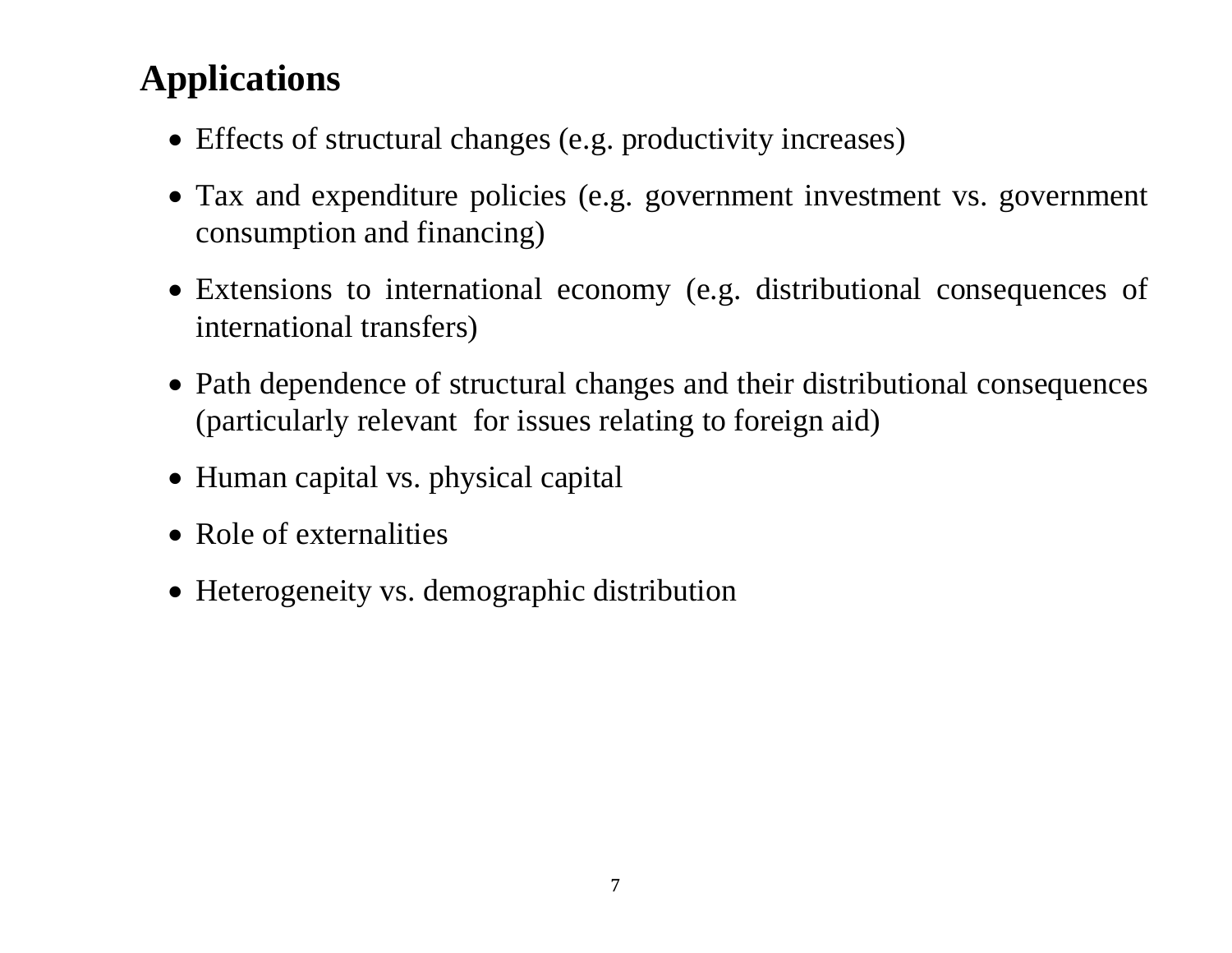## **Remainder of Talk**

- A simple canonical model
- A dynamic model
- Role of path dependence and consequences for distribution
- Skills and capital endowments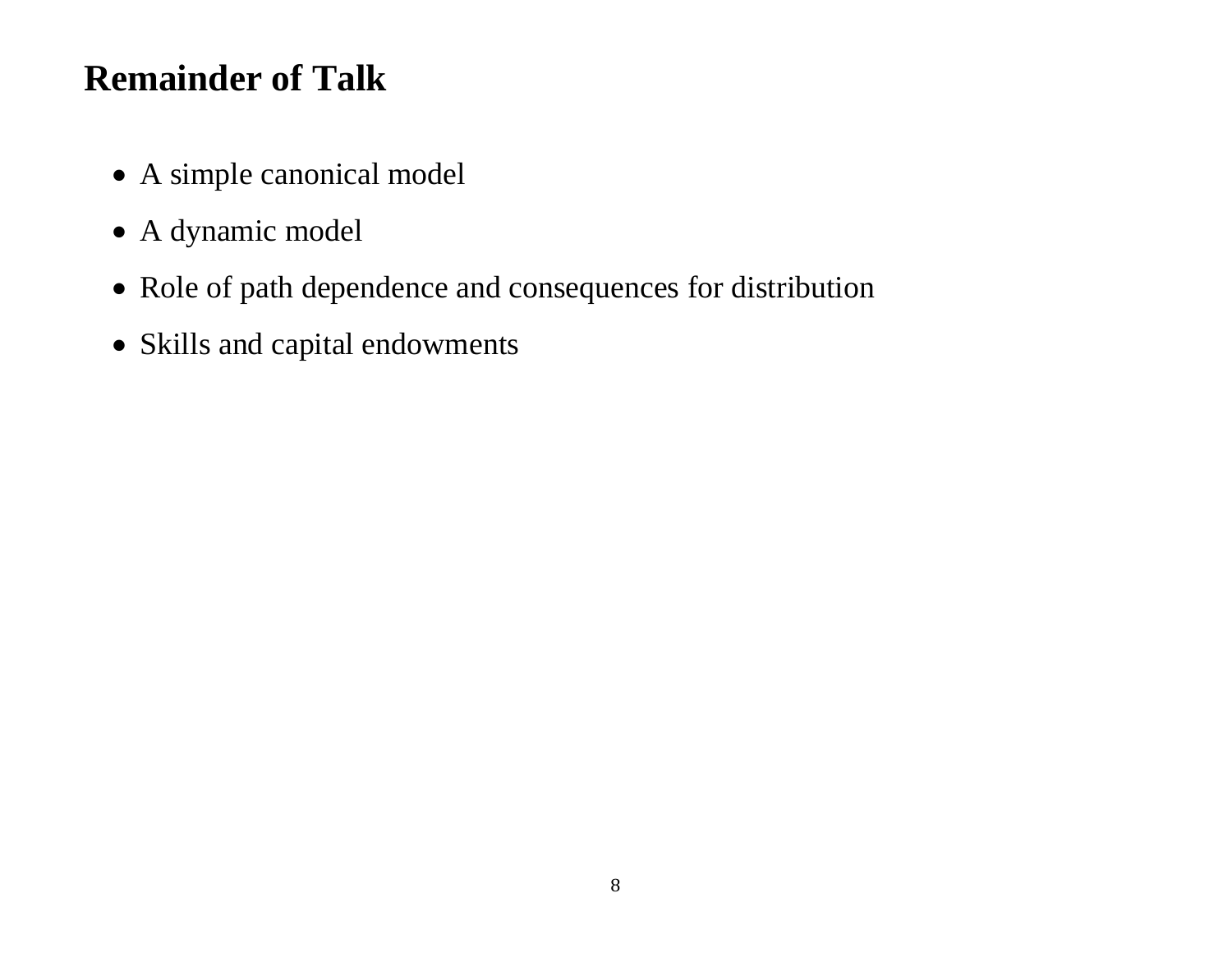# **A Canonical Model**

### **Firms**

Firms face identical production conditions; make identical decisions.

$$
Y_j = A(L_j K)^{\alpha} K_j^{1-\alpha} \qquad \qquad 0 < \alpha < 1 \qquad (1a)
$$

 Economy-wide capital stock yields externality such that in equilibrium the aggregate (average) production function is linear in aggregate capital stock

$$
Y = AL^{\alpha} K \equiv \Omega(L) K \tag{1b}
$$

Wage rate and the return to capital, *<sup>r</sup>*, are determined by marginal products

$$
\left(\frac{\partial F}{\partial L_j}\right)_{K_j=K, L_j=L} = \alpha \Omega L^{-1} K = \alpha A L^{\alpha-1} K \equiv wK
$$
 (2a)

$$
\left(\frac{\partial F}{\partial K_j}\right)_{K=K,L=L} = (1-\alpha)\Omega = (1-\alpha)AL^{\alpha} \equiv r
$$
 (2b)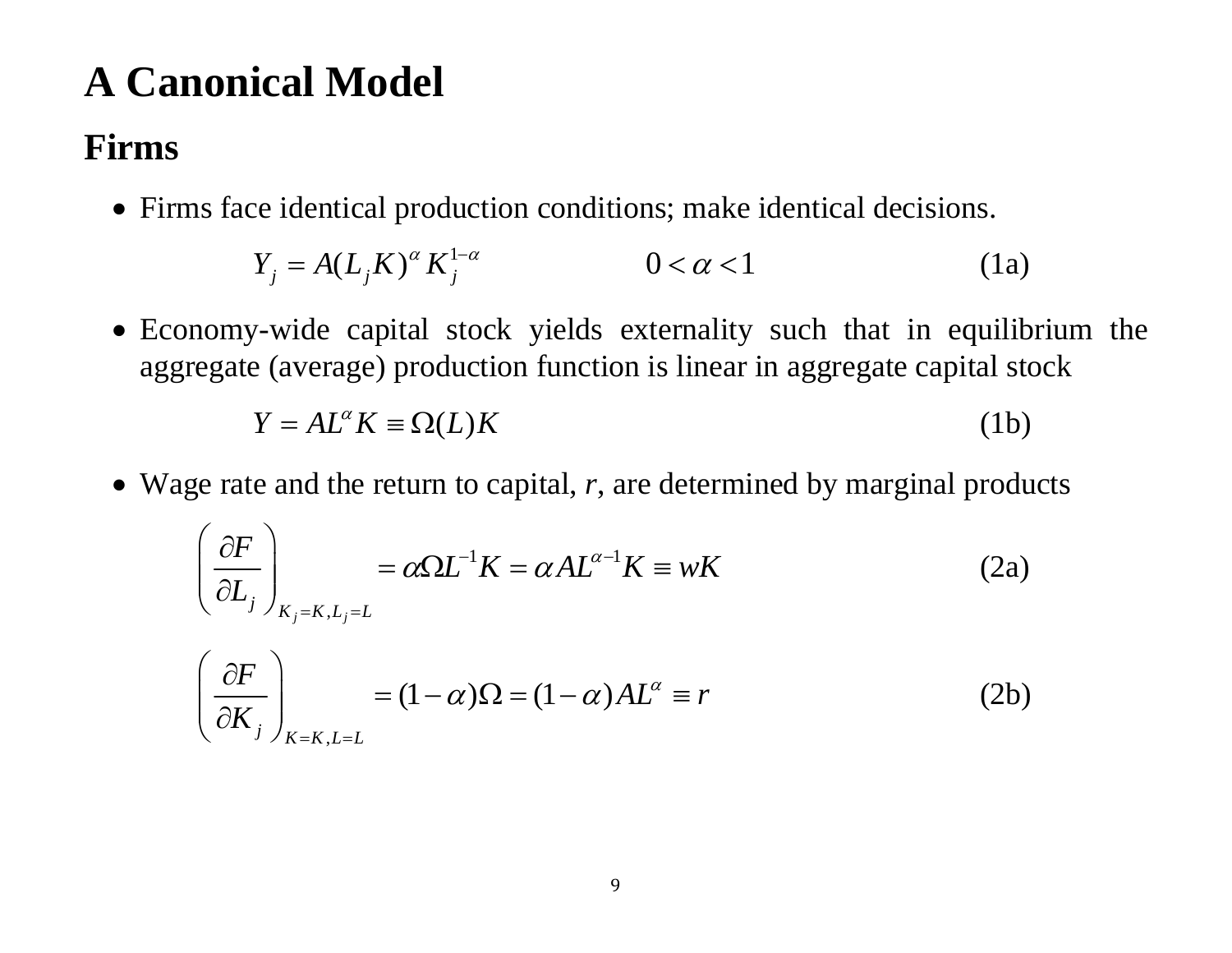### **Consumers**

- Consumers are identical except for initial endowments of capital, *Ki0*. Agent *i*'s share of total capital stock is  $k_i = K_i/K$ . Relative capital has initial distribution function  $G_0(k_i)$ , mean  $\sum_i k_i = 1$ , and coefficient of variation  $\sigma_k$ .
- Agents endowed with a unit of time that can be allocated either to leisure,  $l_i$  or to work,  $1-l_i \equiv L_i$ .
- The agent's decision problem is

$$
\max \int_0^\infty \frac{1}{\gamma} \Big( C_i(t) l_i^\eta \Big)^\gamma e^{-\beta t} dt, \quad \text{with } -\infty < \gamma < 1, \eta > 0, \gamma \eta < 1 \tag{3}
$$

subject to the capital accumulation constraint

$$
\dot{K}_i = rK_i + (1 - l_i)wK - C_i
$$
\n(4)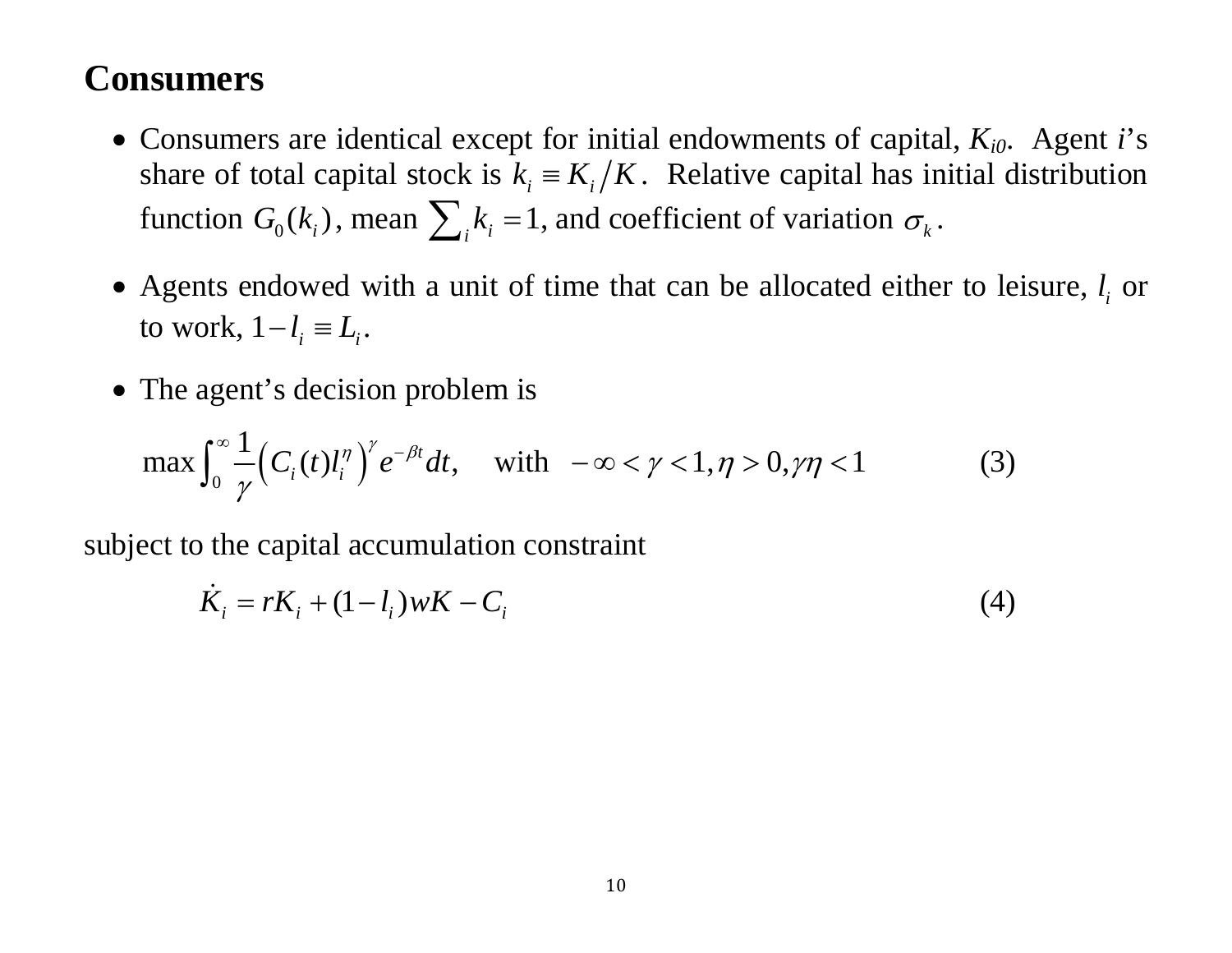Optimality conditions are

$$
C_i^{\gamma-1}l_i^{\eta\gamma} = \lambda_i \tag{5a}
$$

$$
\eta C_i^{\gamma} l_i^{\eta \gamma - 1} = w K \lambda_i \tag{5b}
$$

$$
r = \beta - \frac{\dot{\lambda}_i}{\lambda_i} \tag{5c}
$$

together with the transversality (intertemporal solvency) condition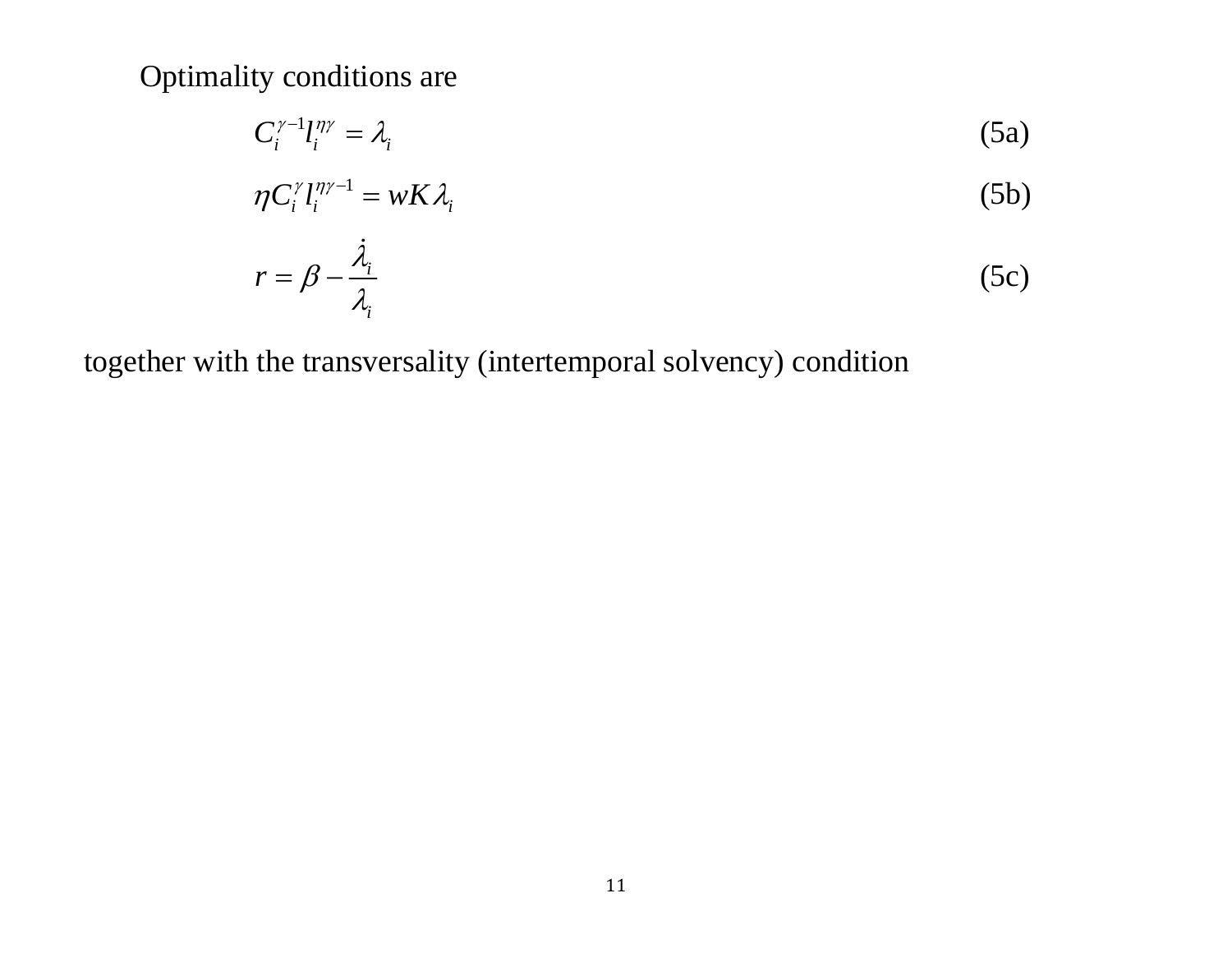### **Macroeconomic equilibrium**

- Economy is in fact always on its balanced growth path.
- All agents face same real wage and same rate of return on capital and thus choose same growth rate for consumption and leisure (although levels differ).
- So that summing over all agents we get

$$
\frac{\dot{C}_i}{C_i} = \frac{\dot{C}}{C}; \ \frac{\dot{l}_i}{l_i} = \frac{\dot{l}}{l} \Rightarrow l_i = v_i l \text{ for } l_i(t) \text{ all } i \tag{6}
$$

and  $v_i$  is constant for each *i*, and yet to be determined.

Macroeconomic equilibrium reduces to differential equation in *l*, of form:

$$
\frac{dl}{dt} = G(l) \quad \text{where} \quad G'(l) > 0 \tag{7}
$$

 Only solution that is intertemporally viable is that *l* be at its steady-state value at all points of time.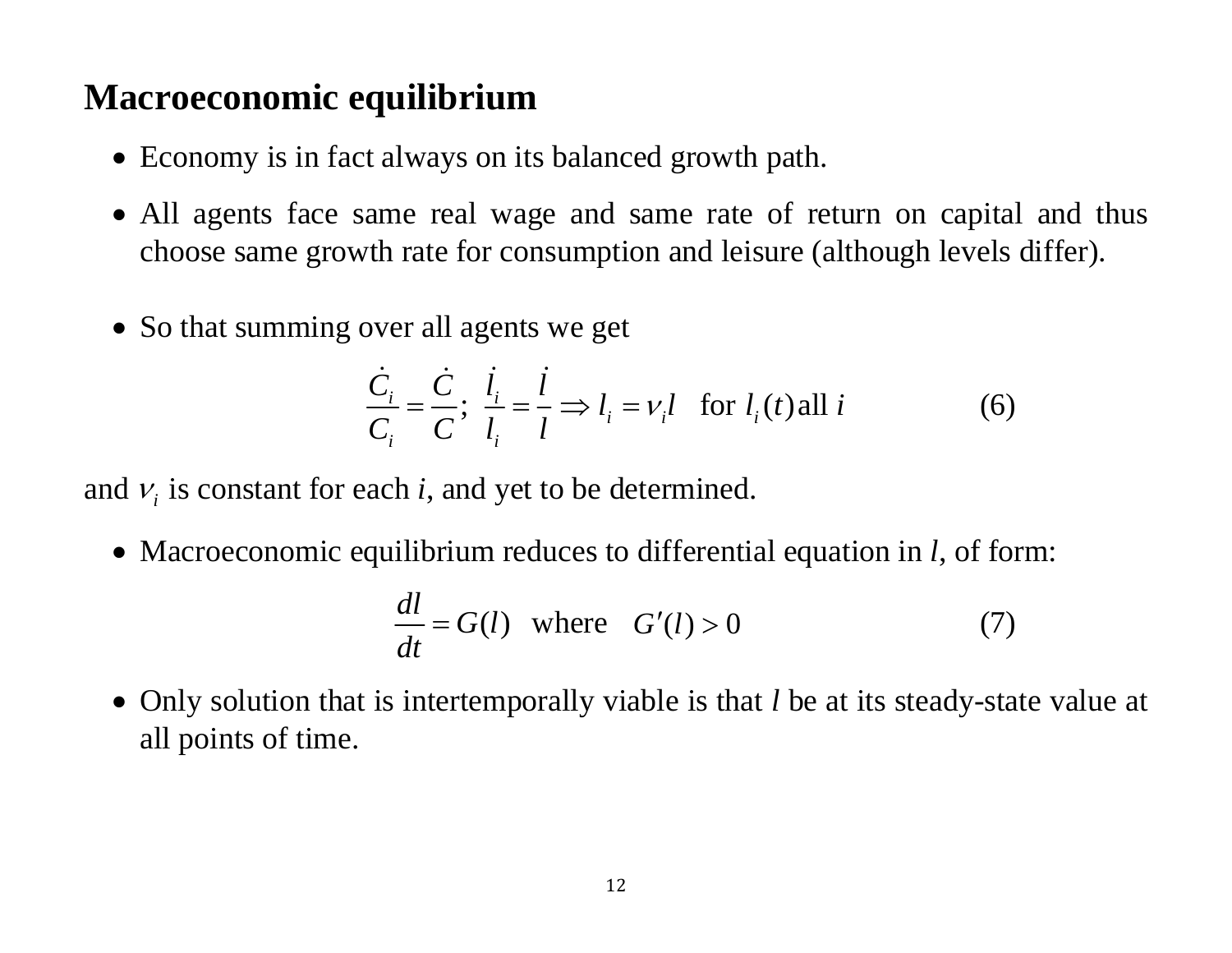The next step: show that the change in the relative stock of capital of agent *i* is described by the following equation

$$
\dot{k}_i(t) = w(l) \left[ \left( 1 - v_i l \left( 1 + \frac{1}{\eta} \right) \right) - \left( 1 - l \left( 1 + \frac{1}{\eta} \right) \right) k_i(t) \right]
$$
(8)

Transversality condition (intertemporal solvency) imposes the restriction

$$
r > \psi
$$

which can be further written as

$$
l > \frac{\eta}{1 + \eta}.\tag{9}
$$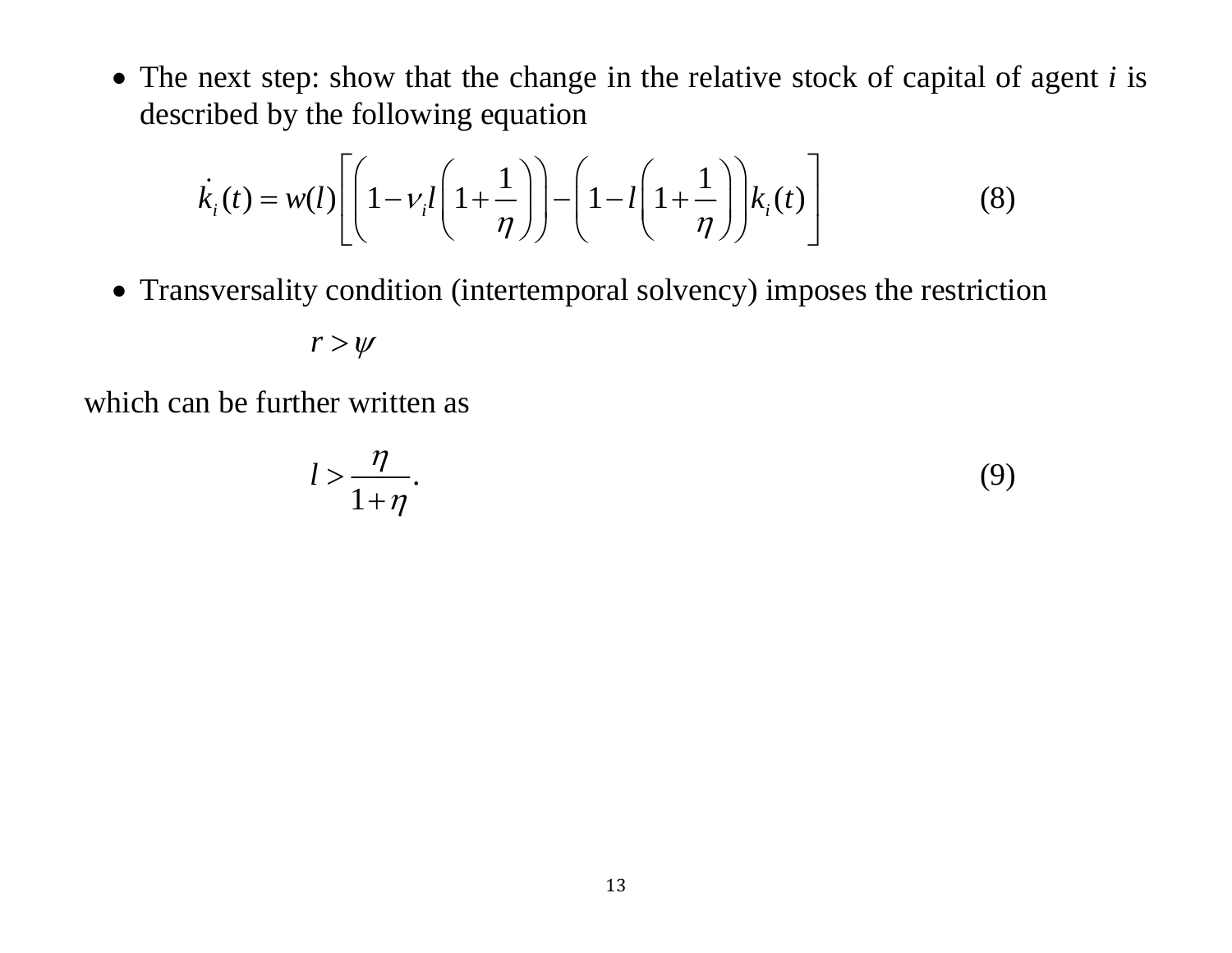- Transversality condition implies only viable solution is  $k_i = 0$  $k = 0$  for all time.
- Since  $k_i$  reflects capital stocks that evolve gradually over time, this is accomplished by agents selecting their respective leisure,  $l_i$ , in accordance with the "relative labor supply" function

$$
l_i - l = \left(l - \frac{\eta}{1 + \eta}\right)(k_i - 1) \tag{10}
$$

- This condition implies a positive relationship between relative wealth and leisure. Setting  $l_i$  in accordance with this equation implies that the relative wealth position of agents,  $k<sub>i</sub>$ , is unchanging over time.
- This is key mechanism generating the endogenous distribution of income.

**Intuition:** Wealthier agents have lower marginal utility of wealth. They work less, enjoy more leisure, and given their relative capital endowments, this translates to an endogenously determined distribution of income.

• Supported by empirical evidence from a range of sources (e.g. data from stock market boom, effect of inheritance)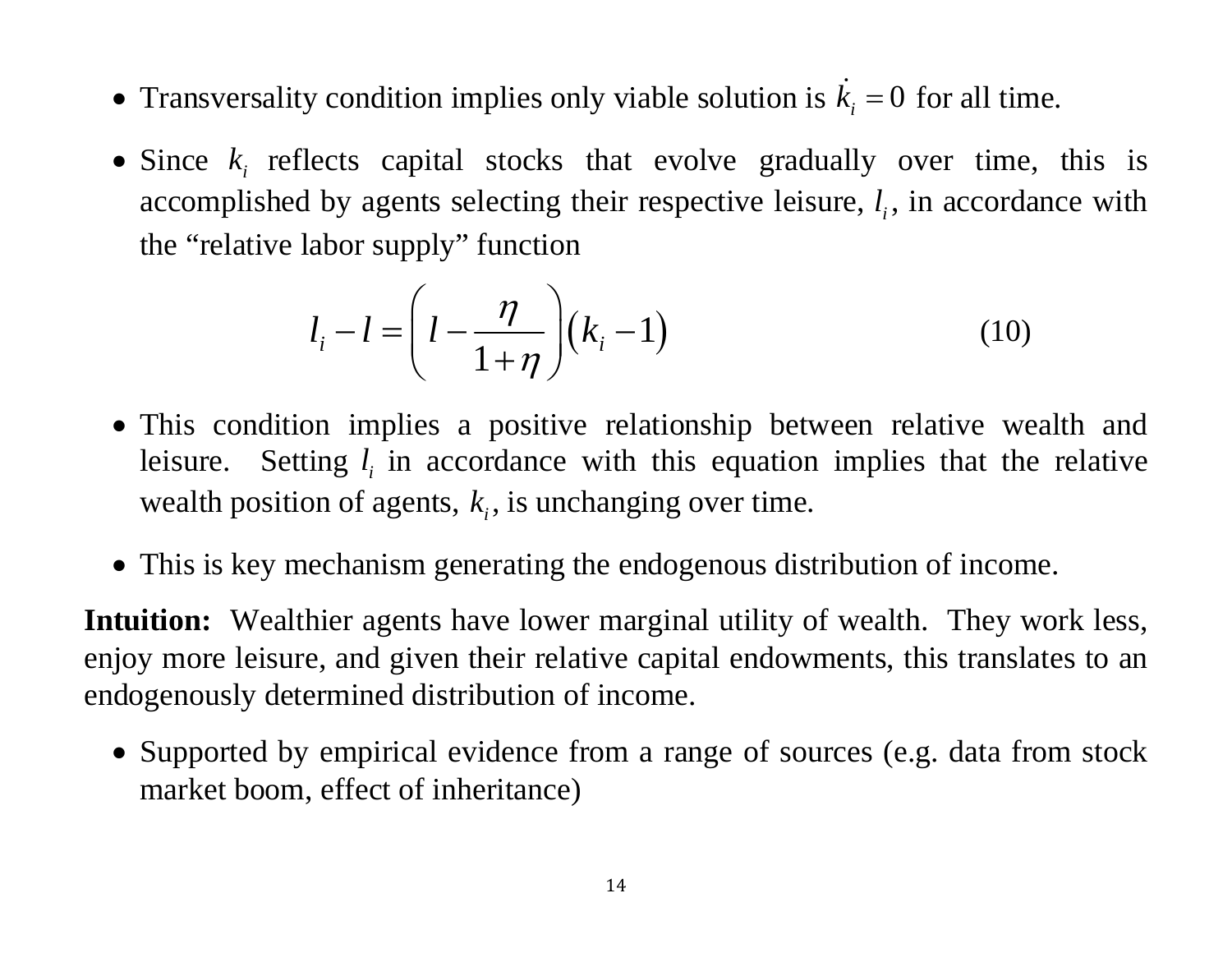# **Macroeconomic equilibrium**

- Economy is always on its balanced growth path.
- Equilibrium as in Romer (1986) model, but have aggregated over agents having different endowments and supplying different labor and having different consumption levels:

Equilibrium growth rate: 
$$
\psi = \frac{r(l) - \beta}{1 - \gamma}
$$
 (11a)

**Aggregate consumption-capital ratio:**

$$
\frac{C}{K} = \frac{w(l)}{\eta}l
$$
 (11b)

**Goods market equilibrium:** 

$$
\psi = \Omega(l) - \frac{C}{K} \tag{11c}
$$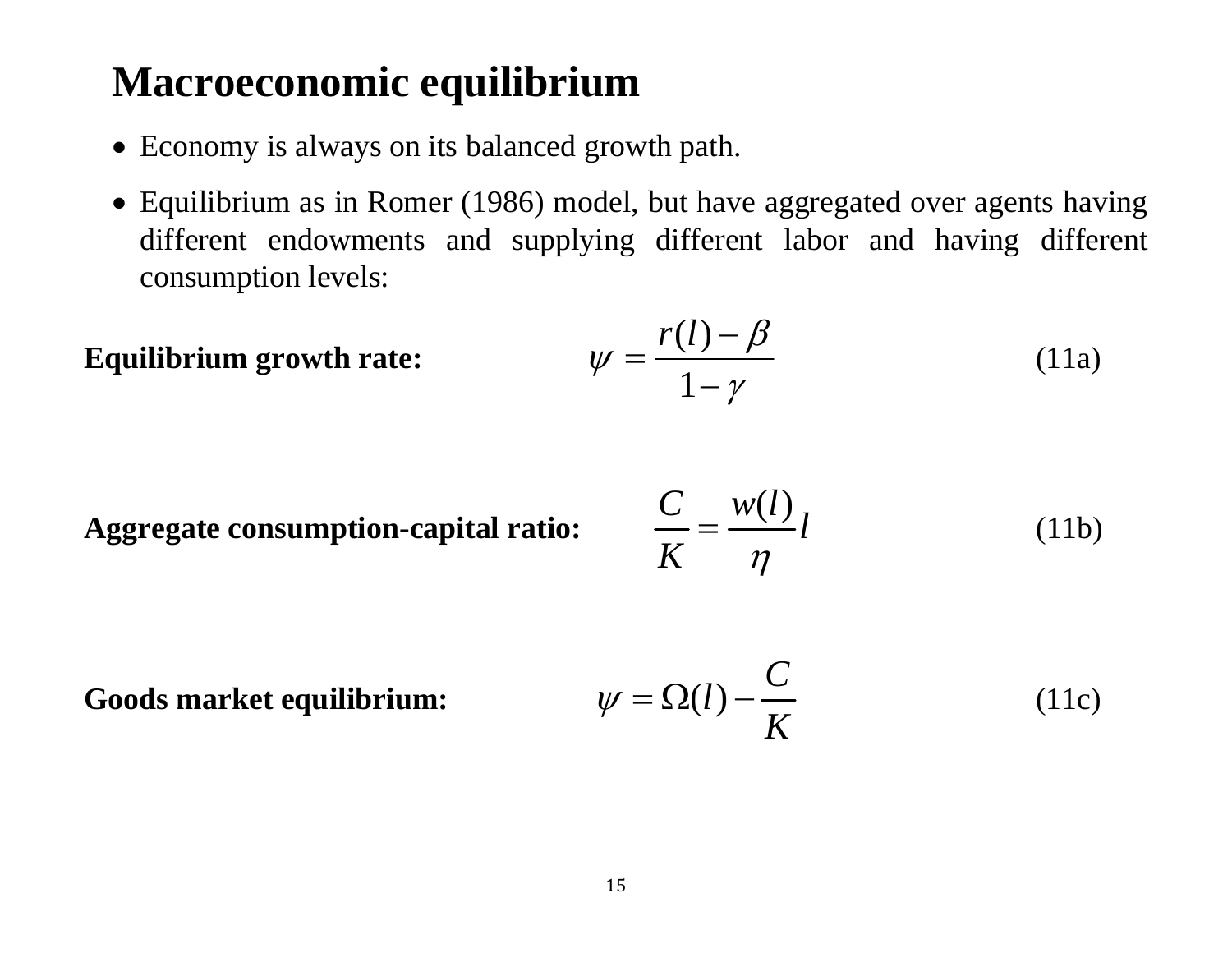• Summarize by  $(12a,b)$ : jointly determine growth rate  $\psi$  and leisure time, *l*:

$$
\mathbf{RR} \qquad \qquad \psi = \frac{(1-\alpha)\Omega(l) - \beta}{1-\gamma}, \tag{12a}
$$

$$
\mathbf{PP} \qquad \qquad \psi = \Omega(l) \left[ 1 - \frac{\alpha}{\eta} \frac{l}{1 - l} \right]. \tag{12b}
$$

- **RR** ensures equality between return to capital and return to consumption.
- **PP** describes combinations of  $\psi$  and *l* for product market equilibrium.
- Focus attention on equilibria that are (i) viable, [i.e. satisfy transversality condition], (ii) also generate positive growth.

$$
\frac{\eta}{\alpha + \eta} > l > \frac{\eta}{1 + \eta} \tag{13a}
$$

Both schedules are concave; sufficient conditions for a unique equilibrium:

$$
\alpha - \gamma + \frac{\beta}{A} > 0;
$$
  $1 + \frac{1 - \alpha l}{\eta(1 - l)} > \frac{1 - \alpha}{1 - \gamma}$  (13b)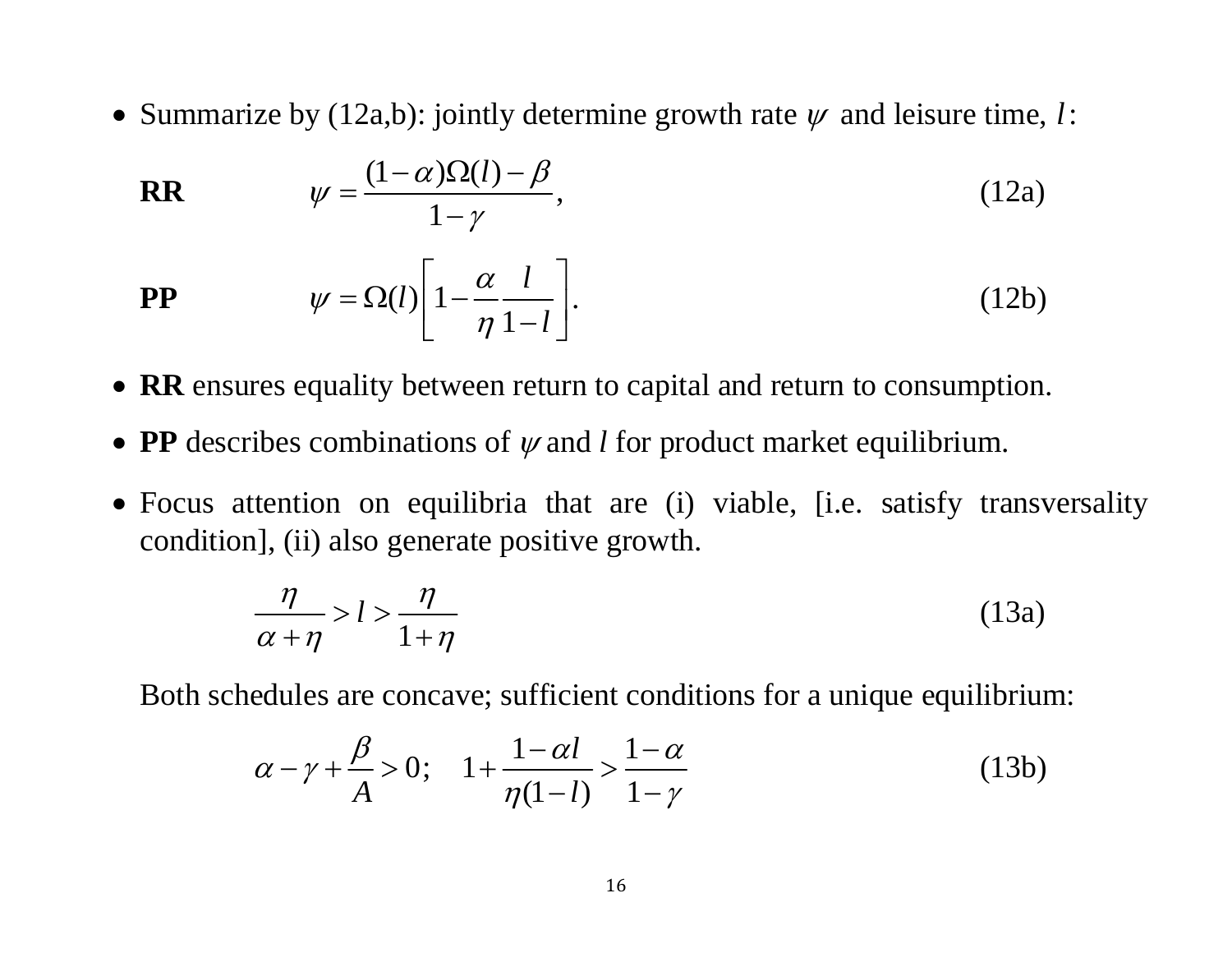### **Distribution of Wealth, Income and Welfare**

- Wealth distribution remains unchanged at its original level
- Income of individual  $i$ : • Income of individual *i*:  $Y_i = rK_i + wK(1 - l_i)$ ,
- Average economy-wide income is:  $Y = rK + wK(1 l)$ .
- Relative income of individual *i*,  $y_i \equiv Y_i/Y$

$$
y_i(l, k_i) = 1 + \rho(l)(k_i - 1)
$$
, where  $\rho(l) = 1 - \frac{\alpha}{(1 + \eta)(1 - l)}$ , (14)

- Relative income depends upon *two* factors,
	- (i) the initial (unchanging) relative holding of capital, and
	- (ii) the equilibrium allocation of time between labor and leisure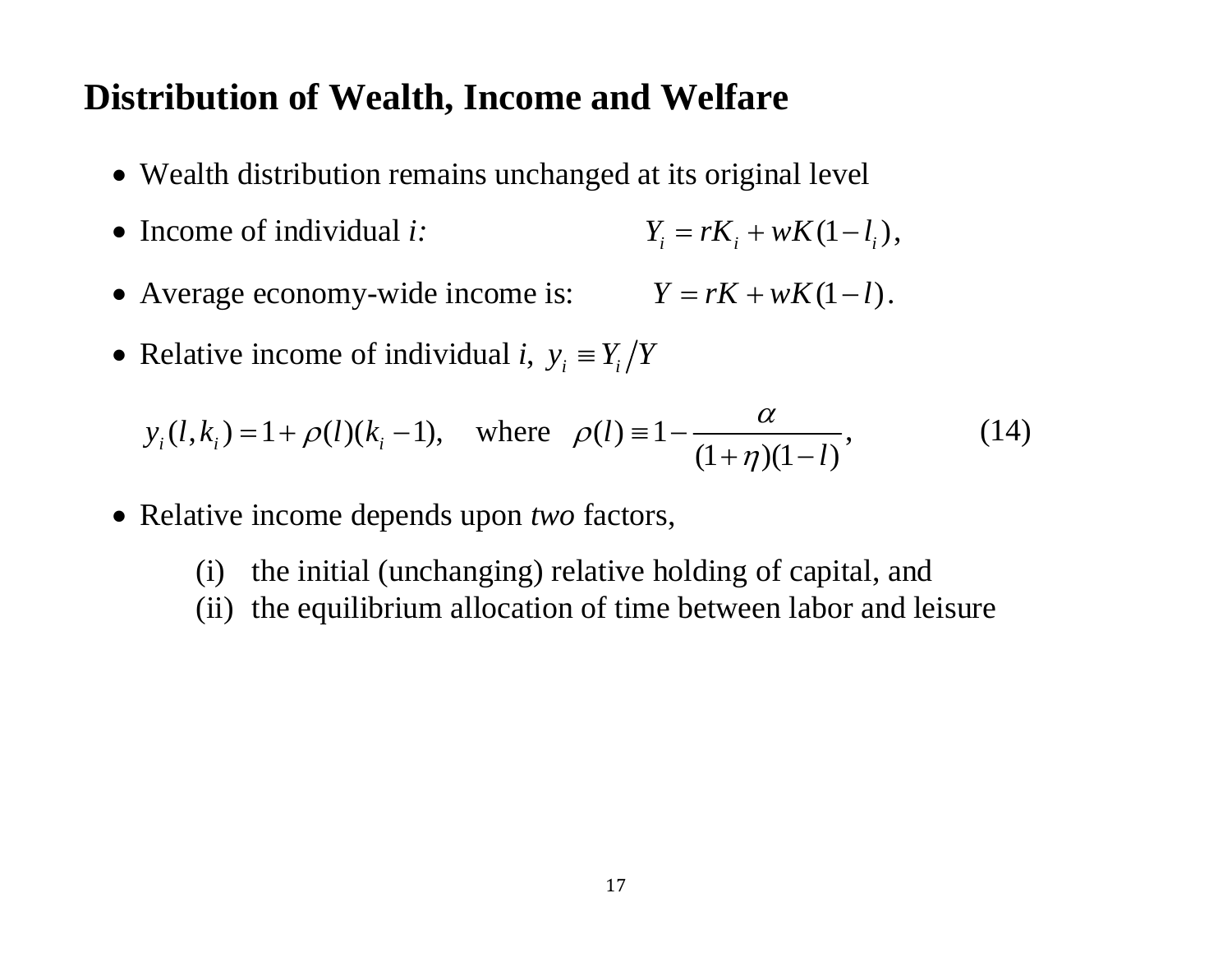• As long as the equilibrium is one of positive growth,

$$
0 < \rho(l) < 1 \tag{15}
$$

- Relative income is increasing in  $k<sub>i</sub>$ ; richer individuals supply less labor, but this effect is insufficiently strong to offset impact of their higher capital income.
- The DD locus illustrates the relationship between the standard deviation of relative income,  $\sigma_{y}$ , [our measure of income inequality], and the standard deviation of capital endowments,  $\sigma_{k}^{\vphantom{\dag}}$  ,

$$
\mathbf{DD} \qquad \qquad \sigma_{y} = \rho(l)\sigma_{k} \qquad (12c)
$$

- Given  $\sigma_k$ , the standard deviation of income is a decreasing and concave function of aggregate leisure time.
- Having determined equilibrium allocation of labor from the upper panel in Fig. 1, (12c) determines corresponding variability of income across agents.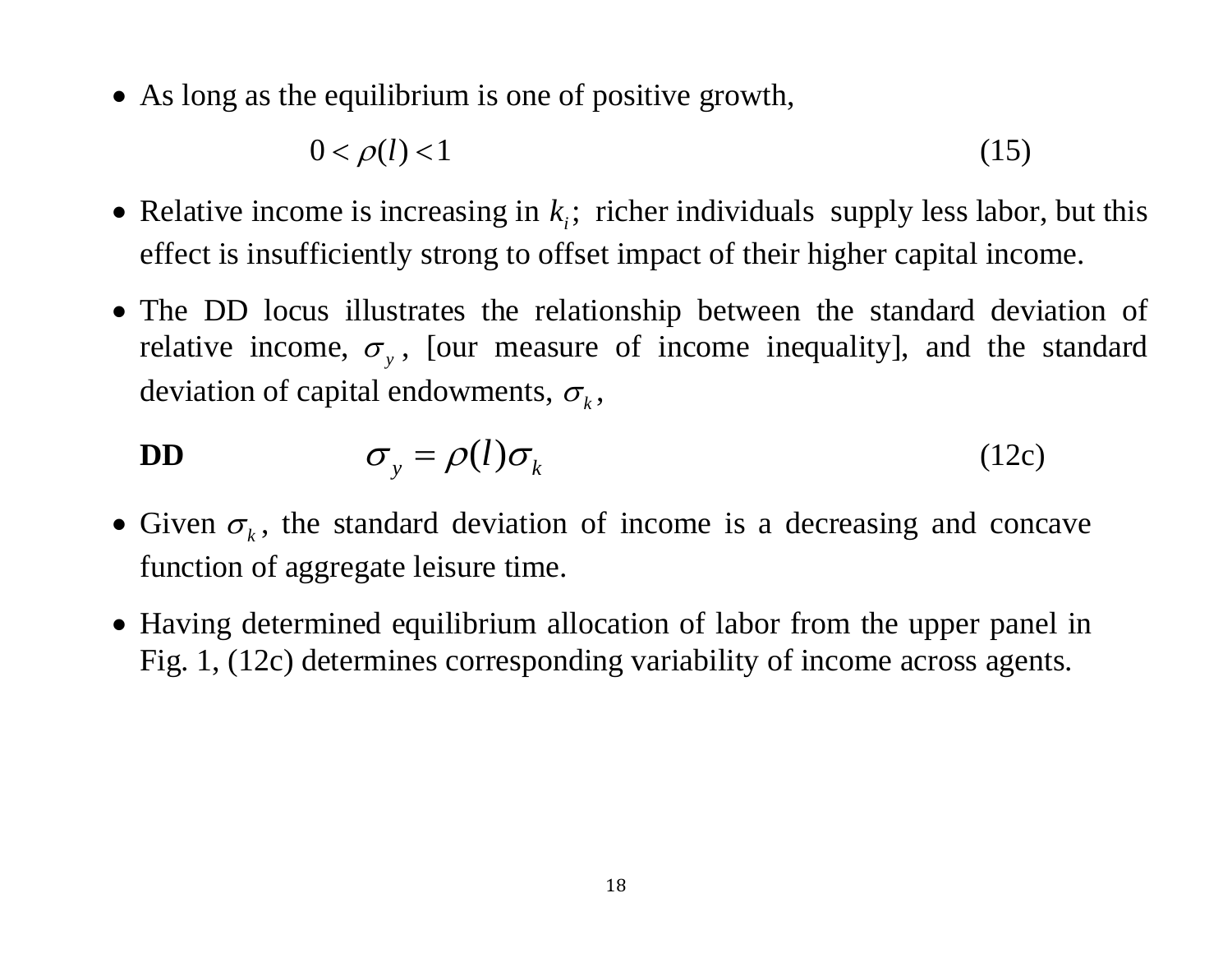### **Welfare Measures**

• Individual welfare equals the value of the intertemporal utility function (3) evaluated along the equilibrium growth path. Starting from  $K_{i,0}$ , this is

$$
X(K_{i0}) = \frac{1}{\gamma} \frac{((C_i/K_i)l_i^{\eta})^{\gamma}}{\beta - \gamma \psi} K_{i,0}^{\gamma}
$$
 (16)

Welfare of individual *i* relative to that of the individual with average wealth

$$
x(k_i) = \frac{(C_i/K_i)^{\gamma}}{(C/K)^{\gamma}} \frac{l_i^{n\gamma}}{l^{n\gamma}} k_i^{\gamma} = \left(\frac{l_i}{l}\right)^{(1+\eta)\gamma} = \left[1 + \left(1 - \frac{\eta}{1+\eta} \frac{1}{l}\right) (k_i - 1)\right]^{\gamma(1+\eta)}
$$

The better endowed agent will have the higher absolute level of welfare.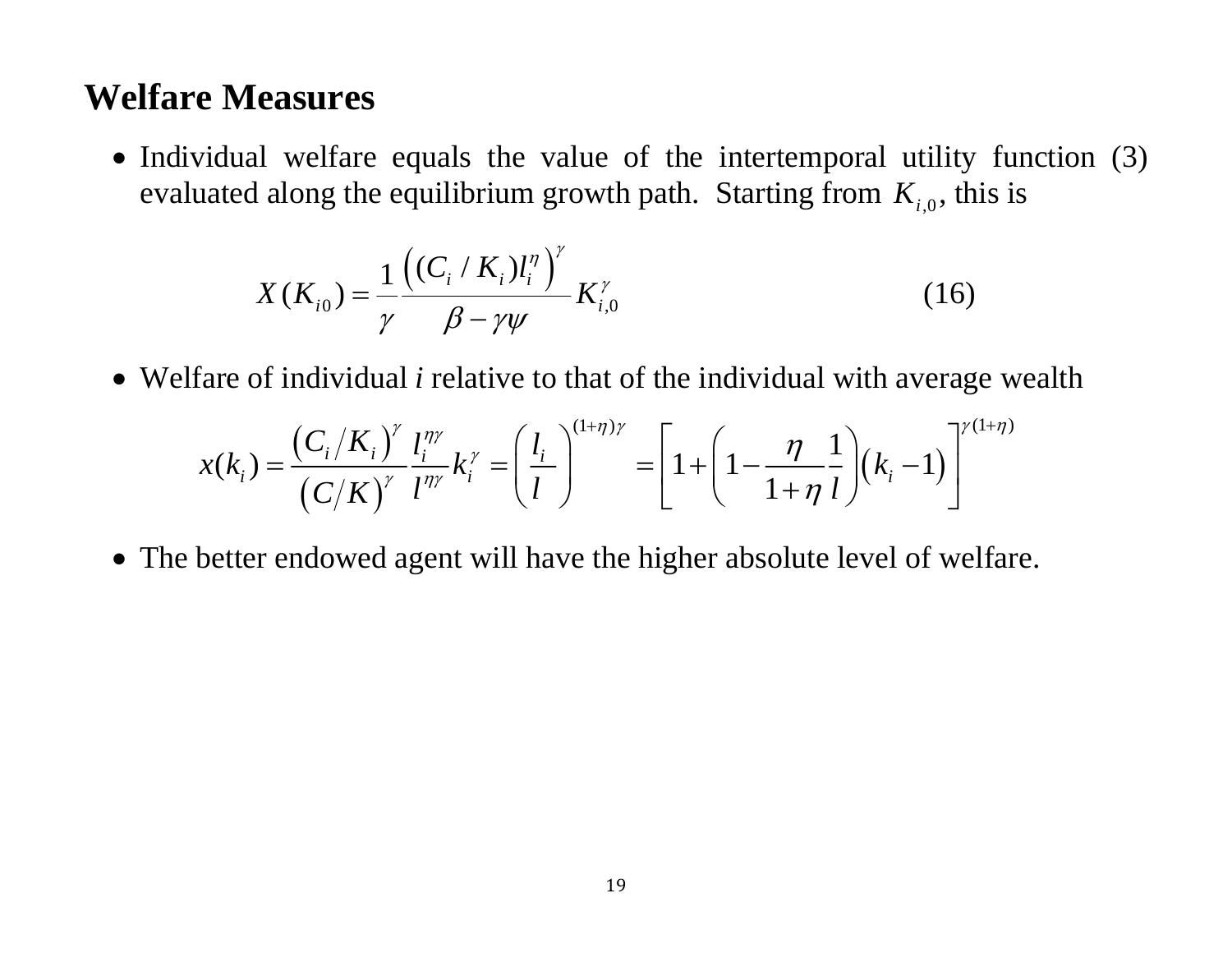We can now compute the following natural measure of welfare inequality.

$$
x(k_i)^{1/\gamma(1+\eta)} = u(k_i) = 1 + \varphi(l)(k_i - 1) \quad \text{where} \quad \varphi(l) \equiv 1 - \frac{\eta}{1 + \eta} \frac{1}{l} \quad (17a)
$$

Welfare inequality, expressed in terms of equivalent units of capital, can be measured by the standard deviation of relative utility

$$
\sigma_{u} = \varphi(l)\sigma_{k} \tag{17b}
$$

In the absence of taxes, and assuming positive growth

$$
\sigma_{k} > \sigma_{y} > \sigma_{u} \tag{17c}
$$

 Fig 1 provides simple framework for analyzing effects of structural changes in growth-inequality relationship.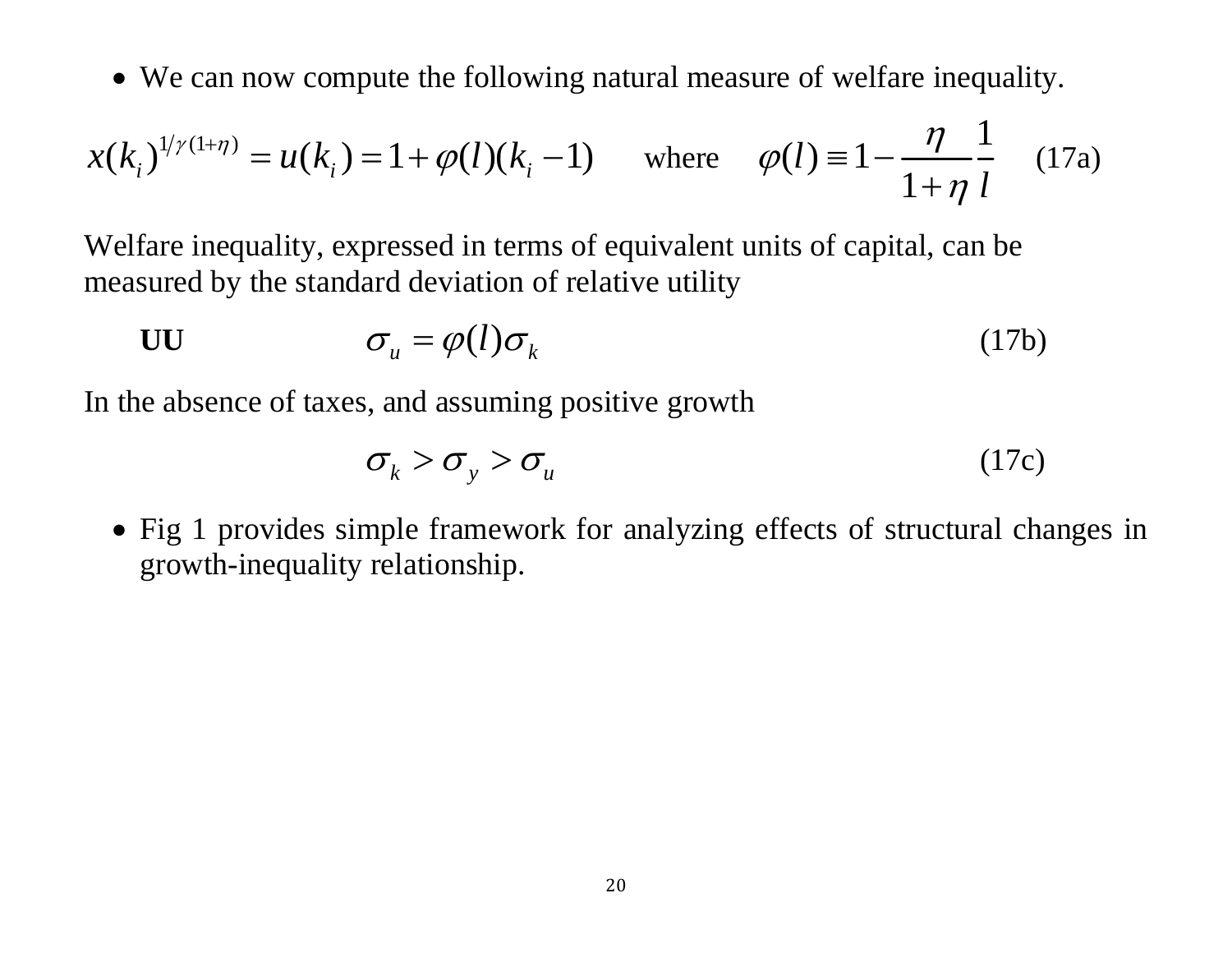

Fig 1: Equilibrium Growth, Employment, and Income Distribution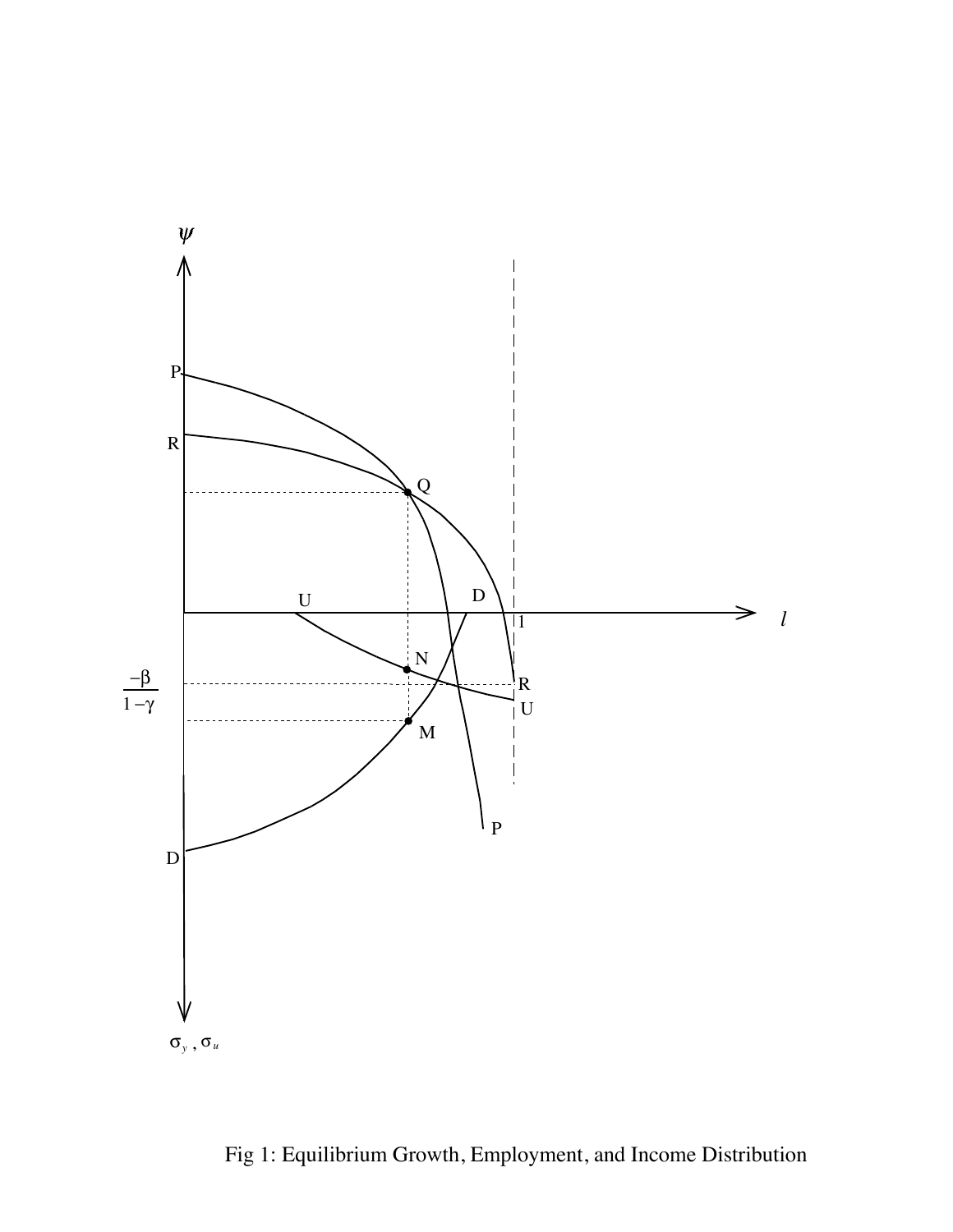### **Application to Taxes: (**Garcia-Penalosa-Turnovsky, JMCB, 2007)

- Need to distinguish **before-tax** and **after-tax** income inequality
- The general effects of fiscal policy on these distributional measures can be summarized by the following proposition:

Given the initial distribution of capital across agents:

- **(i)** Fiscal policy influences the before-tax distribution of income and the distribution of welfare through effect on labor supply.
- **(ii)** Any fiscal policy that increases (decreases) the supply of labor increases (decreases) before-tax income inequality and decreases (increases) welfare inequality.
- **(iii)** A labor income tax and a capital income tax both influence after-tax distribution in two ways;

--Direct redistributive impact,

--Indirect effect through changes in the labor supply.

**(iv)** A consumption tax or investment subsidy has only latter effect.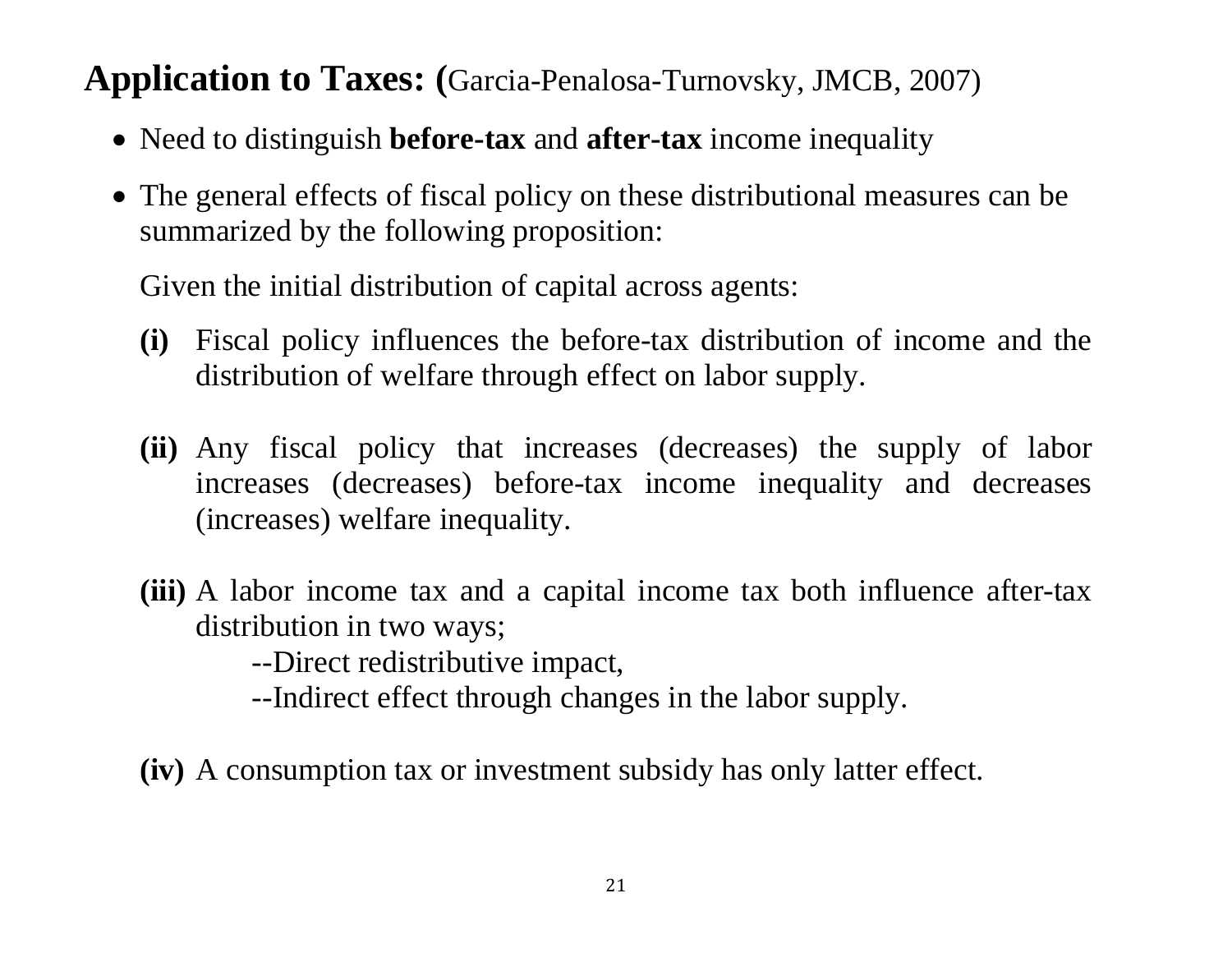- Proposition highlights how, when labor supply is endogenous, income inequality is a poor measure of welfare inequality. In fact, changes in pre-tax inequality are inversely related with those of welfare inequality.
- Post-tax income inequality not necessarily better measure of welfare inequality.
- Fiscal policy has two effects on the distribution of post-tax income,
- Net income inequality need not move together with welfare inequality.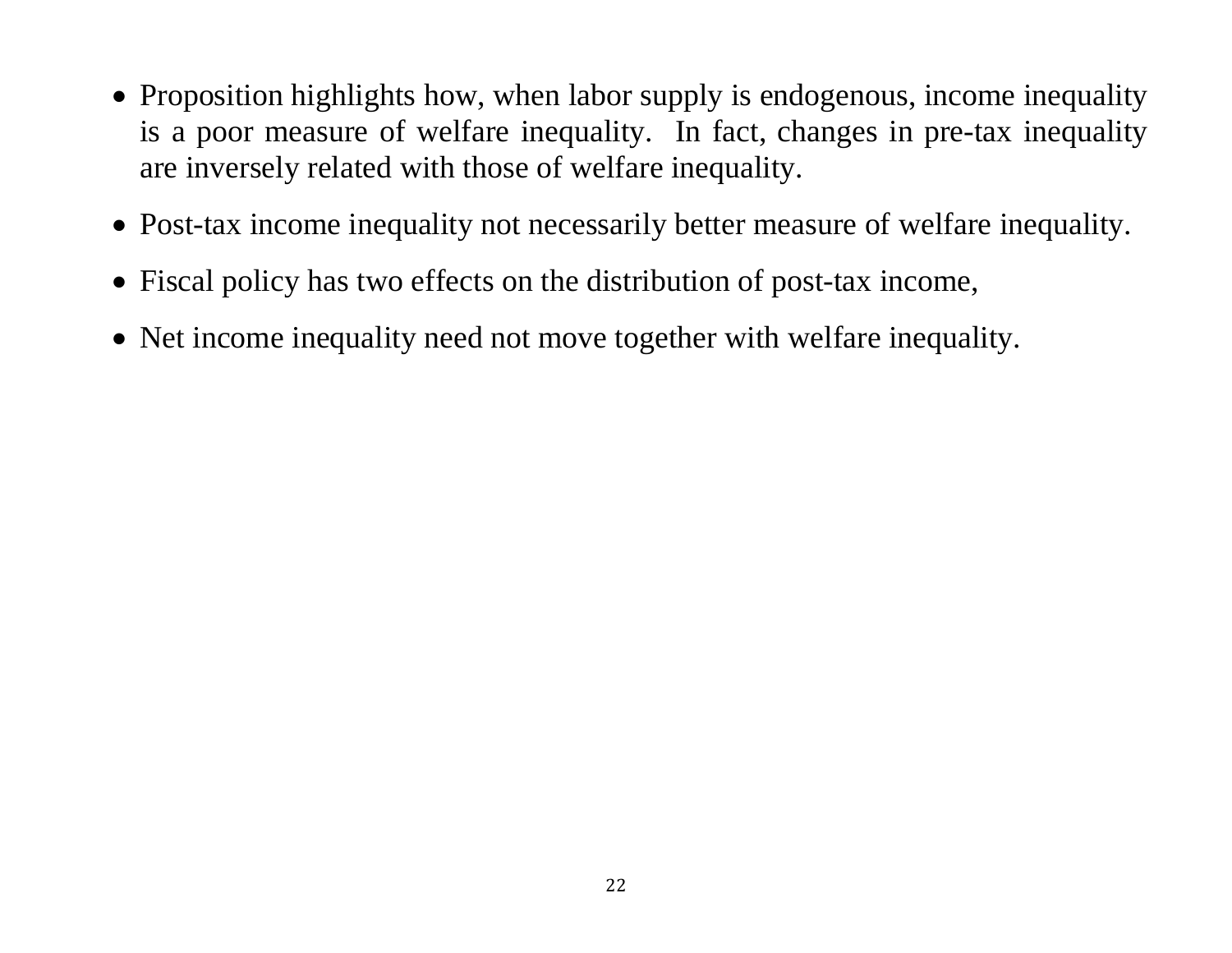- Specific issue they address relates to financing an investment subsidy
- Compare financing using (i) capital income tax, (ii) labor income tax, (iii) consumption tax
	- (i) Investment subsidy financed by a capital income tax: **increases** the growth rate, labor supply, and before-tax income inequality. It **reduces** welfare inequality and has an **ambiguous effect** on after-tax income inequality.
	- (ii) An investment subsidy financed by a labor income tax: **increases** the growth rate. Although it has an **ambiguous effect** on labor supply, and therefore on before-tax income inequality and welfare inequality, it **increases** after-tax income inequality.
	- (iii) An investment subsidy financed by a consumption tax: **increases** the growth rate, labor supply, and both before-tax and aftertax income inequality, while it **reduces** welfare inequality.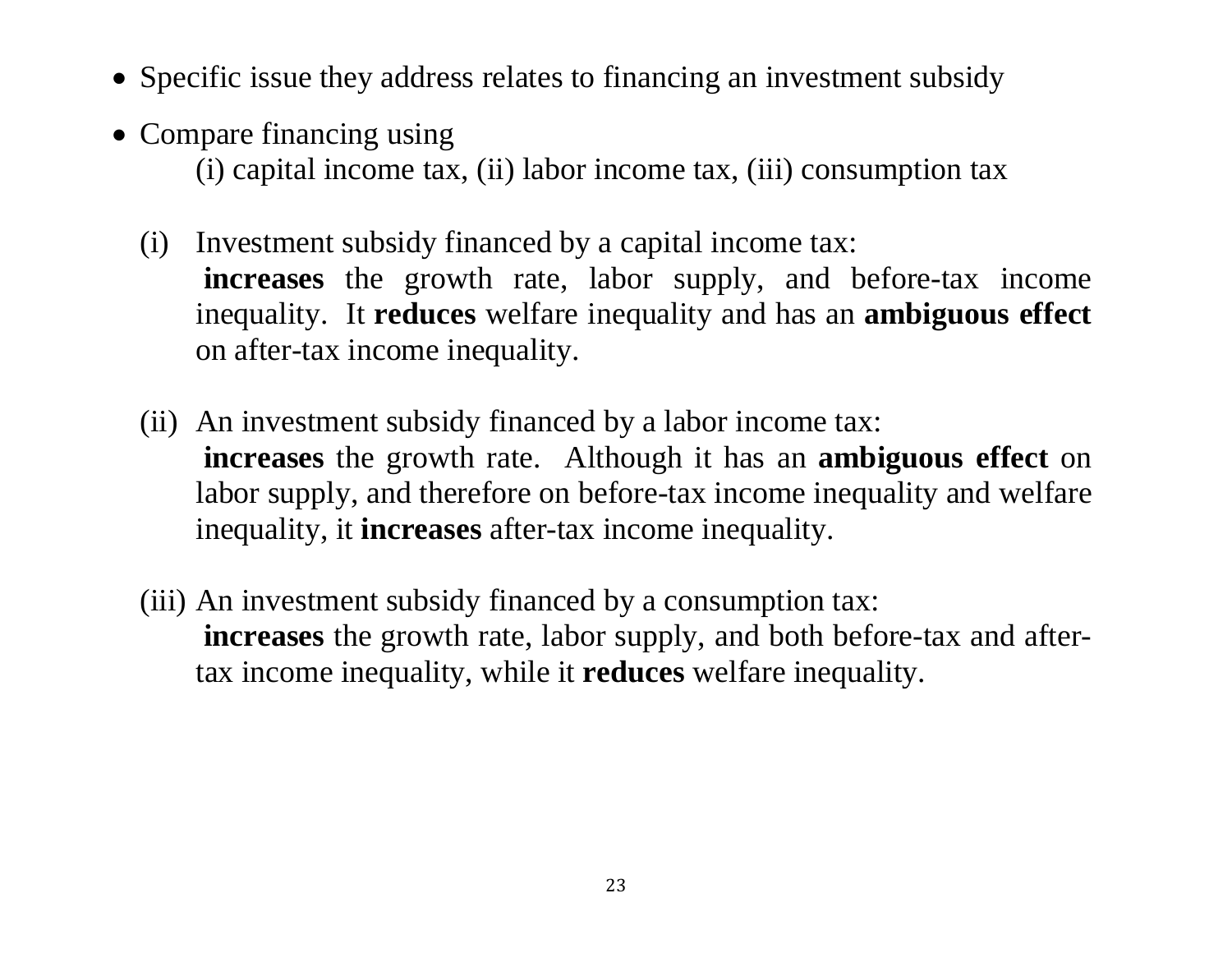Highlights the different growth-inequality tradeoffs generated by this policy.

1. Changes in fiscal policy that increase the growth rate will also increase pretax income inequality, in line with some recent empirical evidence.

**Reason:** Faster growth  $\Rightarrow$  greater supply of labor,  $\Rightarrow$  reducing the wage rate,  $\Rightarrow$ raising the return to capital,  $\Rightarrow$  the distribution of income more unequal.

> This apparent conflict between efficiency and equity disappears when inequality is measured in terms of utility.

2. Pre-tax and post-tax inequality need not move together.

**Indirect effect** of subsidy is always the same (increasing the growth rate, labor supply, and hence pre-tax inequality),

**Direct effect** depends upon the tax used to finance it. Consumption tax has no direct redistributive impact, labor income tax redistributes toward those with higher incomes, capital income tax redistributes in the reverse direction. These direct effects can be large enough to dominate the indirect effect.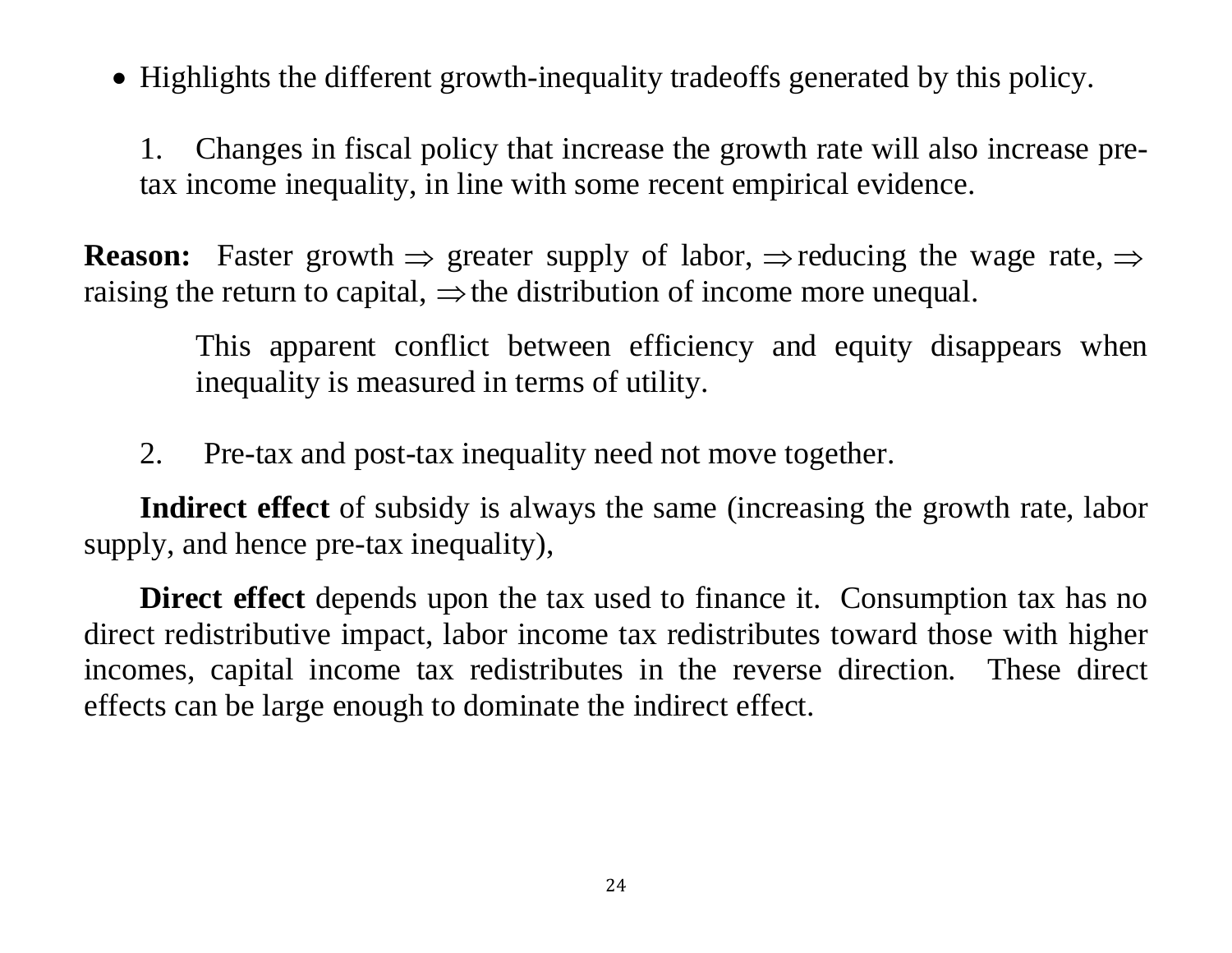- Can carry out similar analysis for model of human capital
- If human capital is only form of capital then economy is always on balanced growth path (Turnovsky, JHC 2011)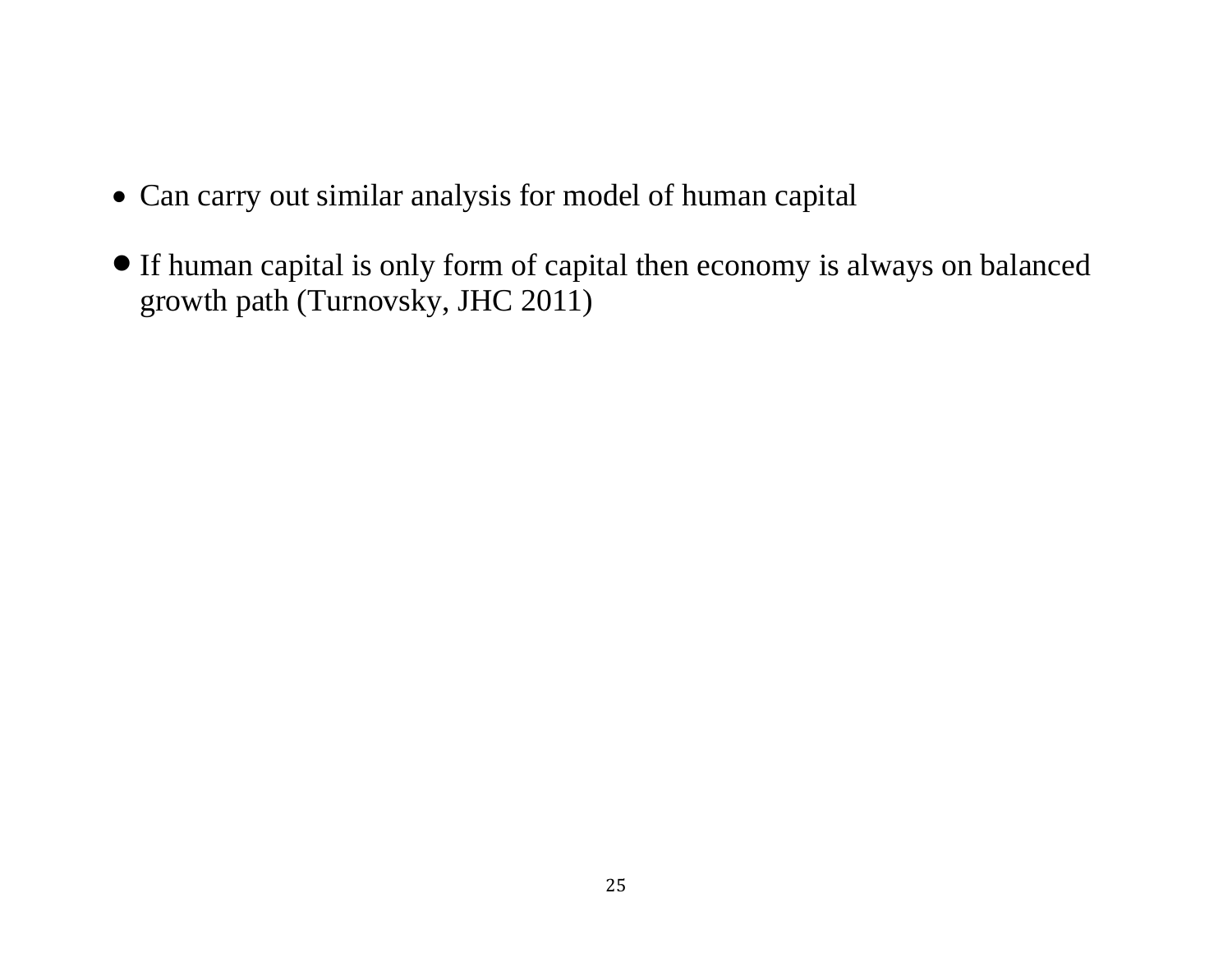# **A Dynamic Model**

- Two differences:
	- (i) Population is growing at constant rate *<sup>n</sup>*
	- (ii) Neoclassical production function

$$
Y = F(K, L) \tag{18}
$$

$$
w = \frac{\partial Y_j}{\partial L_j} = \frac{\partial Y}{\partial L} = F_L(K, L) \equiv w(K, L)
$$
 (19a)

$$
r = \frac{\partial Y_j}{\partial K_j} = \frac{\partial Y}{\partial K} = F_K(K, L) \equiv r(K, L)
$$
 (19b)

where  $w_K = F_{KL} > 0$ ;  $w_L = F_{LL} < 0$ ;  $r_K = F_{KK} < 0$ ;  $r_L = F_{KL} > 0$ .

• Otherwise, framework remains as before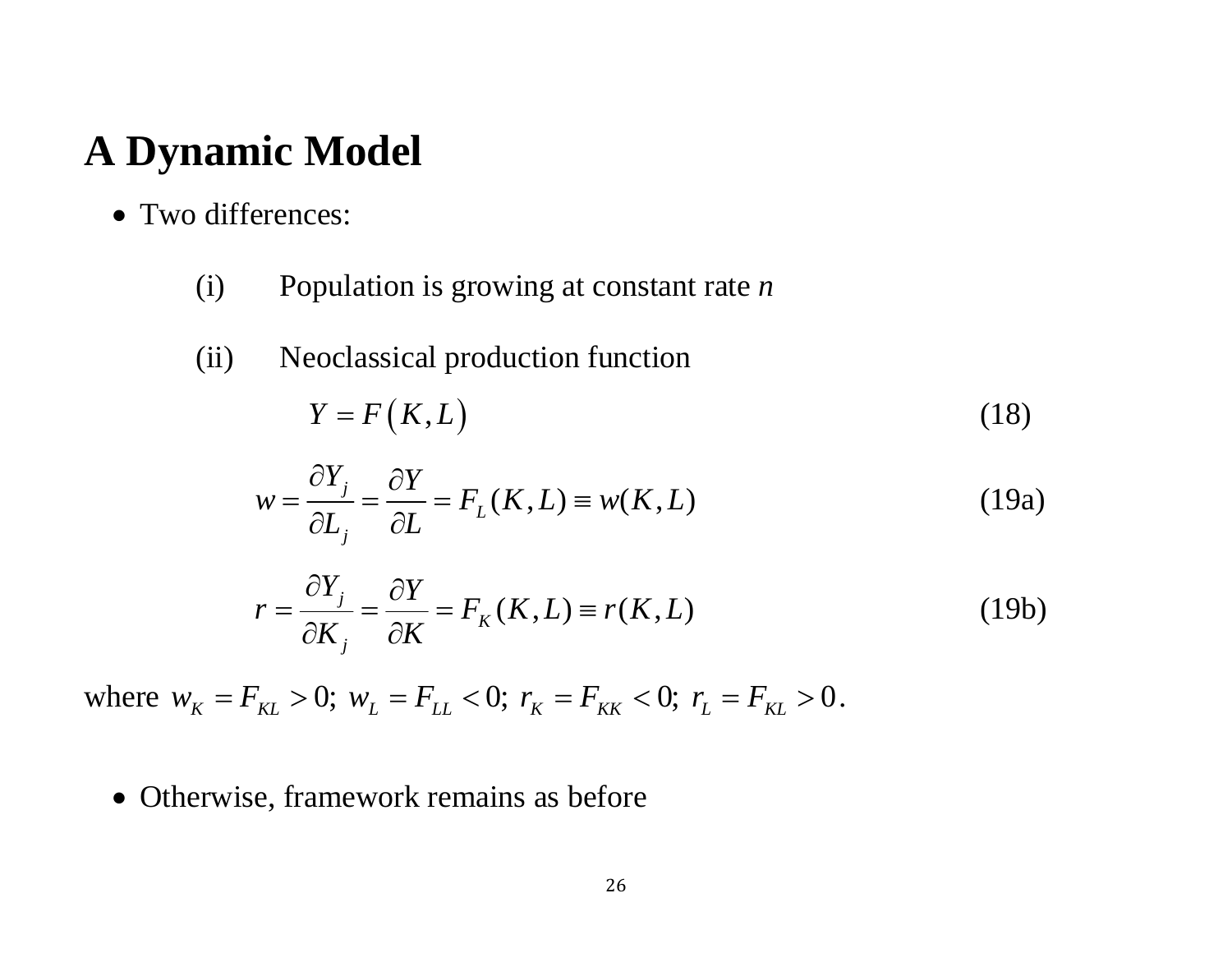# **Aggregate Equilibrium Dynamics**

 $\bullet$  Summing over individuals, aggregate macroeconomic equilibrium is described by the following pair of equations in  $K(t)$  and  $l(t)$ :

$$
\dot{K} = F(K, L) - \frac{F_L(K, L)l}{\eta} - nK
$$
\n(20a)\n
$$
\dot{I} = \frac{F_K(K, L) - \beta - n - (1 - \gamma) \frac{F_{KL}(K, L)}{F_L(K, L)} \left[ F(K, L) - \frac{F_L(K, L)l}{\eta} - nK \right]}{G(l)}
$$
\n(20b)

where 
$$
G(l) = \frac{1 - \gamma(1 + \eta)}{l} - \frac{(1 - \gamma)F_{LL}}{F_L}
$$
 (20c)

- 0 This is conventional Ramsey model with endogenous labor supply
- 0 Involves dynamic adjustment
- 0 Aggregate behavior is independent of distribution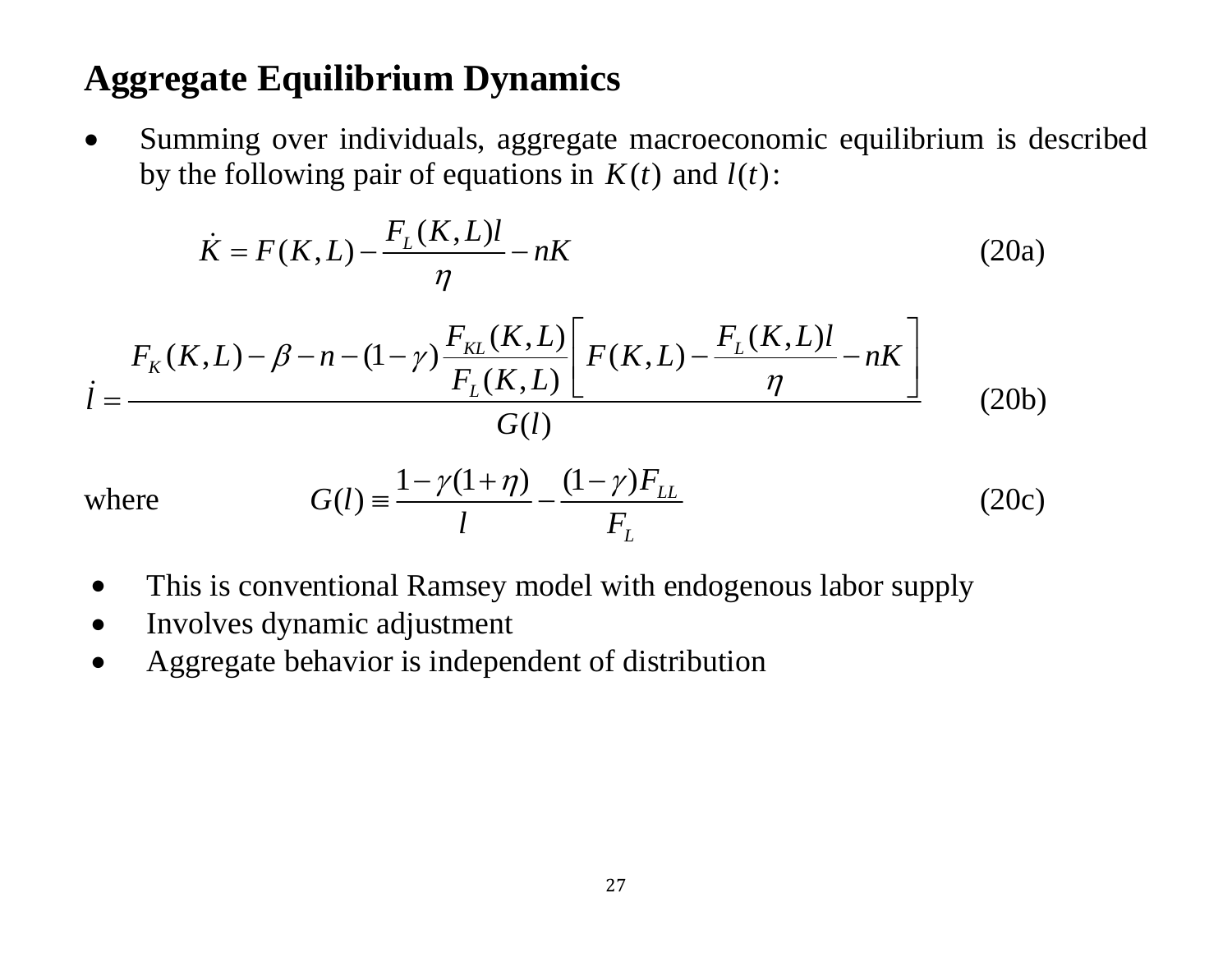#### **Steady State**

$$
F_K(\tilde{K}, \tilde{L}) = \beta + n
$$
\n(21a)  
\n
$$
F(\tilde{K}, \tilde{L}) - n\tilde{K} = \frac{F_L(\tilde{K}, \tilde{L})\tilde{l}}{\eta}
$$
\n(21b)  
\n
$$
\tilde{L} + \tilde{l} = 1
$$
\n(21c)

These equations imply the key relationship:

$$
\tilde{l} > \frac{\eta}{1 + \eta} \tag{22}
$$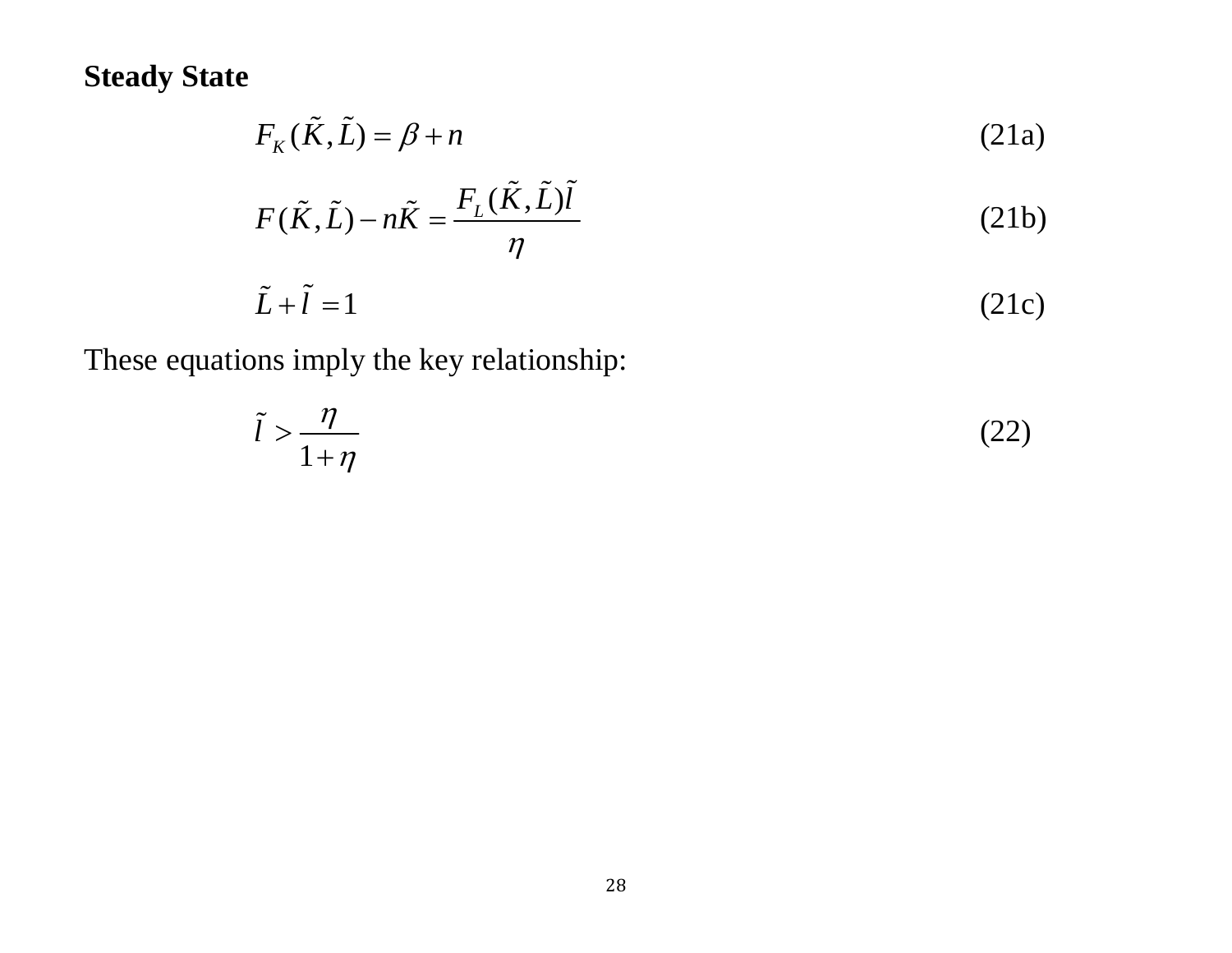#### **Local Aggregate Dynamics**

$$
\begin{pmatrix}\n\dot{K} \\
\dot{l}\n\end{pmatrix} = \begin{pmatrix}\na_{11} & a_{12} \\
a_{21} & a_{22}\n\end{pmatrix} \begin{pmatrix}\nK - \tilde{K} \\
l - \tilde{l}\n\end{pmatrix}
$$
\n(23)

where  $a_{11} a_{22} - a_{12} a_{21} < 0$ .

The stable path for *K* and *l* is

$$
K(t) = \tilde{K} + (K_0 - \tilde{K})e^{\mu t}
$$
 (24a)

$$
l(t) = \tilde{l} + \frac{a_{21}}{\mu - a_{22}} \left( K(t) - \tilde{K} \right) = \frac{\mu - a_{11}}{a_{12}} \left( K(t) - \tilde{K} \right)
$$
 (24b)

- In general  $l(t)$  varies inversely with  $K(t)$
- The evolution of aggregate leisure over time is an essential determinant of the time path of wealth inequality, and thus of income inequality.
- Suppose economy is subject to an expansionary structural shock ( $K_0 < \tilde{K}$ ) ). This will lead to a jump in average leisure, such that  $l(0) < \tilde{l}$ l; thereafter, leisure will increase monotonically during the transition.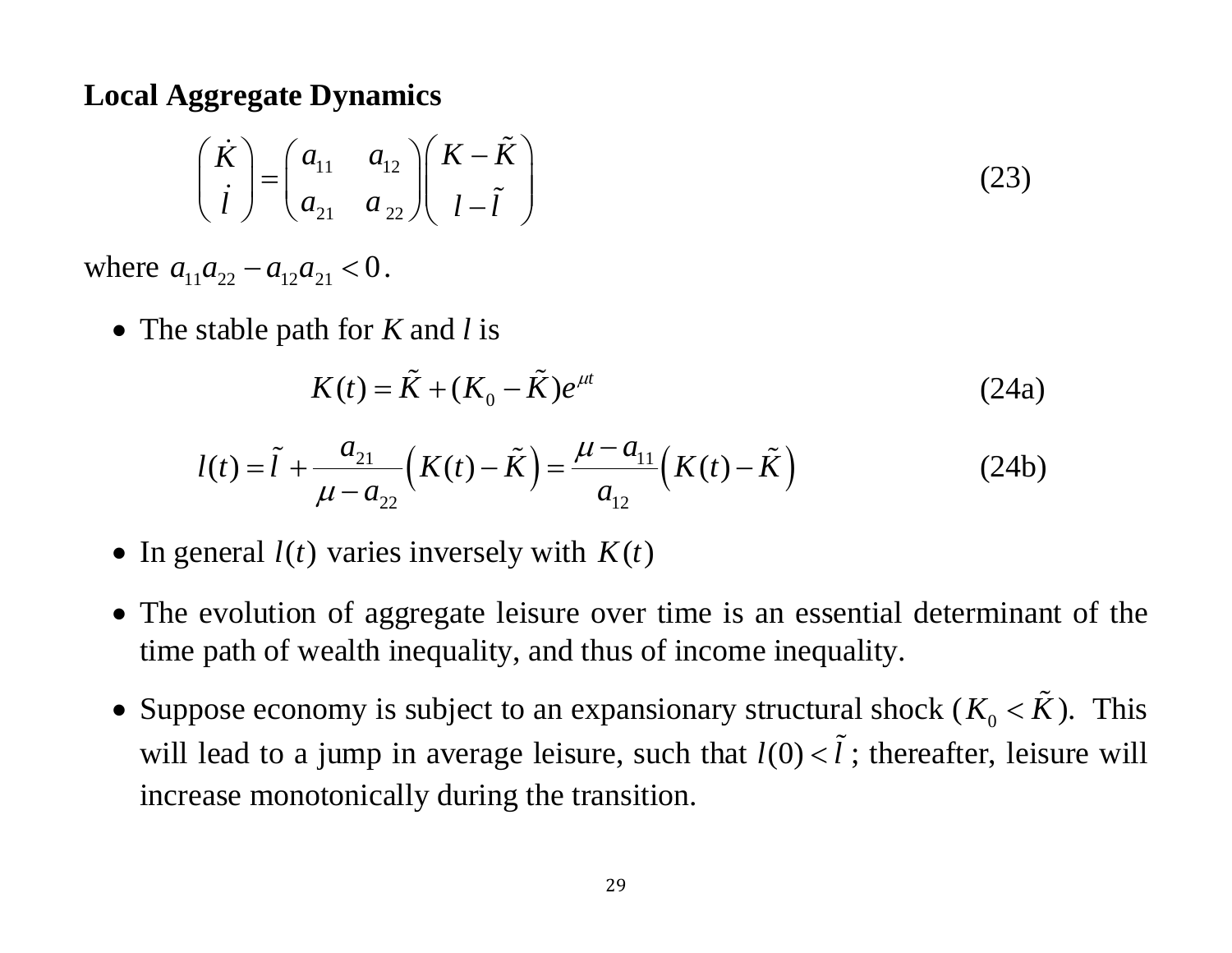#### **The distribution of income and wealth**

• The dynamics of relative capital stock

$$
\dot{k}_i(t) = \frac{w(K,l)}{K} \left[ 1 - v_i l \left( 1 + \frac{1}{\eta} \right) - \left( 1 - l \left( 1 + \frac{1}{\eta} \right) \right) k_i \right]
$$
(25)

where  $K, l$  evolve in accordance with  $(24a, b)$ .

• To solve for time path of  $k_i(t)$ , note that agent *i*'s steady-state share of capital is

$$
1 - v_i \tilde{l} \left( 1 + \frac{1}{\eta} \right) - \left( 1 - \tilde{l} \left( 1 + \frac{1}{\eta} \right) \right) \tilde{k}_i = 0 \qquad \text{for each } i \qquad (26)
$$

or, equivalently [cf equation (10)]

$$
\tilde{l}_i - \tilde{l} = \left(\tilde{l} - \frac{\eta}{1 + \eta}\right)(\tilde{k}_i - 1) \qquad \text{for each } i \qquad (27)
$$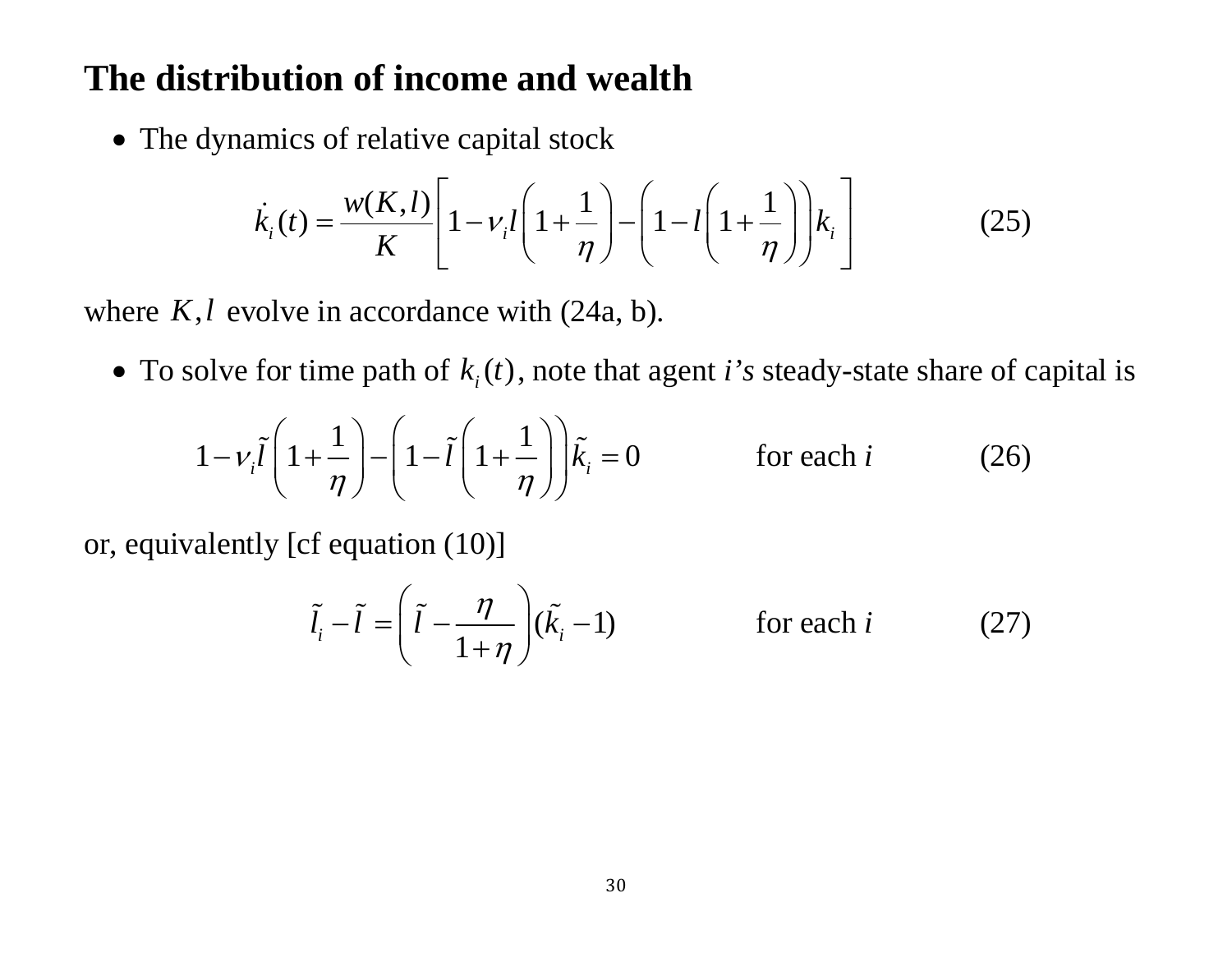• Next, linearize (25) around the steady-state  $\tilde{K}$ ,  $\tilde{l}$ ,  $\tilde{k}_i$ ,

$$
\dot{k}_i(t) = \frac{w(\tilde{K},\tilde{l})}{\tilde{K}} \left[ \left( 1 + \frac{1}{\eta} \right) (\tilde{k}_i - v_i)(l(t) - \tilde{l}) + \left[ \left( \tilde{l} \left( 1 + \frac{1}{\eta} \right) - 1 \right) \left( k_i(t) - \tilde{k}_i \right) \right] \right]
$$
(28)

The bounded solution to this equation is

$$
k_i(t) - 1 = \theta(t)(\tilde{k}_i - 1)
$$
 (19)

where

$$
\theta(t) \equiv 1 + \left(\frac{1}{\beta - \mu}\right) \frac{F_L(\tilde{K}, \tilde{L})}{\tilde{K}} \left(1 - \frac{l(t)}{\tilde{l}}\right),\tag{30}
$$

$$
k_{i,0} - 1 = \theta(0)(\tilde{k}_i - 1) = \left(1 + \left(\frac{1}{\beta - \mu}\right) \frac{F_L(\tilde{K}, \tilde{L})}{\tilde{K}} \left(1 - \frac{l(0)}{\tilde{l}}\right)\right) (\tilde{k}_i - 1) \tag{31}
$$

and  $k_{i,0}$  is given from the initial distribution of capital endowments.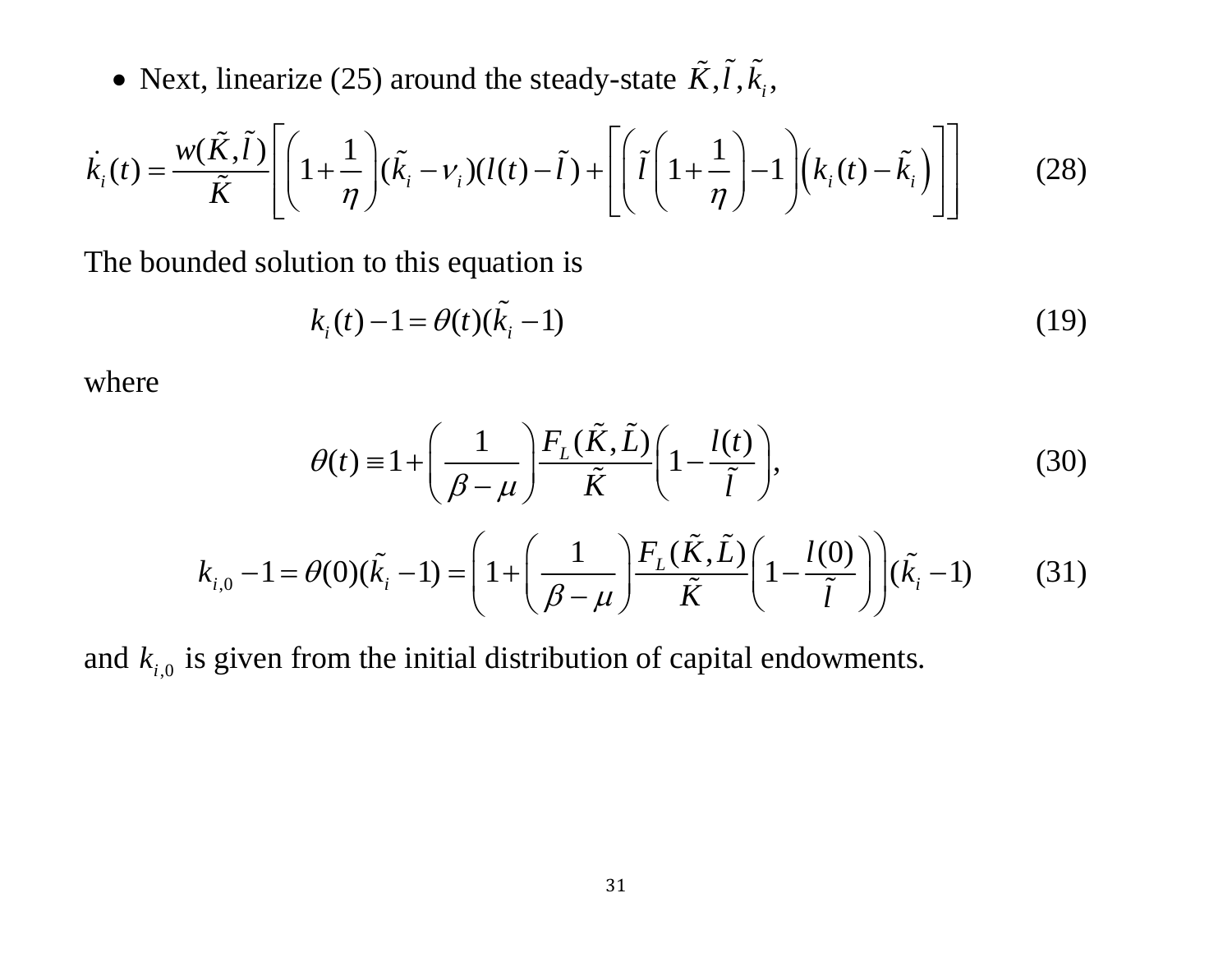- The evolution of agent *i*'s relative capital stock is determined as follows.
- (i) Given the time path of aggregate economy, and distribution of initial capital endowments, (31) determines the steady-state relative capital,  $(\tilde{k}_{i} - 1)$  $\mathfrak{c}_i = 1$ ,
- (ii) Together with (29) this yields entire time path for the distribution of capital.
- (iii) We can express the time path for  $k_i(t)$  in the form

$$
k_i(t) - \tilde{k}_i = \left(\frac{\theta(t) - 1}{\theta(0) - 1}\right)(k_{i,0} - \tilde{k}_i) = \left(\frac{l(t) - 1}{l(0) - 1}\right)(k_{i,0} - \tilde{k}_i) = e^{\mu t}(k_{i,0} - \tilde{k}_i)
$$
(32)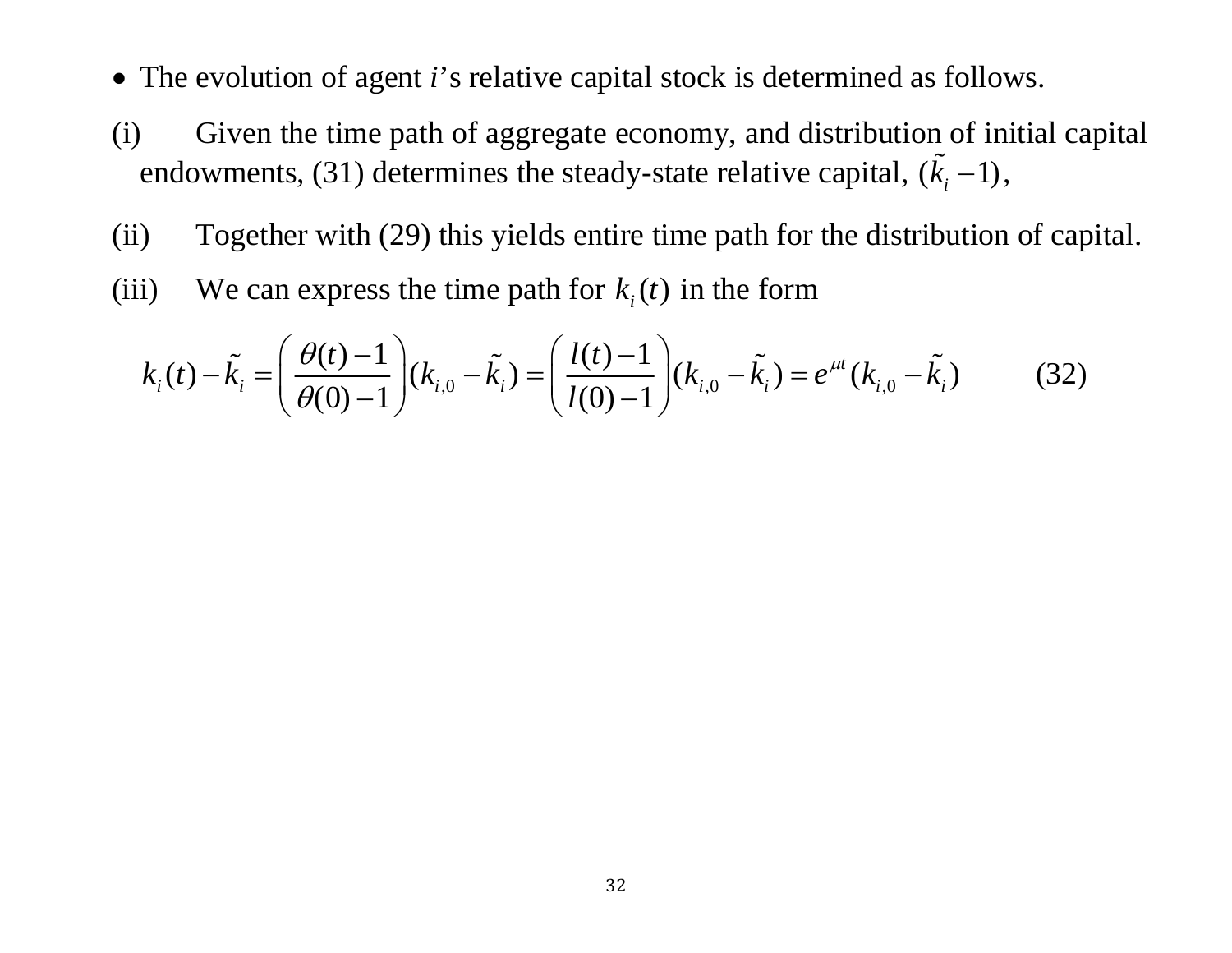Because of linearity, we can transform these equations into corresponding results for the coefficient of variation of the distribution of capital:

$$
\sigma_k(t) = \theta(t)\tilde{\sigma}_k \tag{29'}
$$

$$
\sigma_{k,0} = \theta(0)\tilde{\sigma}_k \tag{31'}
$$

$$
\sigma_k(t) - \tilde{\sigma}_k = \left(\frac{\theta(t) - 1}{\theta(0) - 1}\right) (\sigma_{k,0} - \tilde{\sigma}_k) = \left(\frac{l(t) - 1}{l(0) - 1}\right) (\sigma_{k,0} - \tilde{\sigma}_k) = e^{\mu t} (\sigma_{k,0} - \tilde{\sigma}_k) (32')
$$

- Two critical factors:
	- (i) how agent *i*'s relative wealth evolves over time and
	- (ii) the consequences of this for the distribution of income.
- A critical determinant of this is the magnitude of  $\theta(t)$ . From (30) this is seen to depend upon  $l(t)/l$ , which in turn depends upon how the underlying shock affects the evolution of the aggregate capital stock,  $(K(t) - \tilde{K})$ .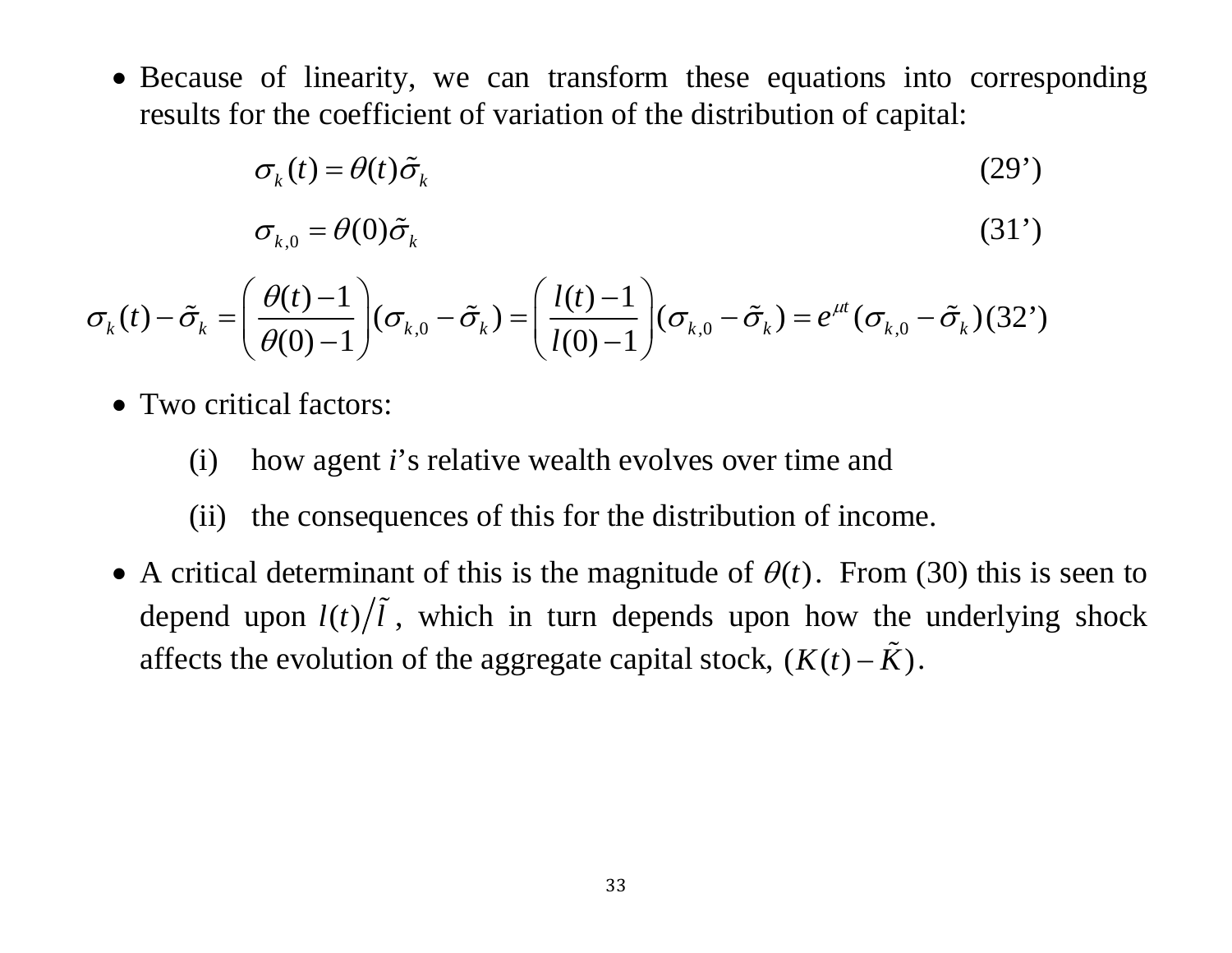#### **Proposition (Wealth dynamics):**

- (i) The long-run distribution of wealth converges to a non-degenerate steady-state distribution, which is proportional to initial distribution.
- (ii) If economy experiences an expansion (contraction) in its aggregate capital stock, i.e.  $K_0 < \tilde{K}$  $(K_0 > \tilde{K})$ ), then wealth inequality will decrease (increase) during transition, and the long-run distribution of wealth will be less (more) unequal than is the initial distribution.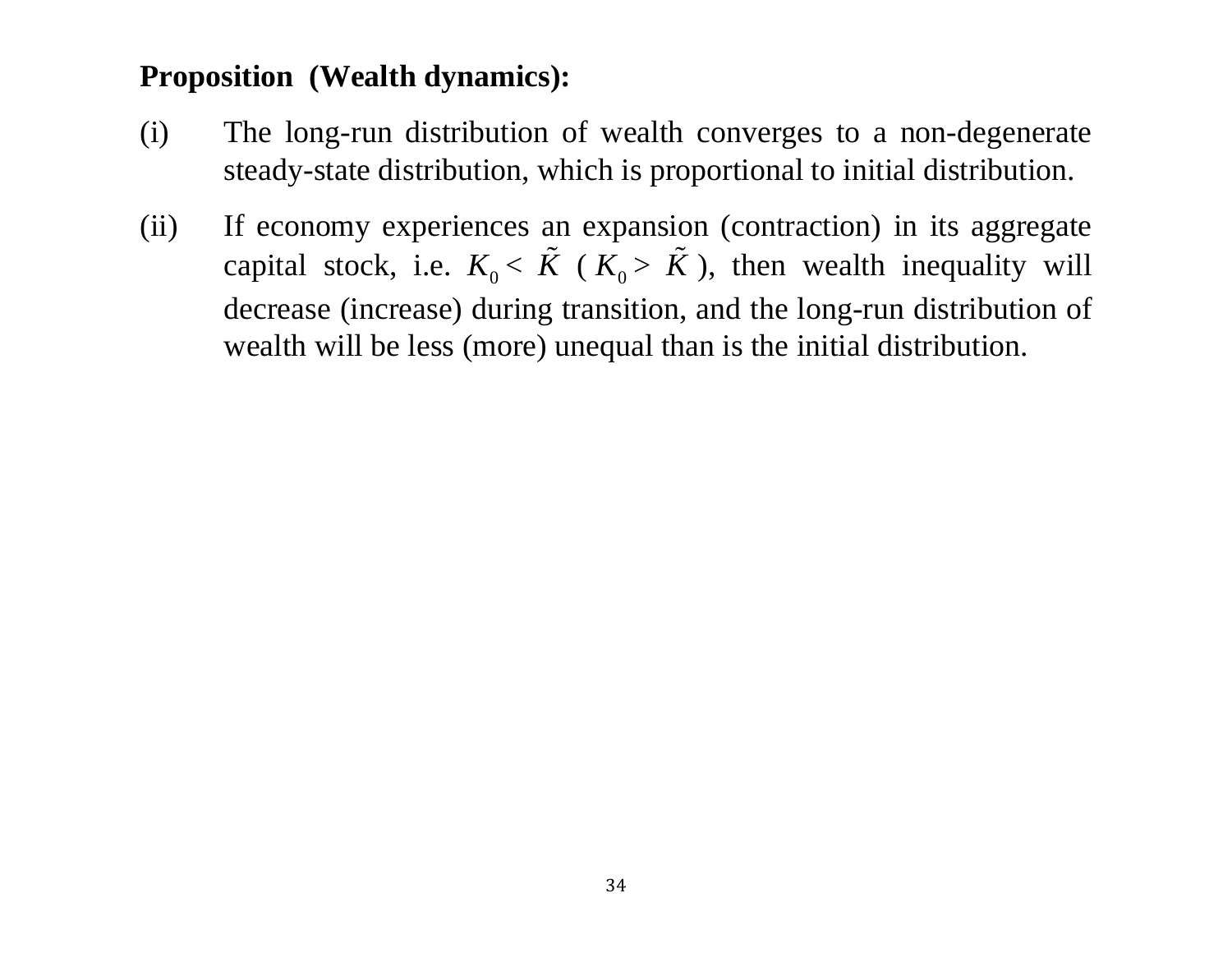#### **Income Distribution**

• Income of individual *i* and average economy-wide income at time *t* are

 $Y_i(t) = r(t)K_i(t) + w(t)(1 - l_i(t)),$  $Y(t) = r(t)K(t) + w(t)(1 - l(t)),$ 

• Relative income

 $y_i(t) \equiv Y_i(t) / Y(t)$ .

•  $s(t) = F_K K/Y$  denotes the share of output going to capital,

$$
y_i(t) - 1 = s(t)(k_i(t) - 1) + (1 - s(t))\frac{l(t)}{1 - l(t)}(1 - v_i)
$$
\n(33)

The relative income of agent *i* has two components,

- (i) relative capital income,
- (ii) relative labor income.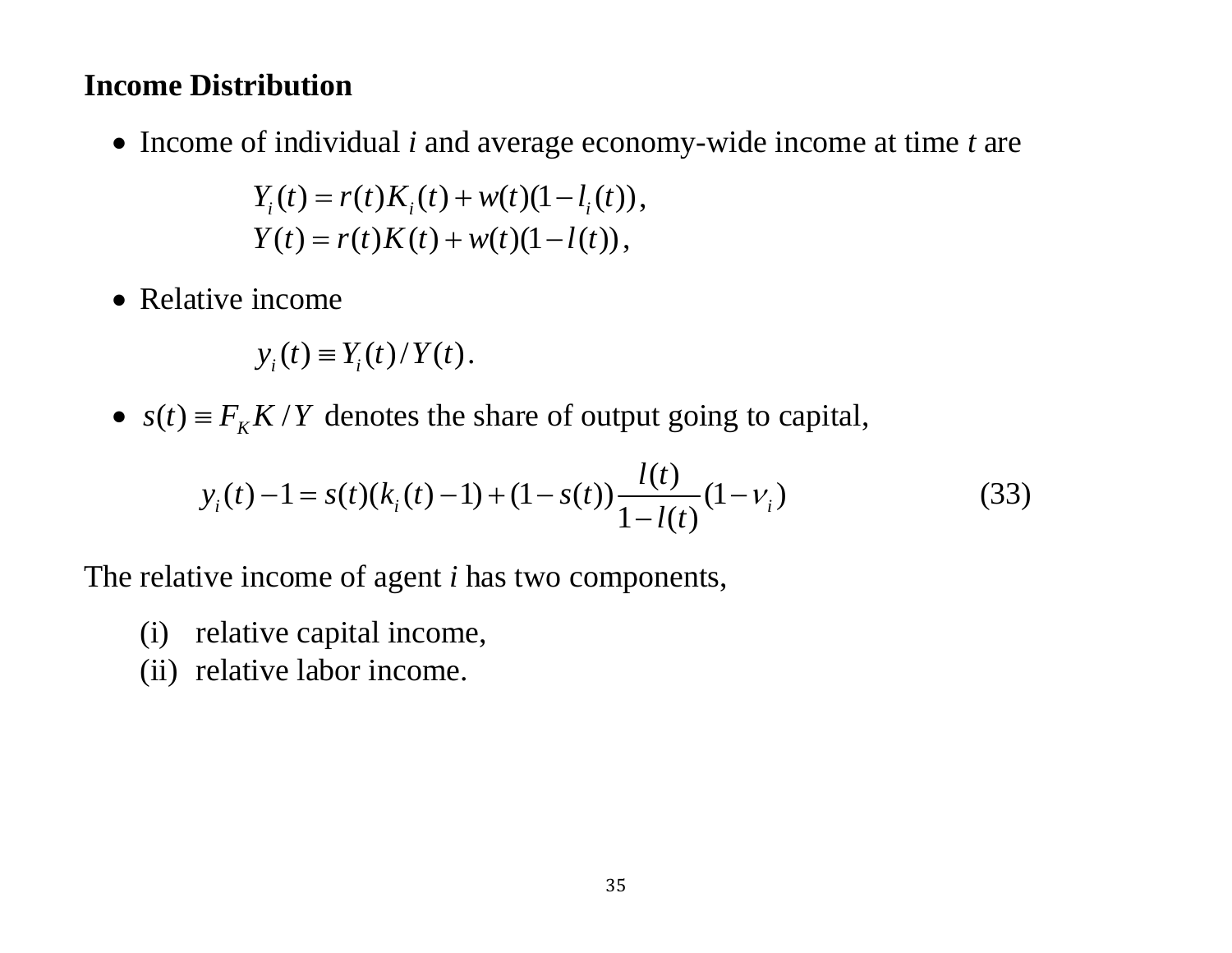We can express  $(33)$  as

$$
y_i(t) - 1 = \varphi(t)(k_i(t) - 1),
$$
\n(34)

where 
$$
\varphi(t) = 1 - (1 - s(t)) \left[ 1 + \frac{l(t)}{1 - l(t)} \left( 1 - \frac{1}{\tilde{l}} \frac{\eta}{1 + \eta} \right) \frac{1}{\theta(t)} \right].
$$
 (35)

Because of linearity of (28') in  $(k<sub>i</sub>(t) - 1)$  we can express this relationship between relative income and relative capital in terms of standard deviations

$$
\sigma_y(t) = \varphi(t)\sigma_k(t) \qquad \varphi(t) < 1 \tag{28'}
$$

implying that income is more equally distributed than is capital.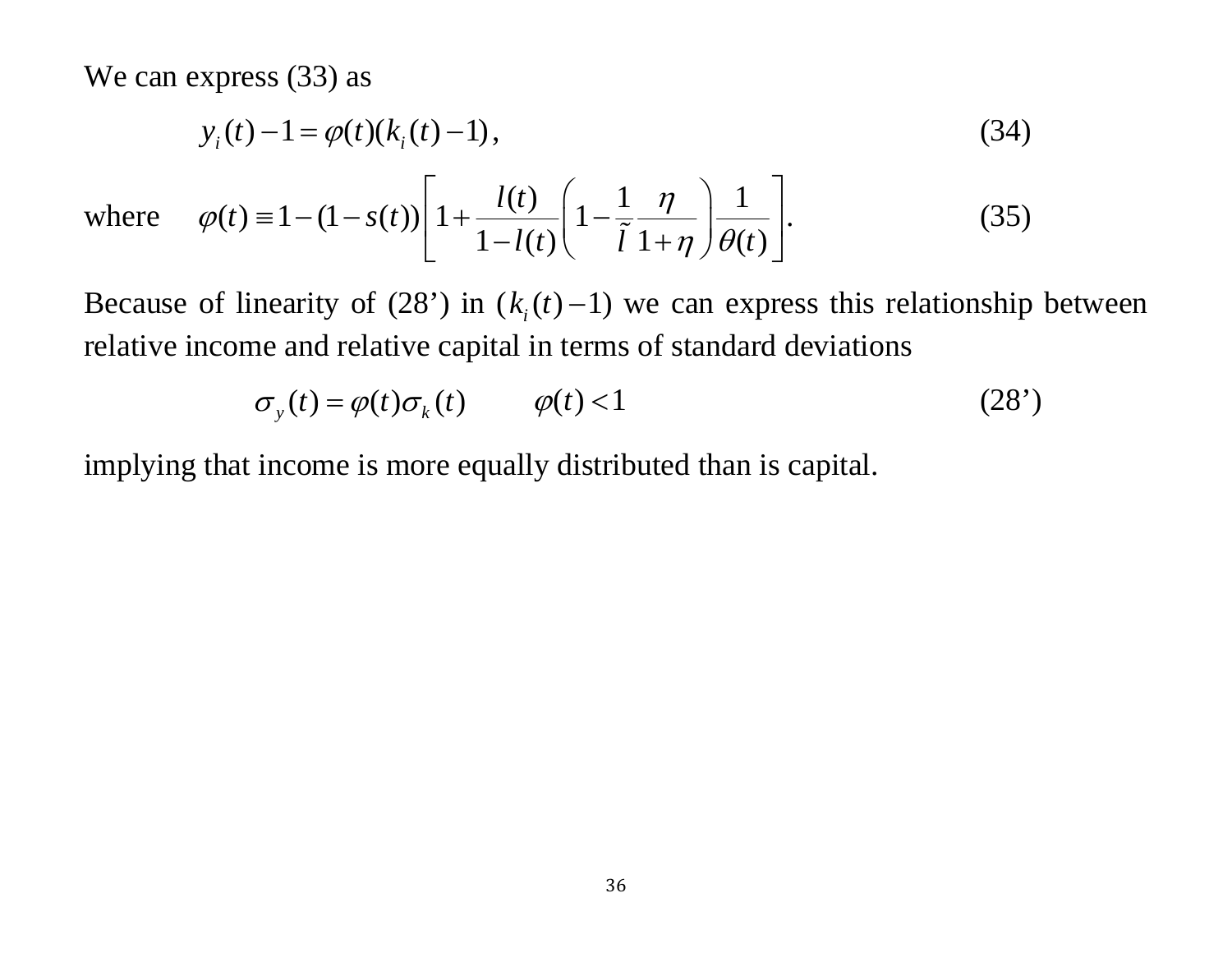In steady state:

$$
\tilde{\sigma}_{y} = \tilde{\varphi}\tilde{\sigma}_{k}
$$
\n
$$
\tilde{\varphi} = \lim_{t \to \infty} \varphi(t) = 1 - \frac{1}{1 + \eta} \left( \frac{1 - \tilde{s}}{1 - \tilde{l}} \right) = 1 - \frac{1}{1 + \eta} \frac{F_{L}(\tilde{K}, \tilde{L})}{F(\tilde{K}, \tilde{L})}
$$
\n
$$
\frac{\tilde{\sigma}_{y}}{\tilde{\sigma}_{y,0}} = \frac{\tilde{\varphi}}{\tilde{\varphi}_{0}} \frac{\tilde{\sigma}_{k}}{\sigma_{k,0}} = \left( \frac{1 - (1/(1 + \eta)) \left( F_{L}(\tilde{K}/\tilde{L}) / F(\tilde{K}/\tilde{L}) \right)}{1 - (1/(1 + \eta)) \left( F_{L}(\tilde{K}_{0}/\tilde{L}_{0}) / F(\tilde{K}_{0}/\tilde{L}_{0}) \right)} \right) \tilde{\sigma}_{k}
$$
\n(36)

 Whether long-run distribution, following a structural change, is more or less unequal than initial distribution depends on long-run change in the distribution of capital, as reflected in  $\tilde{\sigma}_k/\sigma_{k,0}$  , and factor returns, as reflected in  $\tilde{\phi}/\tilde{\phi}_0$  .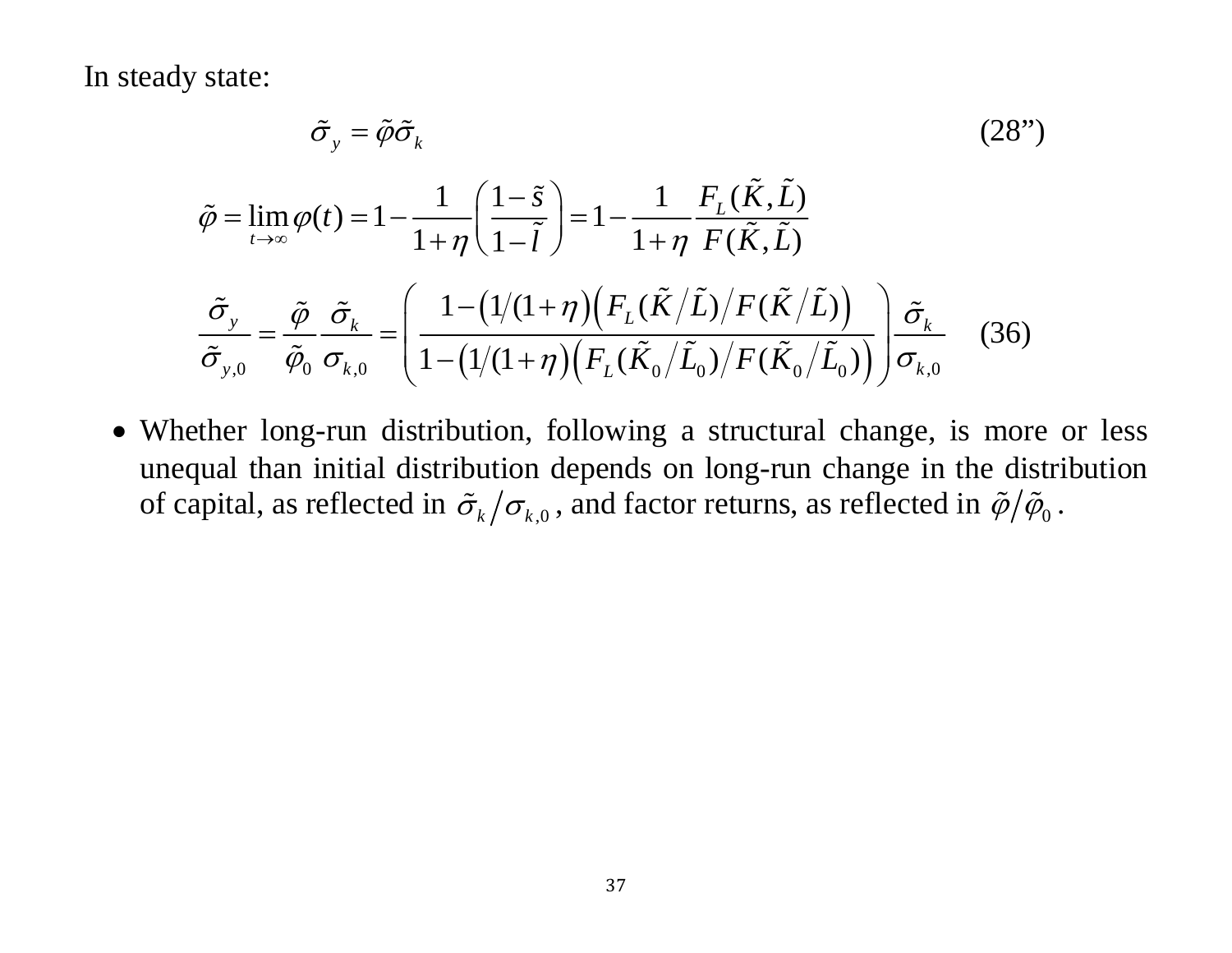• Dynamics of relative income

$$
\frac{dy_i(t)}{dt} = s(t)\frac{dk_i(t)}{dt} + (1 - s(t))\frac{1 - v_i}{(1 - l(t))^{2}}\frac{dl(t)}{dt} + \left(k_i(t) - 1 + (v_i - 1)\frac{l(t)}{1 - l(t)}\right)\frac{ds(t)}{dt}
$$

- The evolution of the relative income of agent *i* depends upon two factors,
	- (i) Evolution of relative capital income (first term),
	- (ii) Evolution of relative labor income. [This can be expressed as a function of the evolution of aggregate leisure, and of the relative rewards to capital and labor, as reflected by the capital share, *s*(*t*)].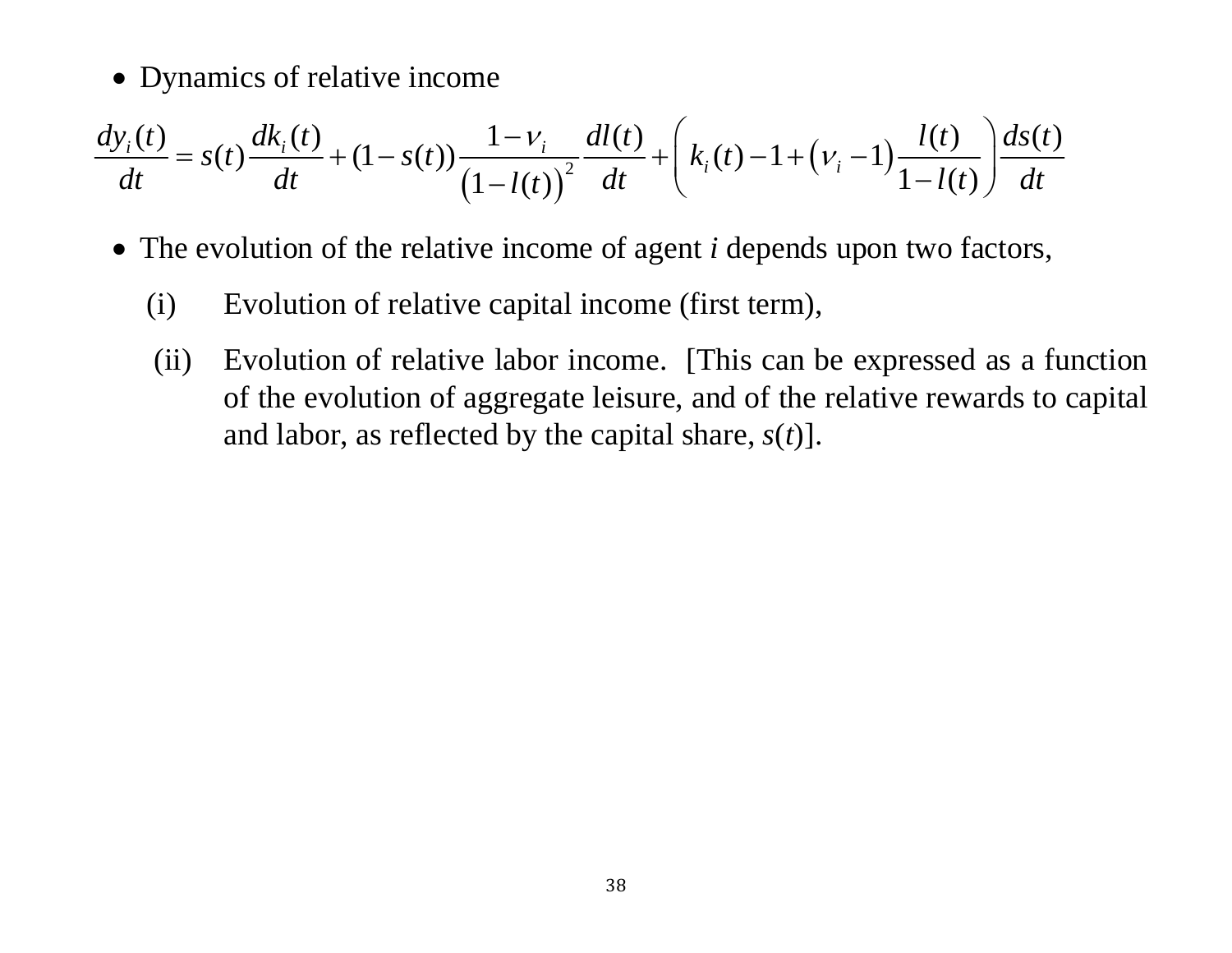- For Cobb-Douglas production function,  $s(t)$  remains constant.
- Whether income inequality increases or decreases depends on whether the economy converges to the steady state from below or from above.
- If economy that starts below the steady state, so that  $K_0 < \tilde{K}$  $\tilde{K}$ . Then  $l(0) < \tilde{l}$  and leisure is rising, while wealth inequality is decreasing.
- Consider an agent with above average wealth,  $(k_i 1) > 0$ , then  $dk_i / dt < 0$  and  $(v_i - 1) > 0$ , implying that the first two terms are negative and that the relative income of the agent is decreasing during the transition.
- The evolution of factor shares may reinforce or offset these effects.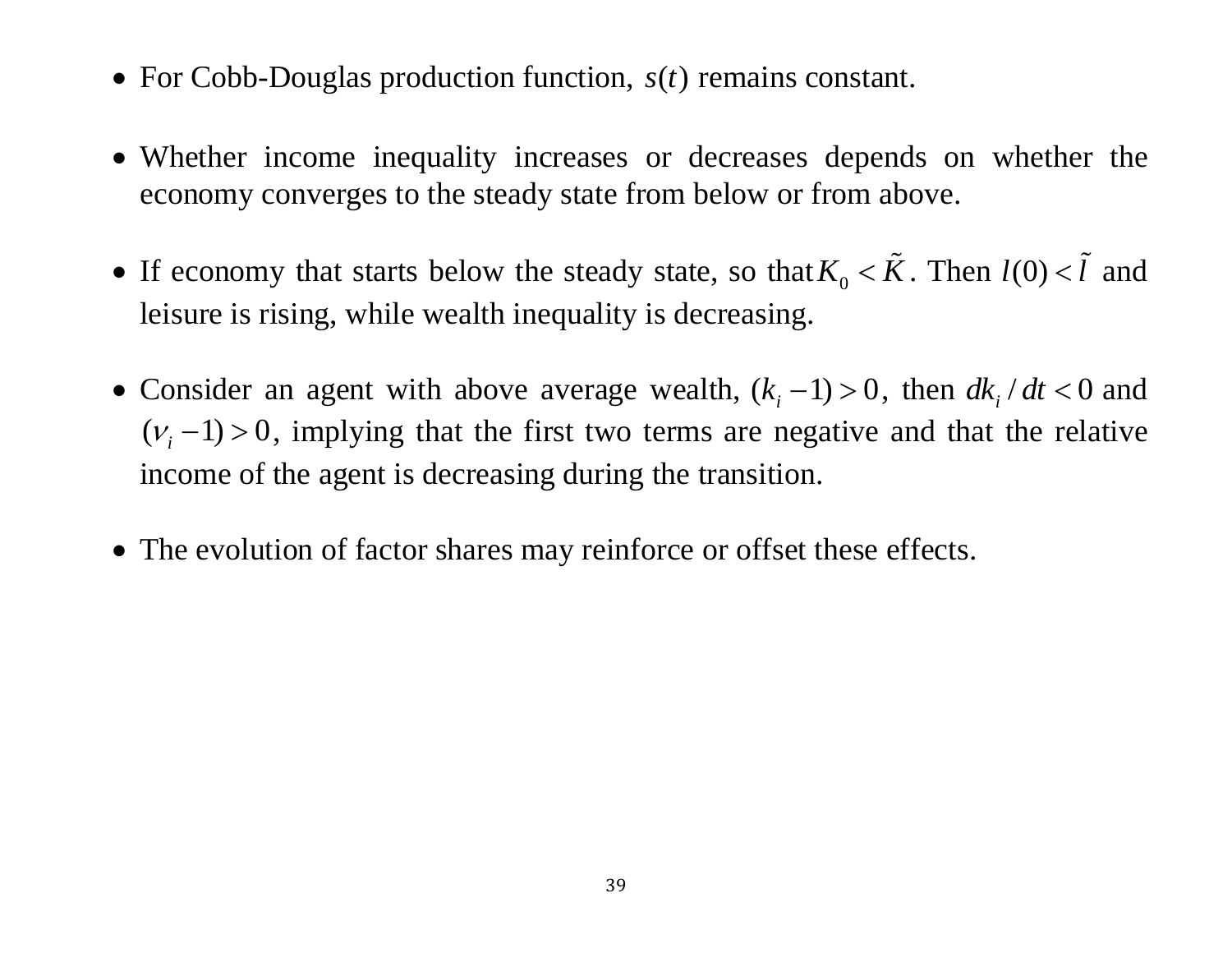**Proposition (Income dynamics):** The evolution of income inequality for an economy that converges to its steady state from below, i.e.  $K_0 < \tilde{K}$  $\mathbf{v}$ , (respectively, from above, i.e.  $K_0 > \tilde{K}$ ) is driven by three factors:

- (i) Decreasing (increasing) wealth inequality, which tends to reduce (raise) income inequality;
- (ii) Increasing (decreasing) leisure, which tends to increase (decrease) the relative labor income of the capital-poor and hence reduce(raise) income inequality;
- (iii) Change in the share of capital in income, which depends both on whether the economy is converging from below or above, and on the elasticity of substitution in production.

If the share of capital is constant, income inequality will decrease (increase) during the transition to the steady state from below (above).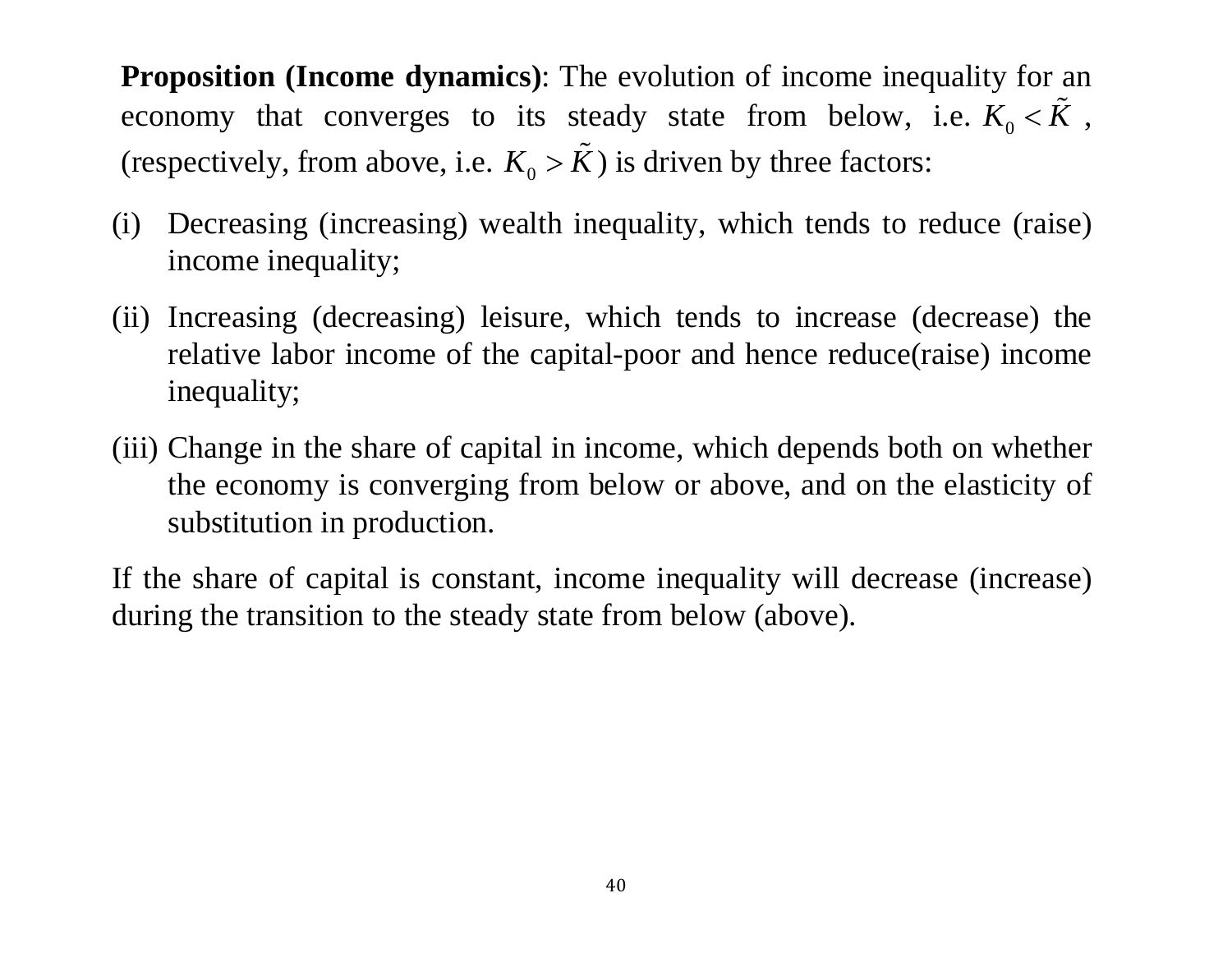- Elastic labor supply is important
- With inelastic labor supply, there is no change in leisure time.
- Hence, the evolution of the income distribution is driven by two forces, the change in wealth inequality and that of labor share.
- With a high elasticity of substitution in production, these two forces have opposite signs, and it is possible that the second dominates, making the distribution of income more dispersed.
- When the labor supply can respond, the changes in average leisure will change the distribution of work-time and tend to reinforce the wealthdistribution effect.
- The presence of this effect implies that income inequality may move in opposite directions depending on the elasticity of leisure.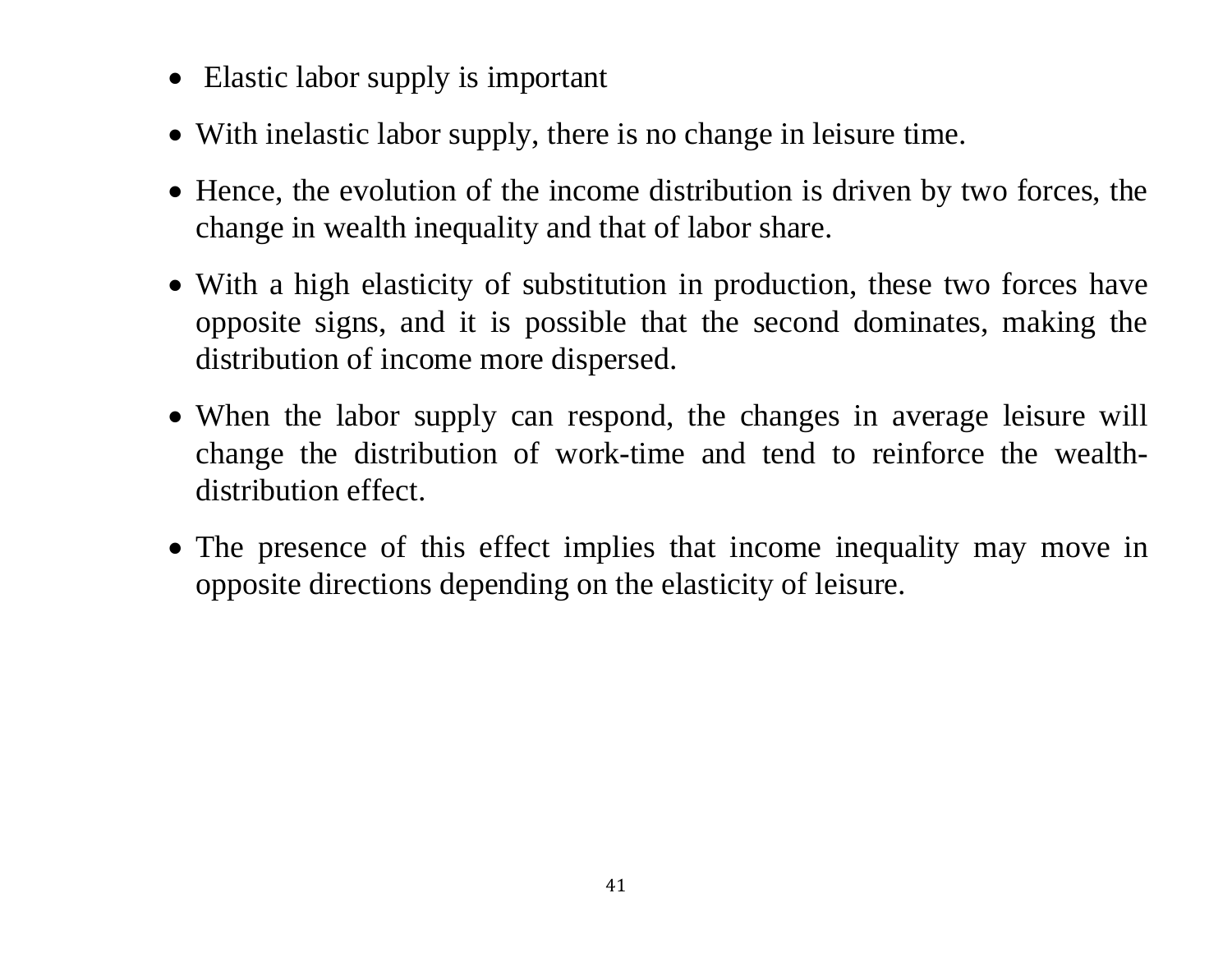## **Numerical Simulations**

| <b>Production function:</b>                                          | $Y = A(\alpha K^{-\rho} + (1 - \alpha)L^{-\rho})^{-1/\rho}$              |
|----------------------------------------------------------------------|--------------------------------------------------------------------------|
| Utility function: $U = (1/\gamma)(Cl^{\eta})^{\gamma}$               |                                                                          |
| Basic parameters:                                                    | $A = 1, \alpha = 0.4$                                                    |
| $\rho = 1/3$ , 0, -0.2 (elast of sub $\varepsilon = 0.75$ , 1, 1.25) |                                                                          |
| $\beta = 0.04$ , $\gamma = -1.5$ , $n = 0.015$                       |                                                                          |
| Endogenous labor                                                     | $\eta = 1.75$                                                            |
| Exogenous labor                                                      | $L = 0.316, 0.278, 0.193$ corresponding to $\varepsilon = 0.75, 1, 1.25$ |

- Economy is initially in a steady state in which aggregate fraction of time devoted to leisure is  $l_0$  and the average stock of capital is  $K_0$ .
- For Cobb-Douglas economy with endogenous labor supply,  $l_0 = 0.722$ ,  $L_0 = 0.278$ .
- To preserve comparability, in the case of inelastic labor supply we normalize the fixed labor supply to the same level; implying that all aggregate magnitudes will be the same in the two cases.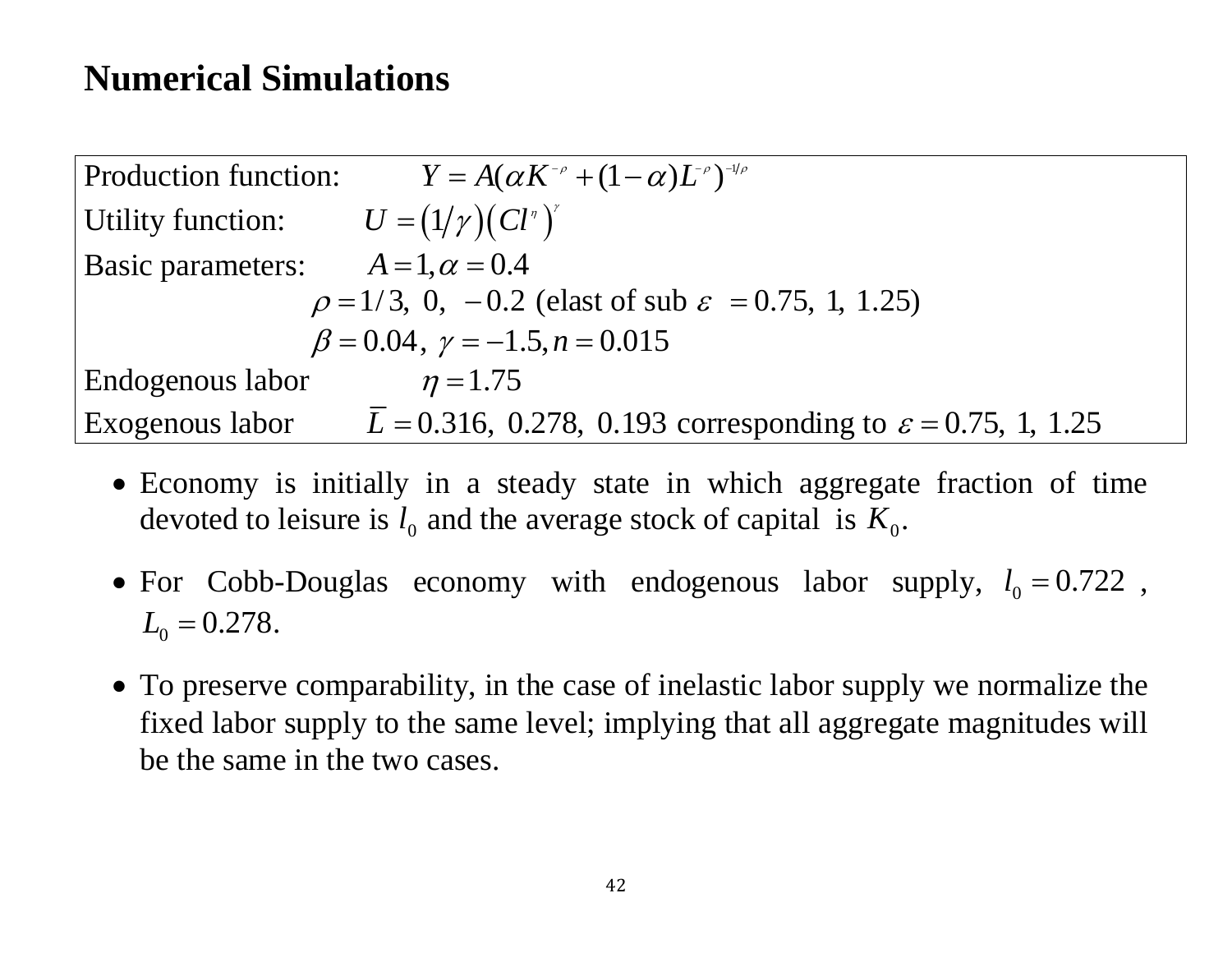Starting from initial steady state, we investigate time paths in response to:

(i) An increase in the level of technology *A* from 1 to 1.5 (Fig. 1); (ii) A decrease in the rate of population growth rate,  $n$ , from 1.5% to 0 (Fig. 2). (iii) A decrease in the rate of time preference from  $0.04$  to  $0.02$  (Fig 3).

- Plot the time paths for the distribution of wealth and income, relative to their respective initial values,  $[\sigma_{k}(t)/\tilde{\sigma}_{k}$  and  $\sigma_{k}(t)/\tilde{\sigma}_{k}$ , where normalize  $\tilde{\sigma}_{k,0} = 1$ .
- Left-hand panels plot the time paths of the wealth and income inequality when the labor supply is exogenous,
- Right-hand panels present the case with endogenous labor, for case  $\eta$ =1.75.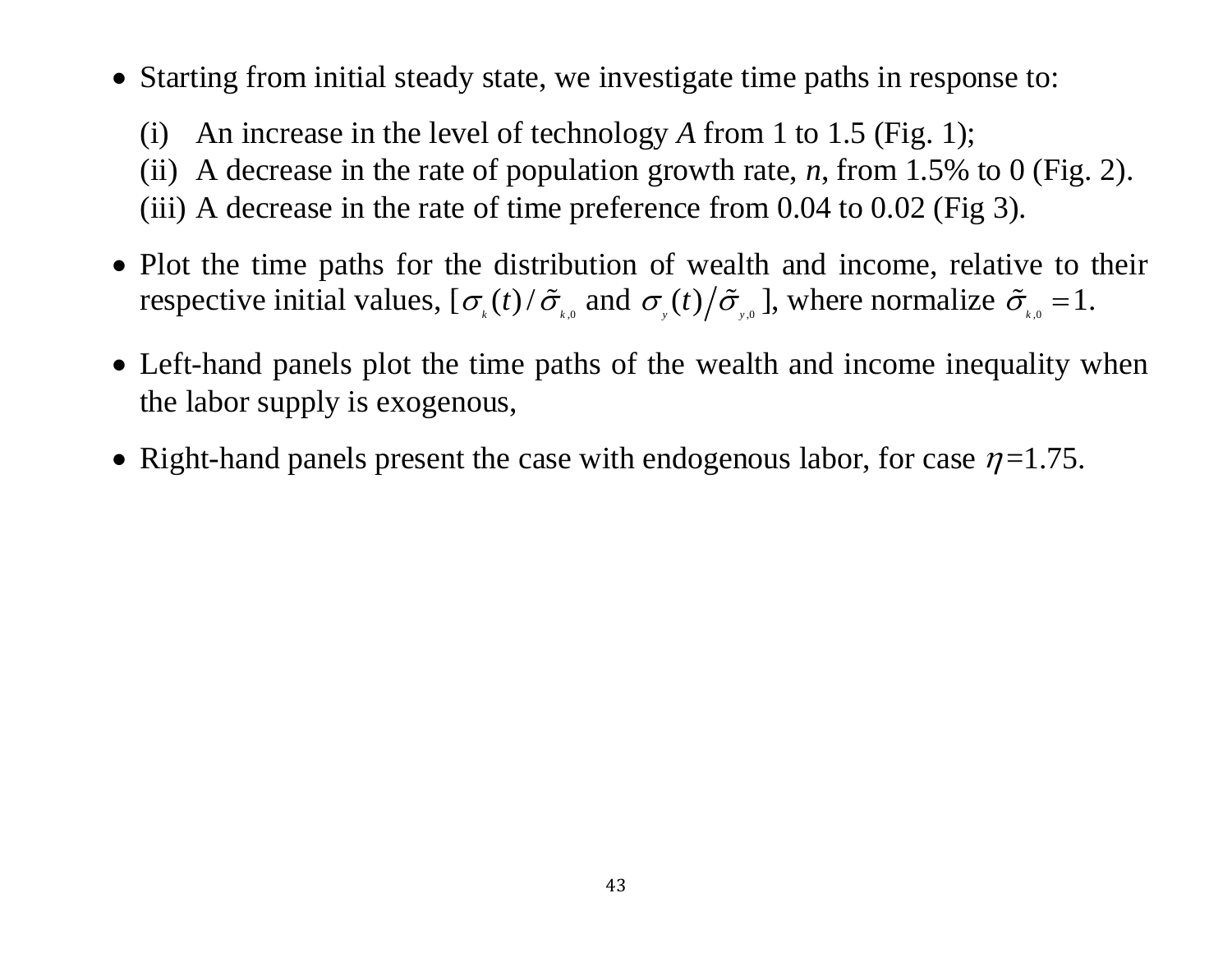Fig 1: Increase in A from 1 to 1.5

Inelastic labor supply

Elast of Subs =0.75

Flexible labor supply









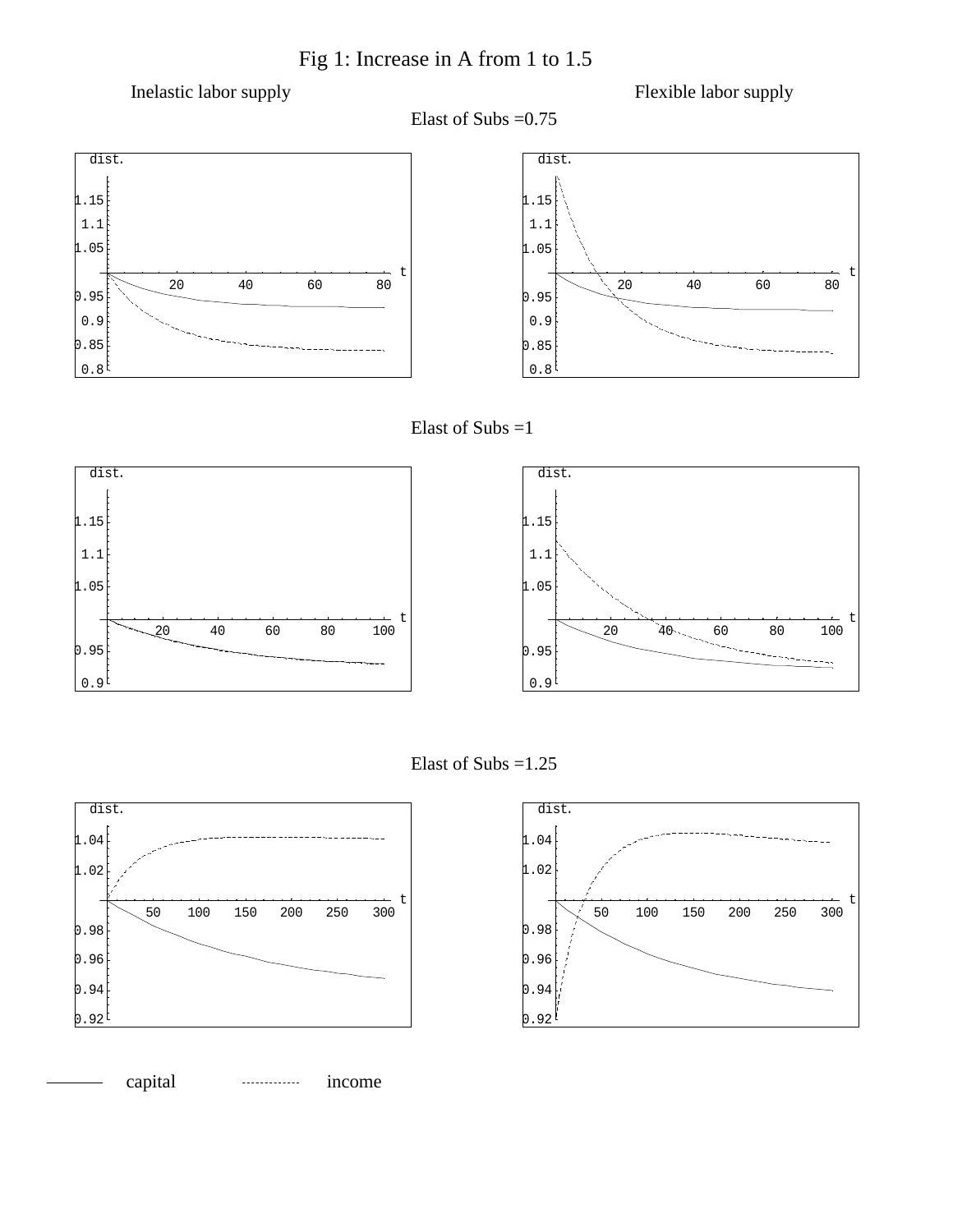Fig 2: Decrease in n from 0.015 to 0

Inelastic labor supply

Elast of Subs =0.75

Flexible labor supply

t









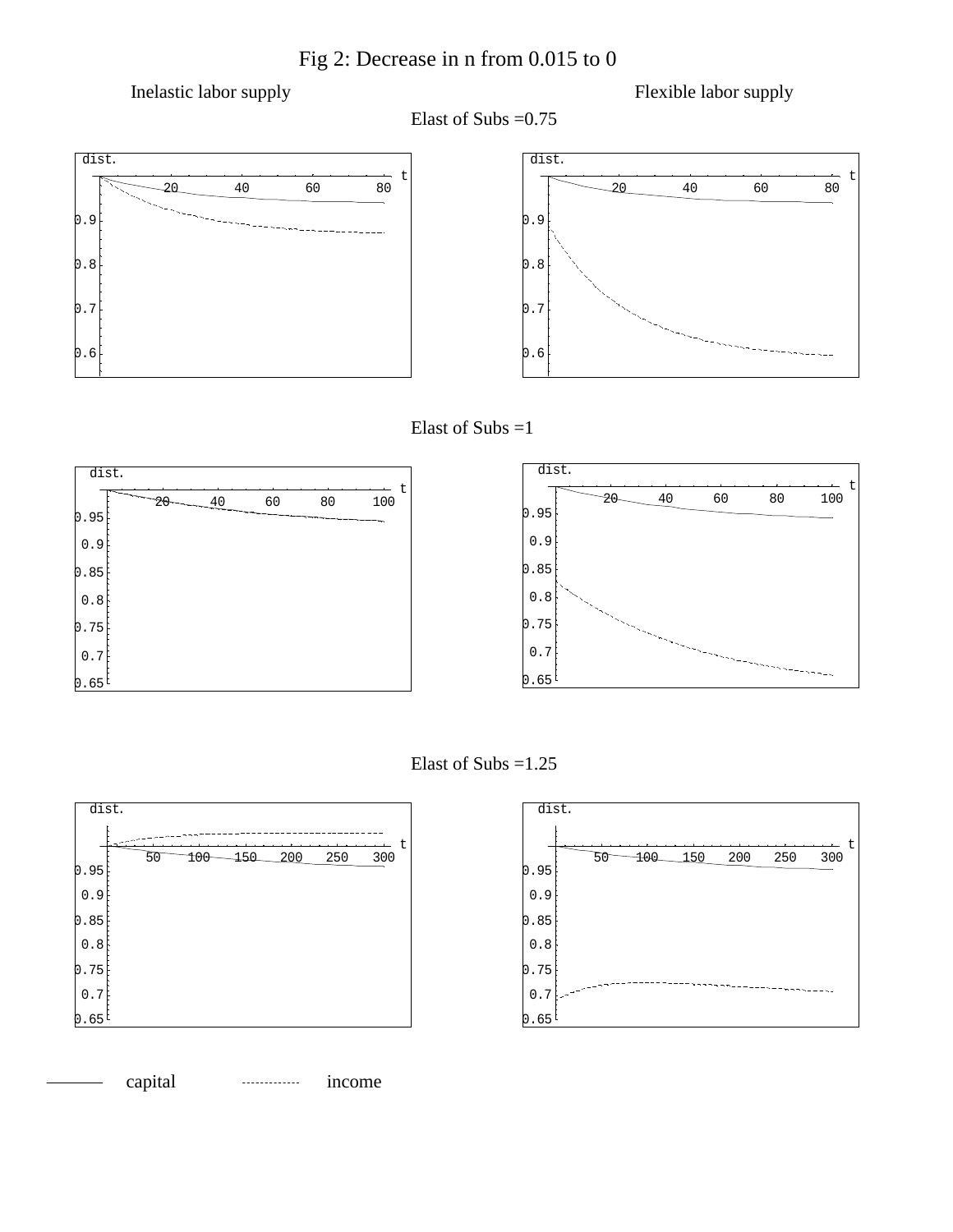Fig 3: Decrease in β from 0.04 to 0.02

Inelastic labor supply

Elast of Subs =0.75

Flexible labor supply

t









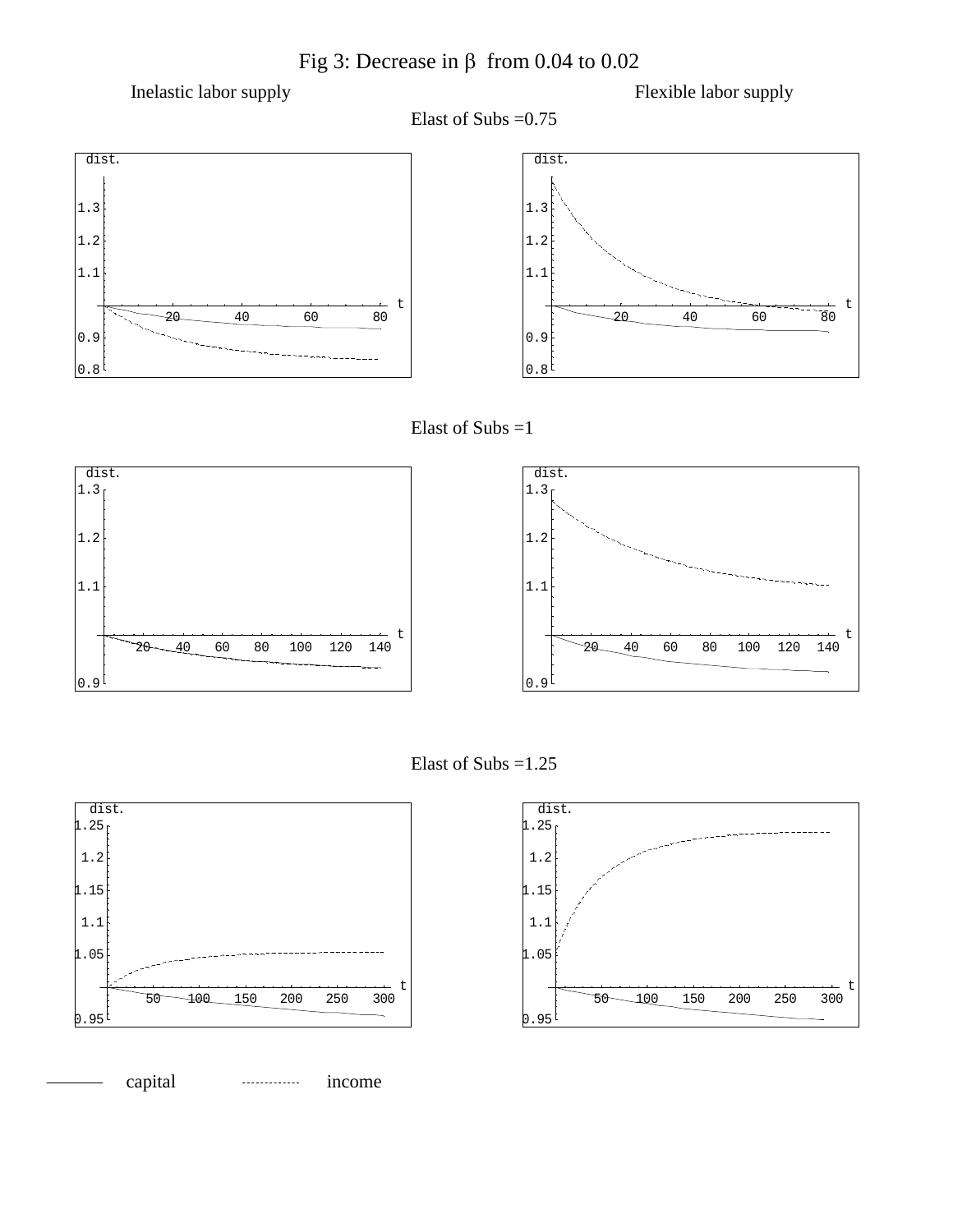# **Path Dependence and Inequality**

- Effect of structural change on dynamics of wealth and income inequality, depends critically upon initial response of leisure (labor supply) to shock.
- This initial response, in turn, depends upon time path that structural change is expected (known) to follow.
- Impacts of a productivity increase of a **given** magnitude on the **long-run distributions** of both wealth and income are crucially dependent upon the time path that the productivity increase is assumed to follow.
- Sharp contrast to the aggregate economy. In that case, the path followed by the productivity increase affects only the transitional path of the aggregate economy; it has no impact on steady-state aggregates.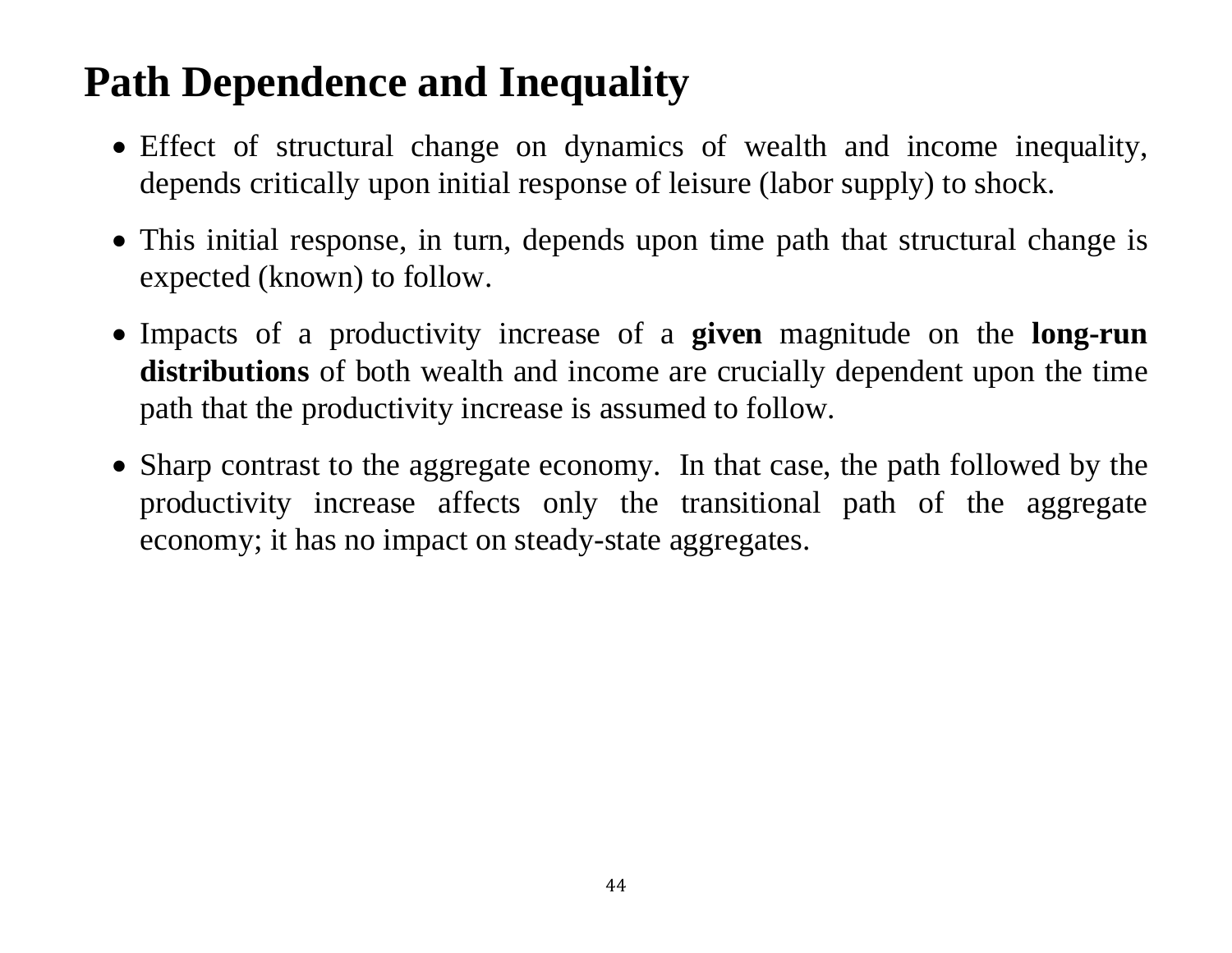- Model thus far adopts standard procedure of specifying structural changes as an unanticipated discrete permanent increase.
- For example a 50% increase in the level of productivity, which induces an instantaneous increase in labor supply and decrease in leisure.
- But if same (50%) productivity level increase is acquired *gradually* over a known time path, and is therefore anticipated after the first instant, the initial response of leisure is exactly the opposite. It increases rather than declines, leading to profoundly different distributional consequences.
- Important aspect
	- --Model can admit a diverse set of distributional equilibria for countries having similar levels of aggregate development (per capita income), in accordance with empirical evidence.

--Important in foreign aid which typically is granted over time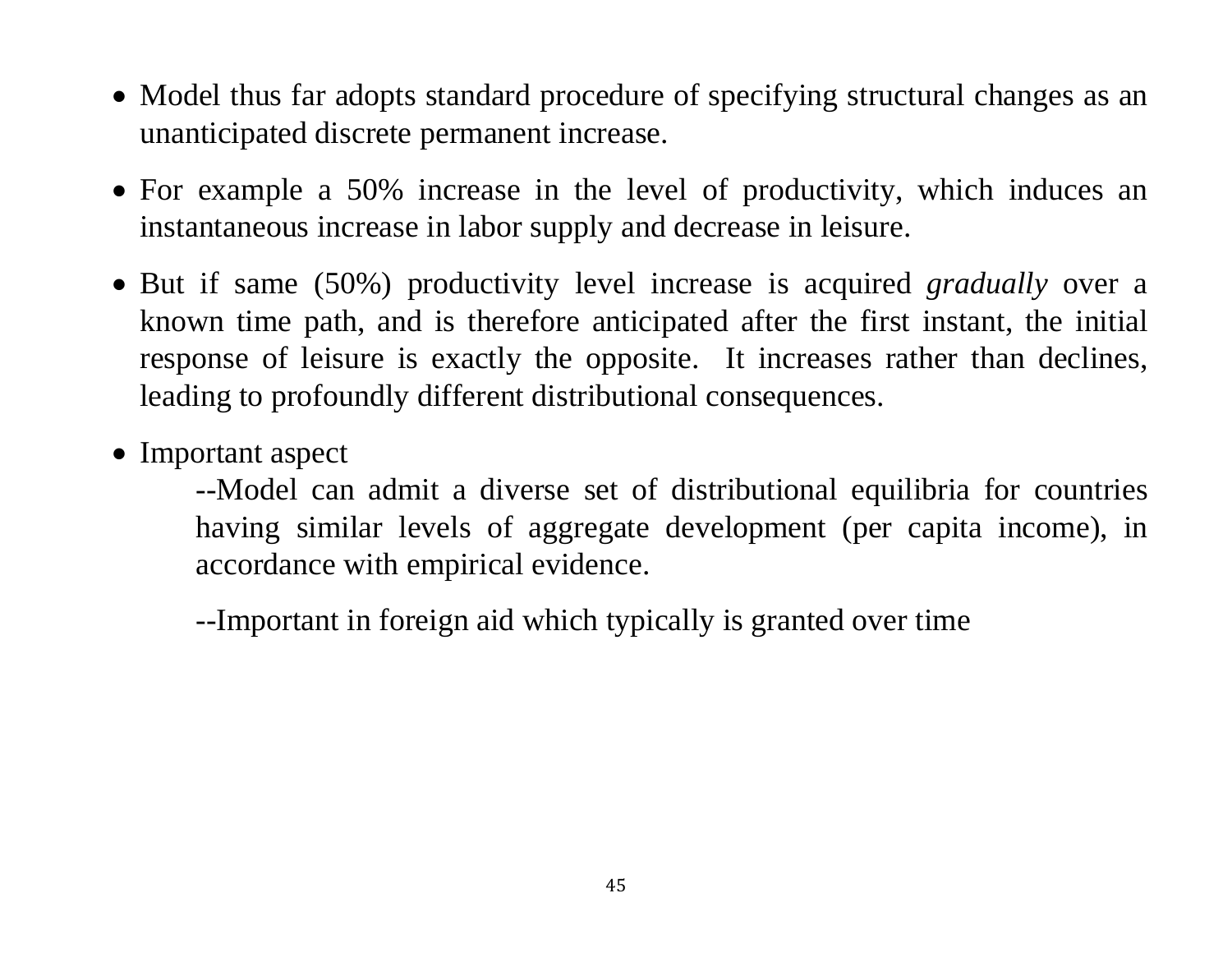- Gradual implementation of productivity increase leads to dramatic differences along the transitional path, from case where its full impact is immediate.
	- 1. **Discrete** productivity increase leads to **steady decline in wealth inequality**.
	- 2. **Gradual** increase leads to **initial increase in wealth inequality**, followed by **eventual decline**.
	- 3. In long run, likely to lead to more rather than less wealth inequality, unless flexibility of production is very high. Even if long-run wealth inequality declines, will still be greater than if productivity increase is discrete.
	- 4. **Discrete** productivity increase leads to **initial increase in income inequality**, followed by a **steady decline** to below its initial level.
	- 5. **Gradual** introduction generates essentially the **opposite** time profile.
	- 6. But the most striking aspect of the transitional behavior is that a gradual productivity increase can generate a form of the Kuznets-type inverted-U relationship between inequality and per-capita income.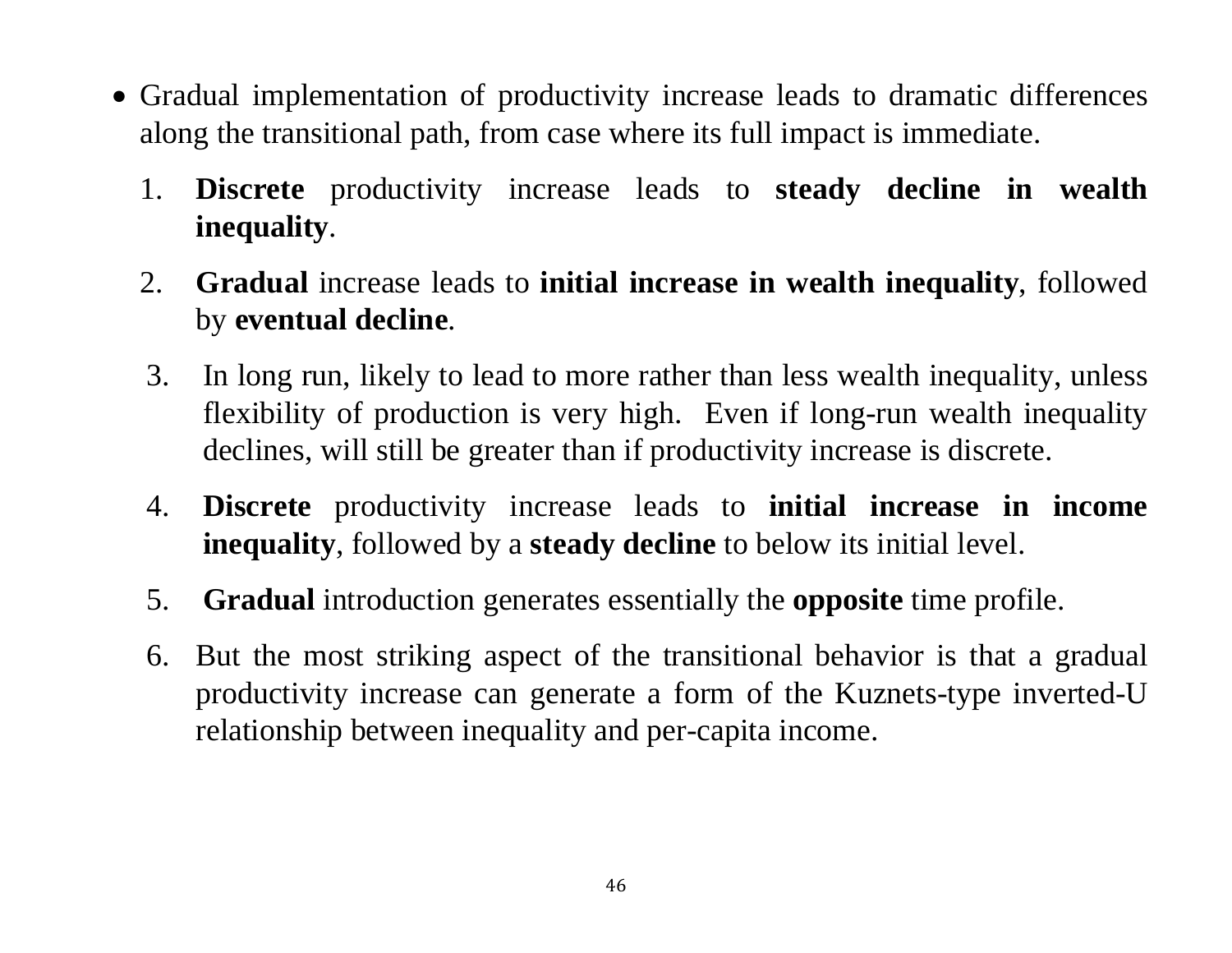## **Analytical framework**

• Level of productivity,  $A(t)$  is assumed to increase gradually from its initial level,  $A_0^{}$ , to its enhanced long-run level,  $\tilde{A}$ , (both known to the firm).

$$
A(t) = \tilde{A} + \left(A_0 - \tilde{A}\right)e^{-\kappa t} \tag{37}
$$

- $\kappa$  defines the time path followed by the increase in productivity. The conventional approach is approximated by letting  $\kappa \rightarrow \infty$ .
- Contrast between how  $\kappa$  affects the **aggregate** behavior of the economy and its consequences for **distribution**. While it affects the transitional path of the aggregate economy, it has no effect on the aggregate steady state.
- But the choice of  $\kappa$  has profound impacts on **both** the time paths and the steadystate equilibria of wealth and income distributions.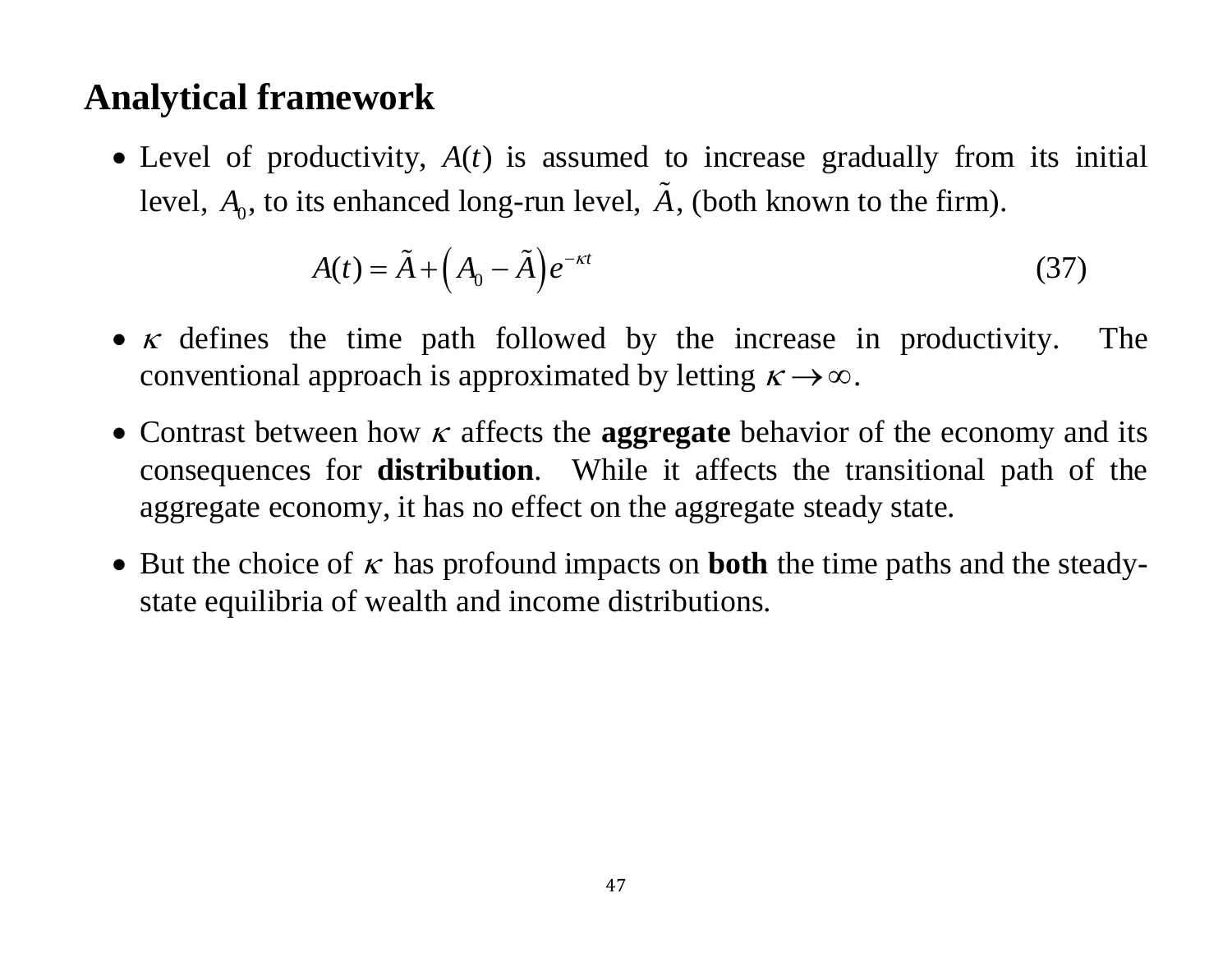Macrodynamic equilibrium is described by the following equations:

$$
\dot{K} = A(t)F(K, L) - \frac{A(t)F_L(K, L)l}{\eta} - nK
$$
\n(38a)

$$
\dot{l} = \frac{1}{G(K,l)} \left\{ A(t) F_K(K,L) - \beta - n - (1-\gamma) \frac{F_{KL}(K,L)}{F_L} \left[ A(t) F(K,L) - \frac{A(t) F_L(K,L) l}{\eta} - nK \right] \right\}
$$
(38b)

$$
\dot{A}(t) = \kappa \left( \tilde{A} - A(t) \right) \tag{38c}
$$

where

$$
G(K,l) = \frac{1 - \gamma(1 + \eta)}{l} - (1 - \gamma) \frac{F_{LL}}{F_L} > 0, \qquad l + L = 1
$$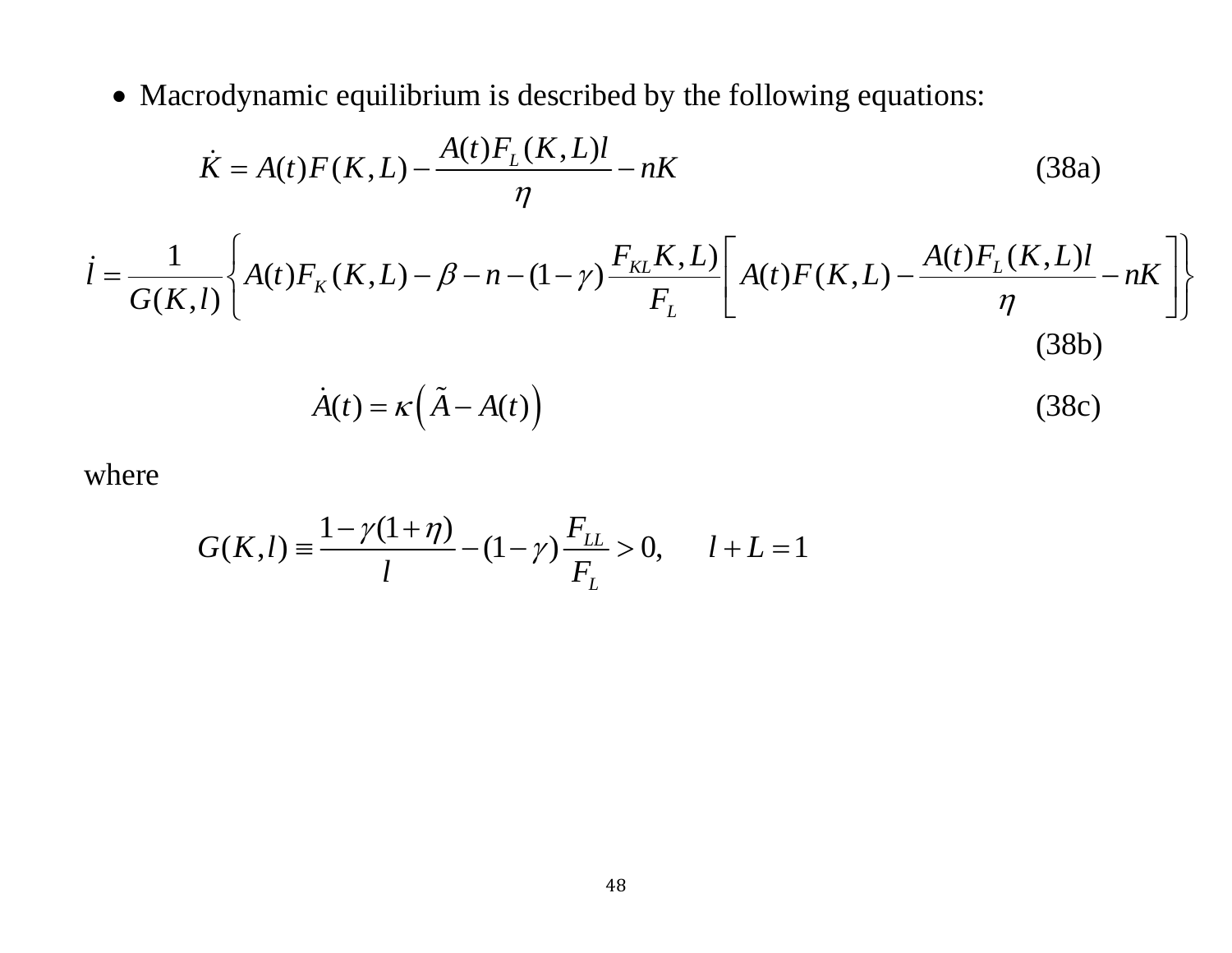The steady-state equilibrium is

$$
\tilde{A}F(\tilde{K},\tilde{L}) - n\tilde{K} = \frac{F_L(\tilde{K},\tilde{L})\tilde{L}}{\eta}
$$
\n(39a)

$$
\tilde{A}F_K(\tilde{K}, \tilde{L}) = \beta + n \tag{39b}
$$

$$
\tilde{L} + \tilde{l} = 1 \tag{39c}
$$

- Since the steady state is independent of  $\kappa$ , the long-run effects of an increase in productivity are independent of the time path by which it is achieved.
- However, the transitional responses may be significantly different (as illustrated later in the numerical experiments).
- More importantly, this has fundamental consequences for wealth and income inequality, both in transition and across steady states.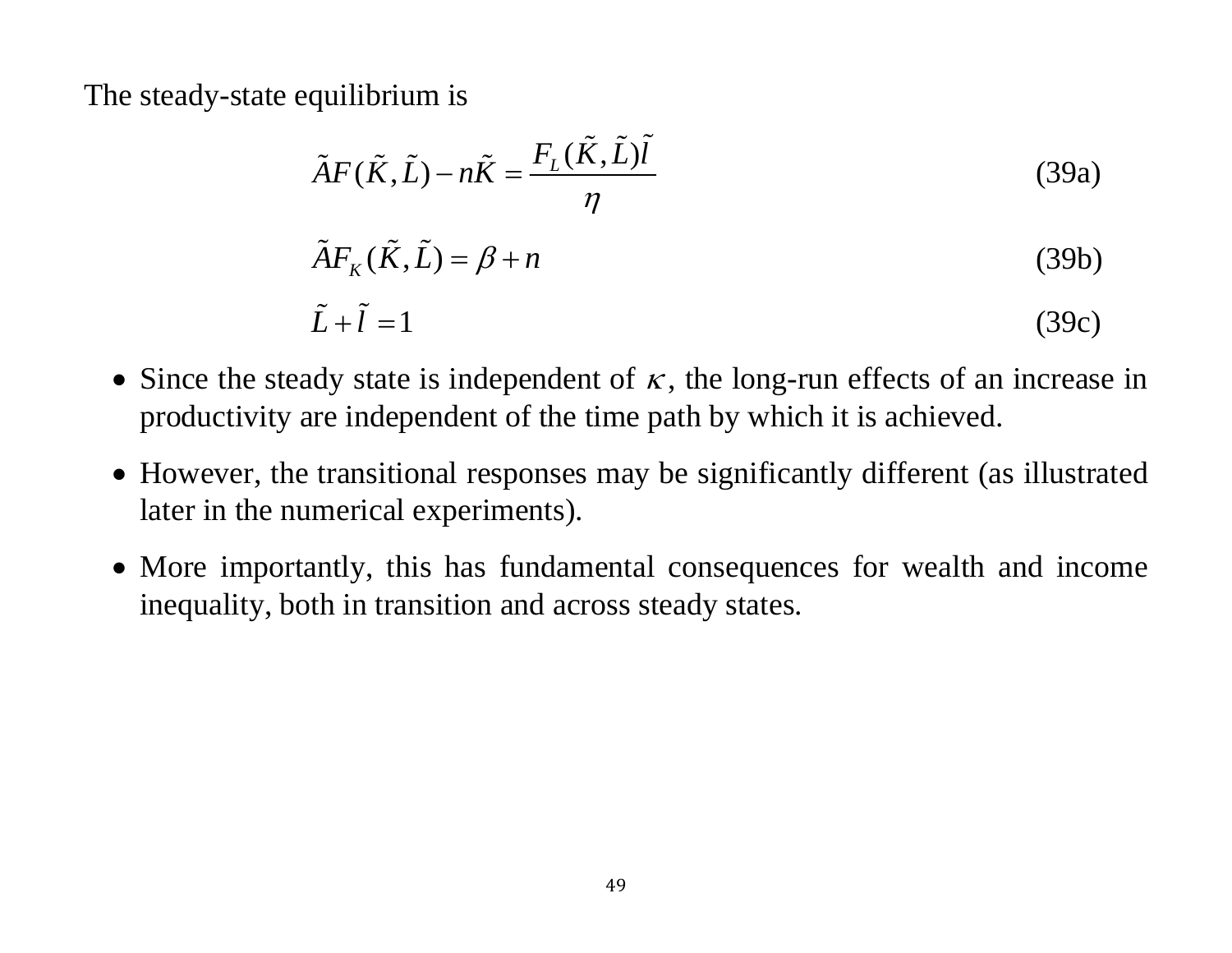## **3. Distributional dynamics**

• Dynamic equation for the relative capital stock is now:

$$
\dot{k}_i(t) = \frac{A(t)F_L(K,l)}{K} \left[ 1 - v_i l \left( 1 + \frac{1}{\eta} \right) - \left\{ 1 - l \left( 1 + \frac{1}{\eta} \right) \right\} k_i \right]
$$
(40)

where  $K, l, A$  evolve in accordance with  $(38a)-(38c)$ .

• The bounded solution is

$$
k_i(t) - 1 = \theta(t)(\tilde{k}_i - 1)
$$
 (41a)

where

$$
\theta(t) \equiv \left[1 + \frac{\tilde{A}F_L}{\tilde{K}} \int_t^{\infty} \left(1 - \frac{l(\tau)}{\tilde{l}}\right) e^{-\beta(\tau - t)} d\tau\right]
$$
(41b)

$$
k_{i,0} - 1 = \theta(0)(\tilde{k}_i - 1) = \left(1 + \frac{\tilde{A}F_L}{\tilde{K}} \int_0^{\infty} \left(1 - \frac{l(\tau)}{\tilde{l}}\right) e^{-\beta \tau} d\tau\right) (\tilde{k}_i - 1)
$$
(41a')

 The crucial difference between this analysis from previous lies in the form of the productivity shock  $A(t)$ , which is reflected in the time path of  $\theta(t)$ .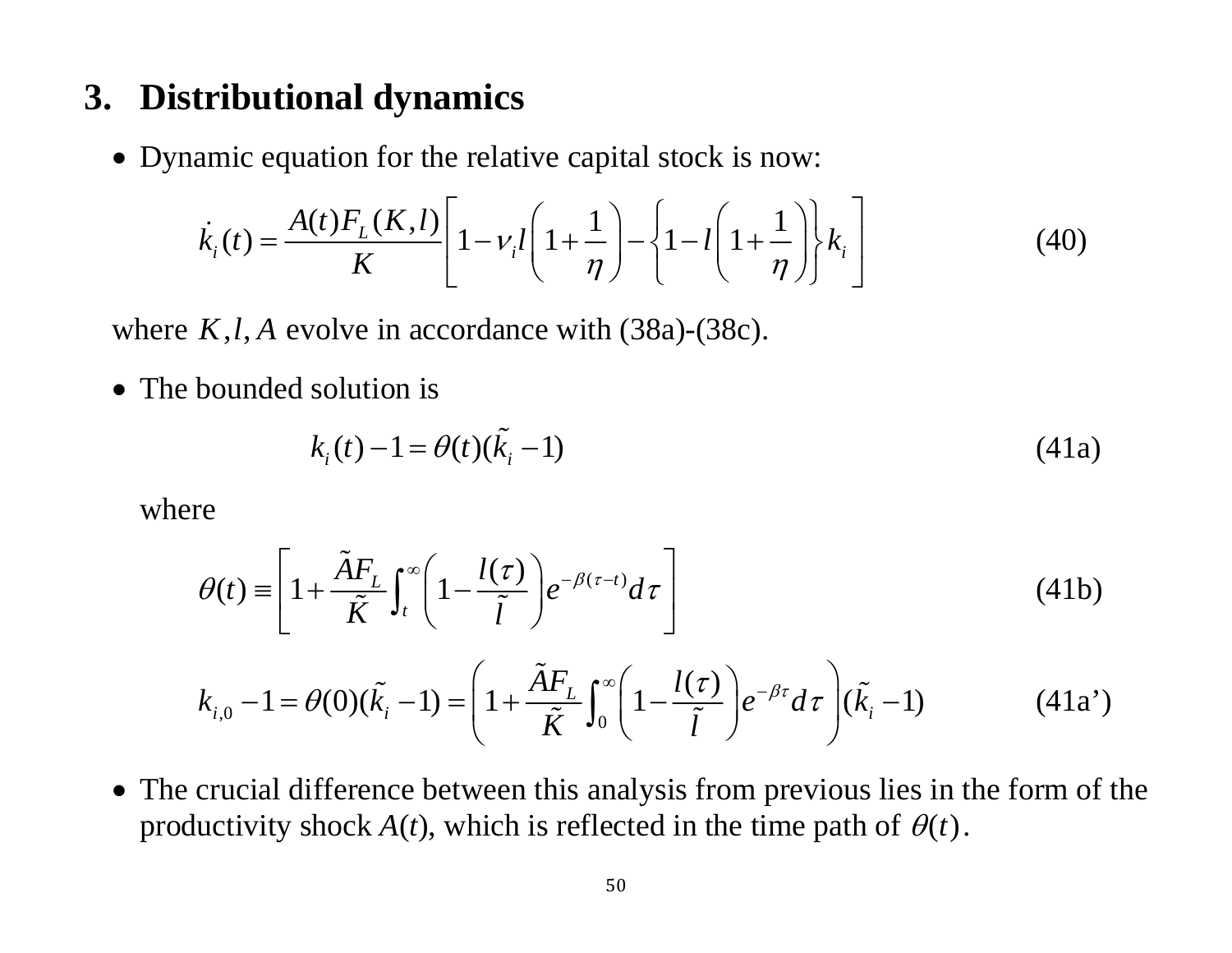• If the complete productivity increase occurs instantaneously,

$$
l(\tau) - \tilde{l} = (l(0) - \tilde{l})e^{\mu\tau} \text{ and } \theta(t), \theta(0) \text{ simplify to}
$$

$$
\theta(t) = 1 + \left(\frac{1}{\beta - \mu}\right) \frac{\tilde{A}F_L(\tilde{K}, \tilde{L})}{\tilde{K}} \left(1 - \frac{l(t)}{\tilde{l}}\right);
$$

$$
\theta(0) = 1 + \left(\frac{1}{\beta - \mu}\right) \frac{\tilde{A}F_L(\tilde{K}, \tilde{L})}{\tilde{K}} \left(1 - \frac{l(0)}{\tilde{l}}\right)
$$

- Only current allocation of time to leisure relative to steady-state allocation is relevant in determining current wealth inequality relative to its long run.
- When the productivity increase occurs gradually over time, the entire time profile of  $A(t)$ , reflected in  $l(t)$ , needs to be taken into account.
- If during transition  $l(\tau) < \tilde{l}$ , so that leisure approaches its long-run steady state from below, then  $\theta(t)$  < 1 and wealth inequality will decline over time.
- As simulations show, this is the case for the discrete productivity increase, when following an initial drop, leisure increases monotonically over time.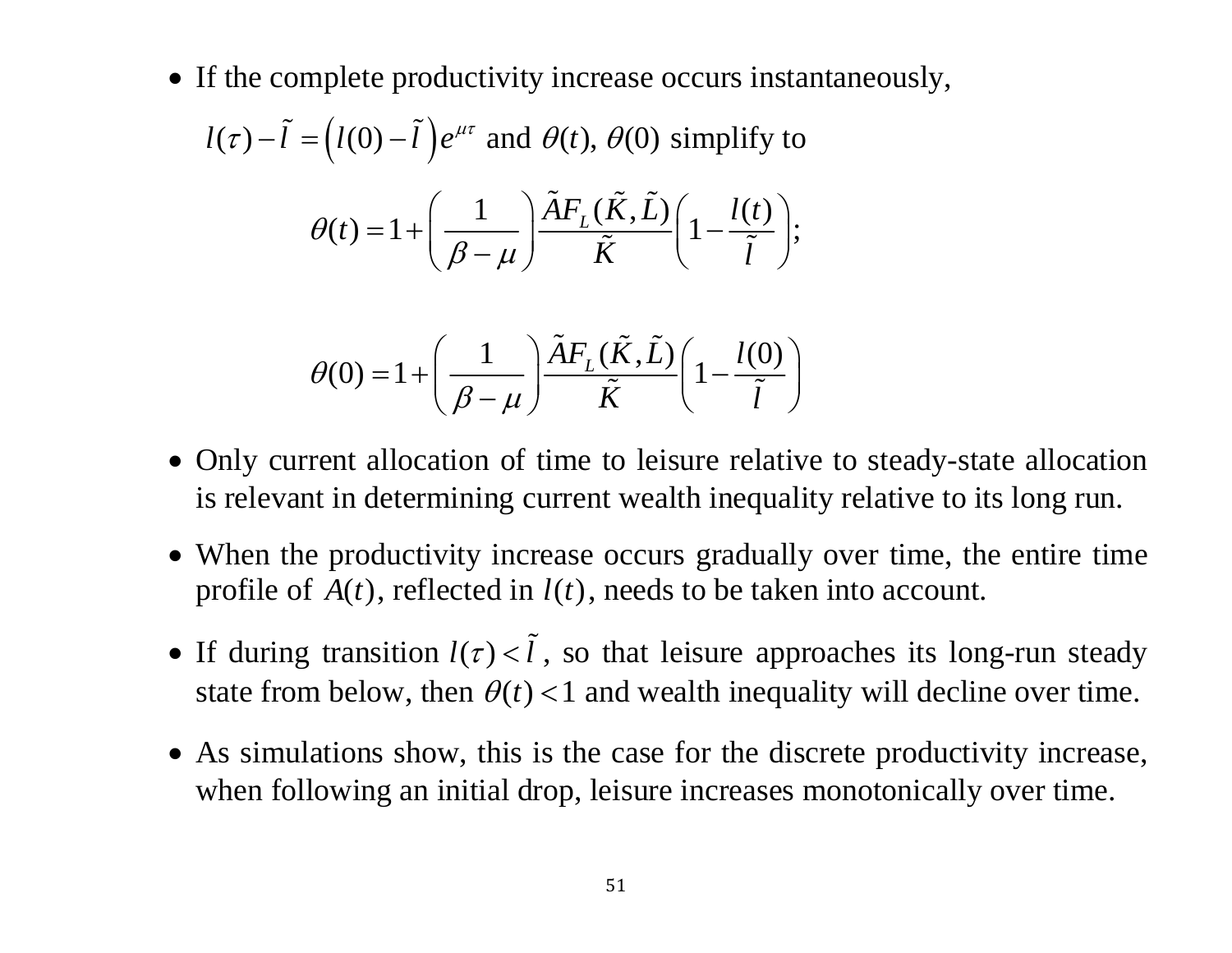- Simulations also show that a gradual productivity increase leads to an initial increase in leisure, taking it initially above its new steady-state level.
- Since transitional path is of inverted U-shaped form eventually approaching *l* ~ from below, whether inequality rises or falls over time depends upon the extent to which  $l(\tau) > \tilde{l}$ during the early phases of the adjustment.
- Closer  $l(\tau)$  is to its steady state,  $\tilde{l}$ , the smaller the subsequent adjustment in  $l(t)$ , and hence smaller is the overall change in the distribution of wealth.
- This is because if economy and therefore all individuals fully adjust their respective leisure times instantaneously, they will all accumulate wealth at the same rate, causing the wealth distribution to remain unchanged.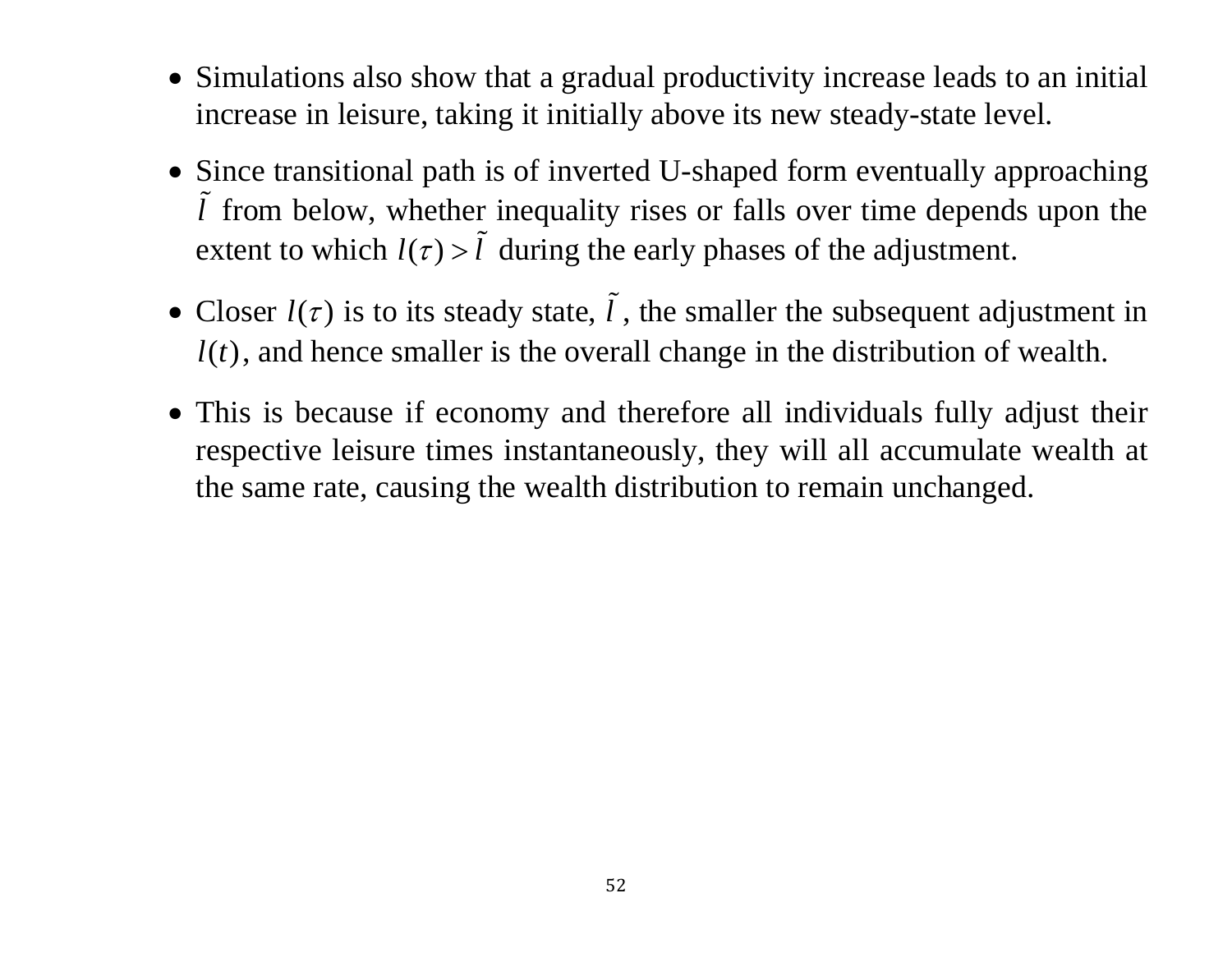### **Numerical analysis**

- Compare aggregate and distributional consequences of a 50% increase in productivity, which we allow to take effect in two alternate ways:
	- (i) An immediate unanticipated jump in productivity from 1 to 1.5.
	- (ii) A 50% increase in A that occurs gradually over time,  $[A(t)]$  adjusts at the (known) rate 10 % per period (year)].
- In the latter case, the enhanced productivity level is achieved asymptotically. As a result, the instant it starts to increase, the subsequent growing levels of productivity are fully anticipated along the transition path.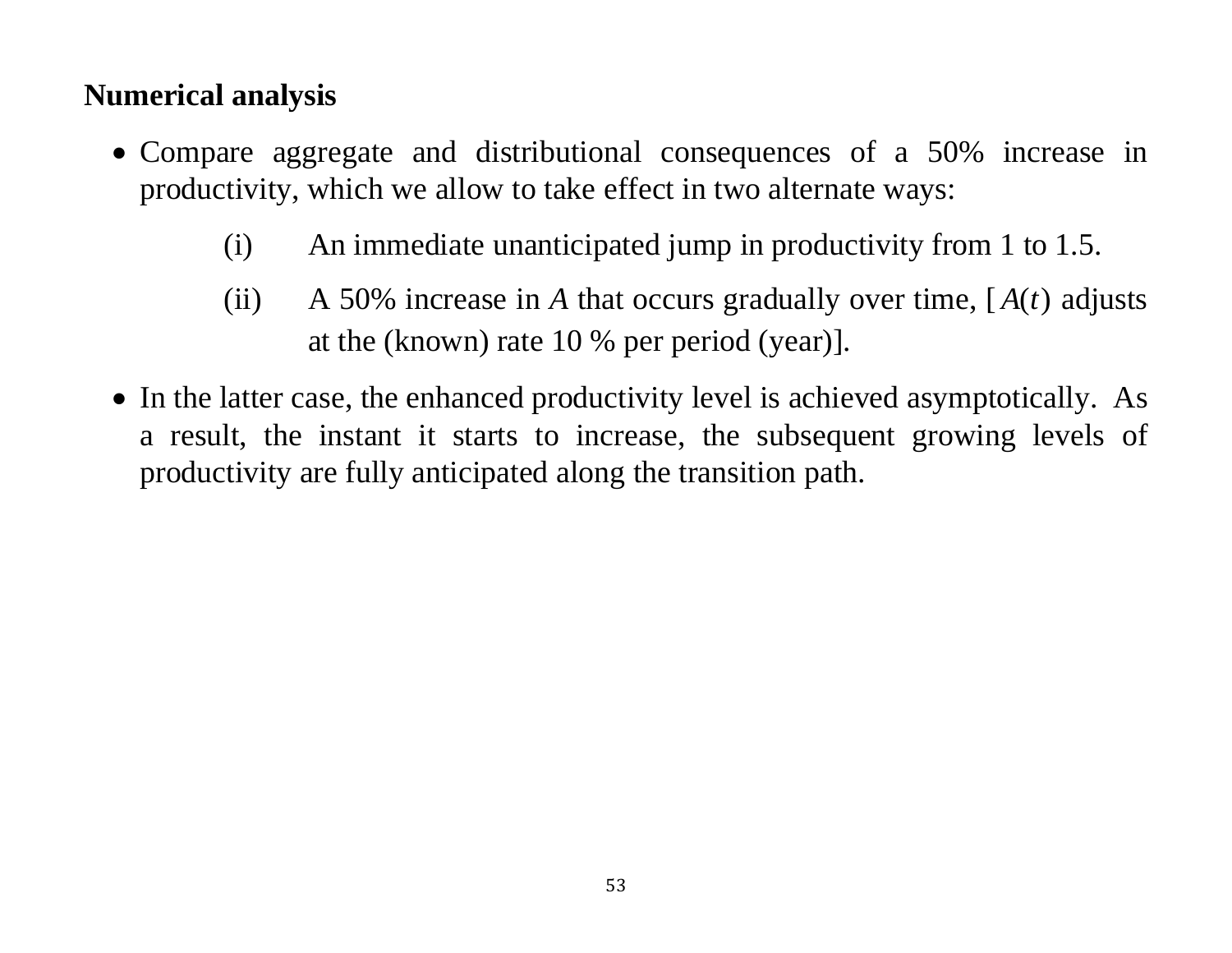





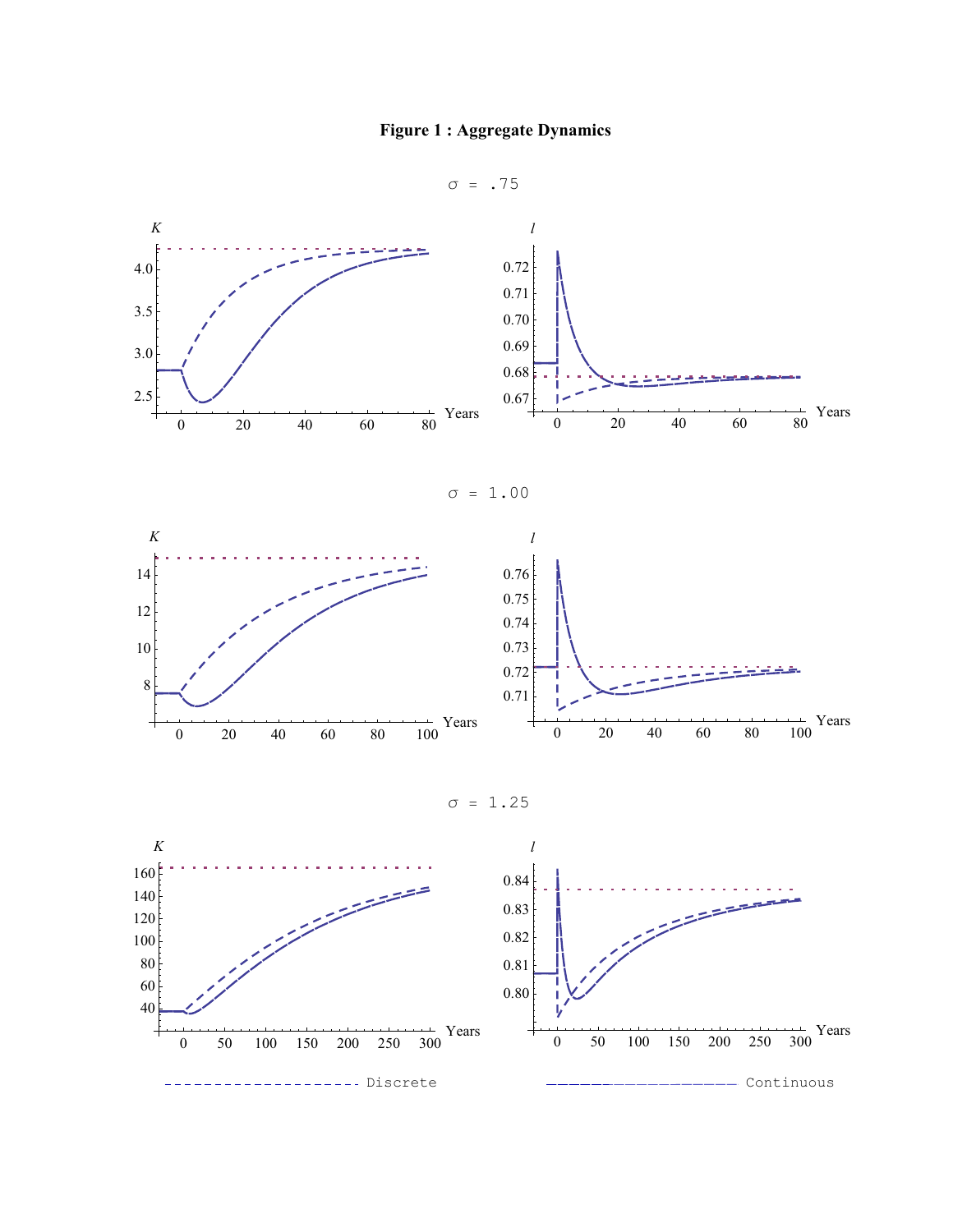



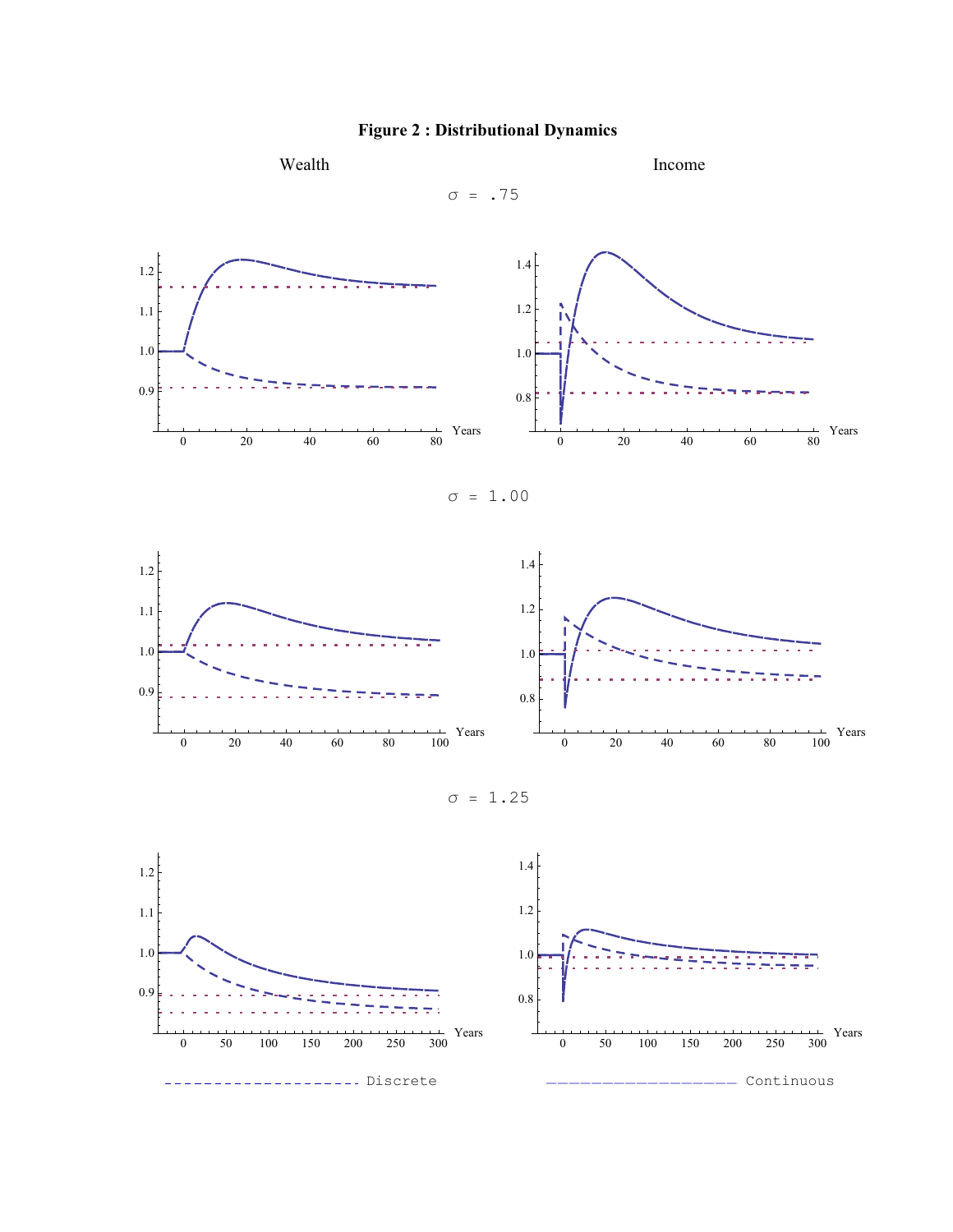

**Figure 4 : Kuznets' Curve**

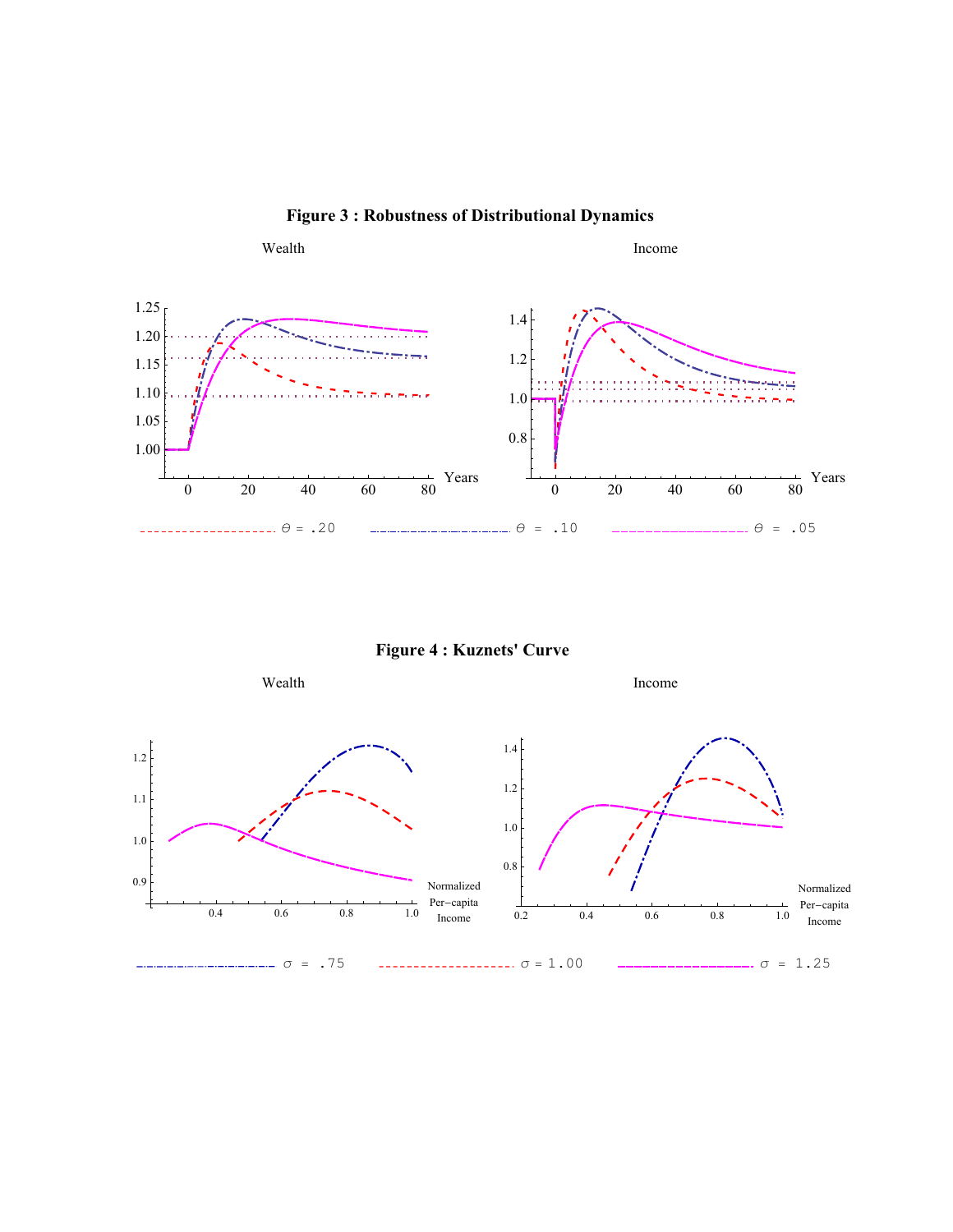### **The growth-inequality relationship**

- Consequences of the nature of productivity change for the Kuznets' curve?
- Such a relationship cannot be generated by a **discrete** increase in productivity. This is because after initial jumps in output and income inequality, subsequent increases in income are associated with a uniform decline in inequality.
- The more flexible specification where the level of productivity increases gradually is capable of generating such a pattern for both wealth and income inequality along the transition path, after initial adjustments.
- The inverted U-shaped relationship between inequality and per-capita income generated by this model relies on a mechanism that is very different from the traditional explanations of the Kuznets' curve.
- While the sectoral composition of capital, labor, and knowledge is the traditional mechanism behind the Kuznets' curve, we focus on the role of consumptionsmoothing in response to a gradual, but anticipated, change in productivity, and its effects on investment and the choice of labor and leisure.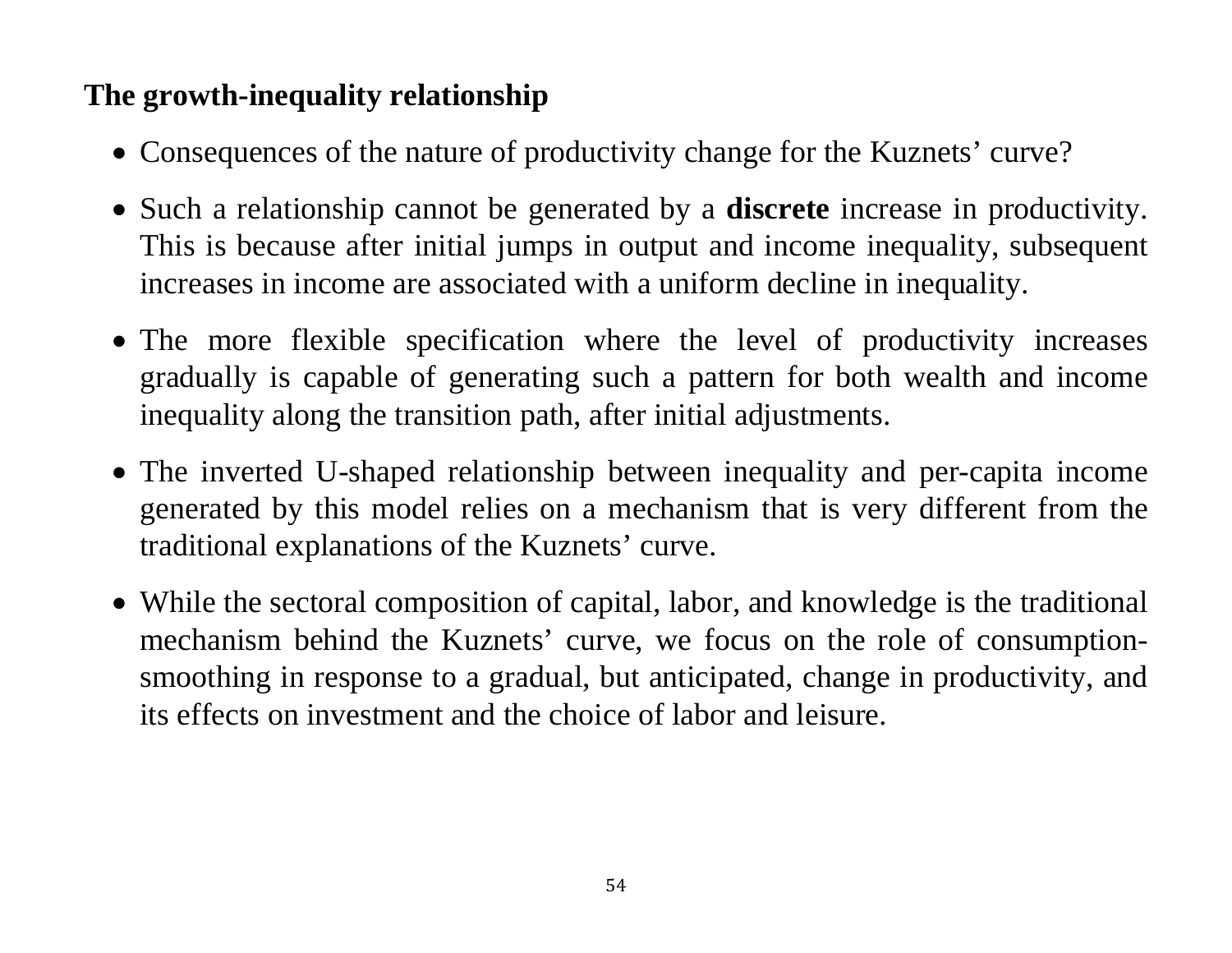# **Heterogeneous Skills**

## **Consumers**

- $\bullet$  Two sources of heterogeneity: agents' initial endowments of capital,  $K_{i,0}$ , and fixed relative skill levels,  $a_i$ .
- Relative capital (wealth) is  $k_i(t) = K_i(t) / K(t)$ , has mean 1, and dispersion across agents,  $\sigma_{k}(t)$ , with initial (given) dispersion being  $\sigma_{k,0}$ .
- Relative skills across agents has mean zero and constant dispersion  $\sigma_a$ . --previous model corresponds to  $a_i = 1$
- $k_{i,0}$ ,  $a_i$  possibly correlated across agents.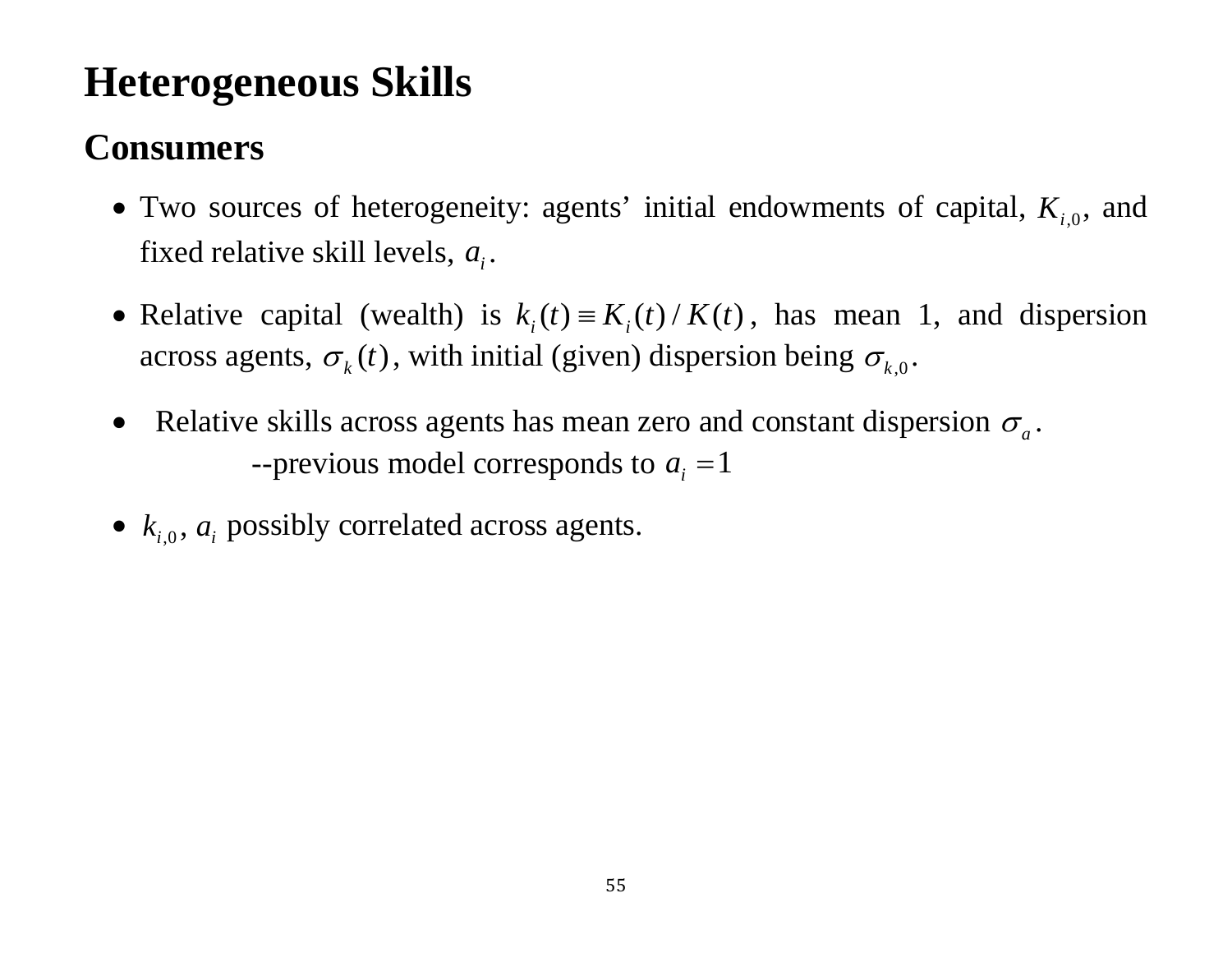### **Technology and factor payments**

- Effective labor employed by the firm:  $L = \frac{1}{N} \sum_{i} a_i L_i$  $L = \frac{1}{2}$   $aL$ *N*  $\equiv$  $=\frac{1}{\lambda I}\sum$
- Firms pay capital and labor according to their marginal physical products,

$$
r(t) \equiv r(K, L) = F_K(K, L) \tag{22a}
$$

$$
w_i(t) = w_i(K, L) = F_{L_i}(K, L) = a_i F_L(K, L)
$$
\n(22b)

• Average wage rate

$$
w(t) \equiv w(K, L) = FL(K, L)
$$
\n(22b')

• Distribution of relative wage rates,  $w_i(t) / w(t)$ , is given, and reflects the given distribution of skill levels across agents.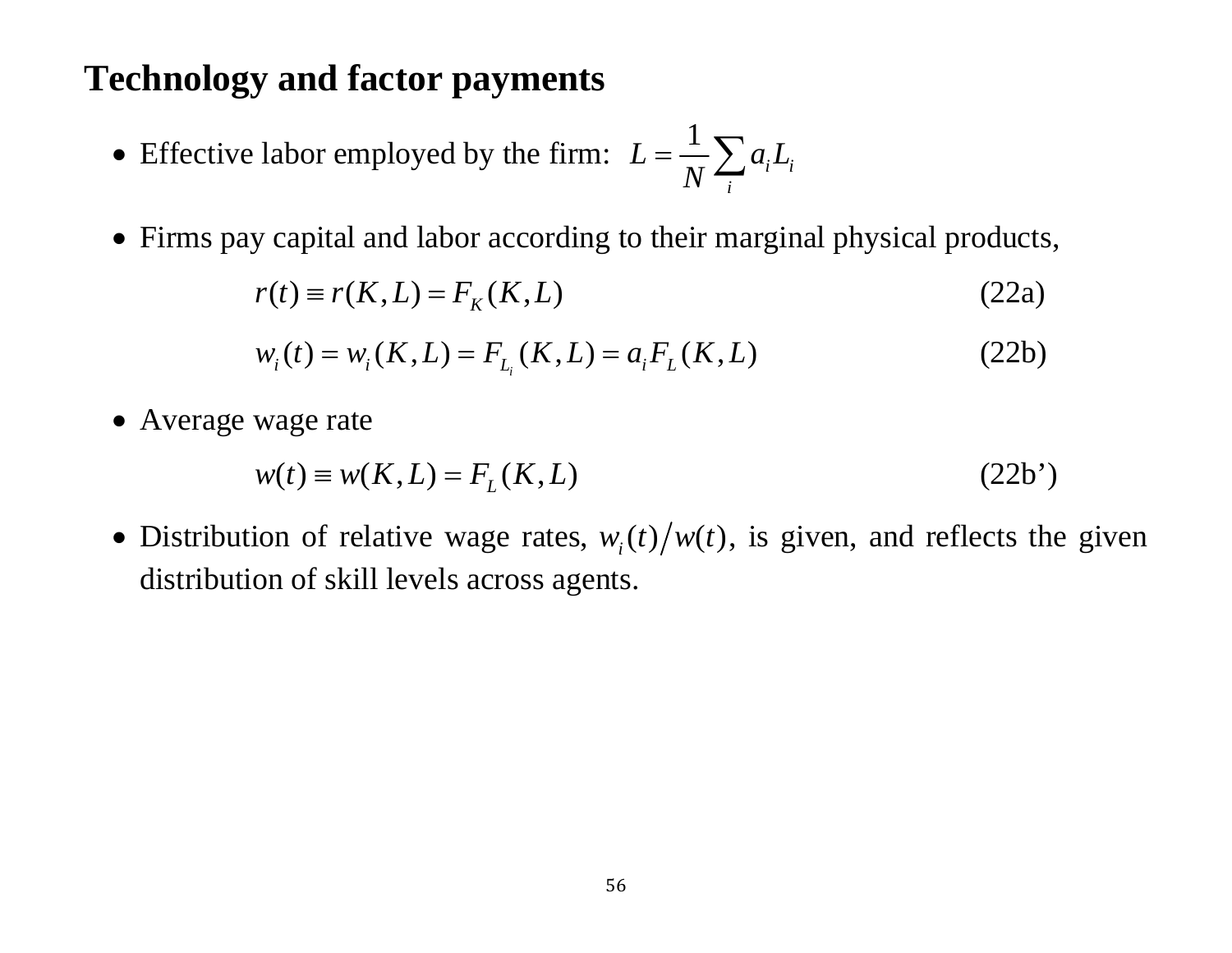### **Macroeconomic equilibrium**

$$
\dot{K} = F(K, L) - F_L(K, L) \frac{(1 - L)}{\eta} - \delta K
$$
\n
$$
\dot{L} = \frac{1}{Z(L)} \left\{ (1 - \gamma) \frac{F_{KL}}{F_L} \left( F - F_L \frac{(1 - L)}{\eta} - \delta K \right) + \left[ (\beta + \delta) - F_K \right] \right\}
$$
\n
$$
Z(L) = \frac{1 - \gamma (1 + \eta)}{1 - \tilde{L}} - \frac{(1 - \gamma)F_{LL}}{F_L} > 0
$$

• Two differences from previous model

--no population growth, but have depreciation of capital -- more convenient to work in terms of *L* rather than *l*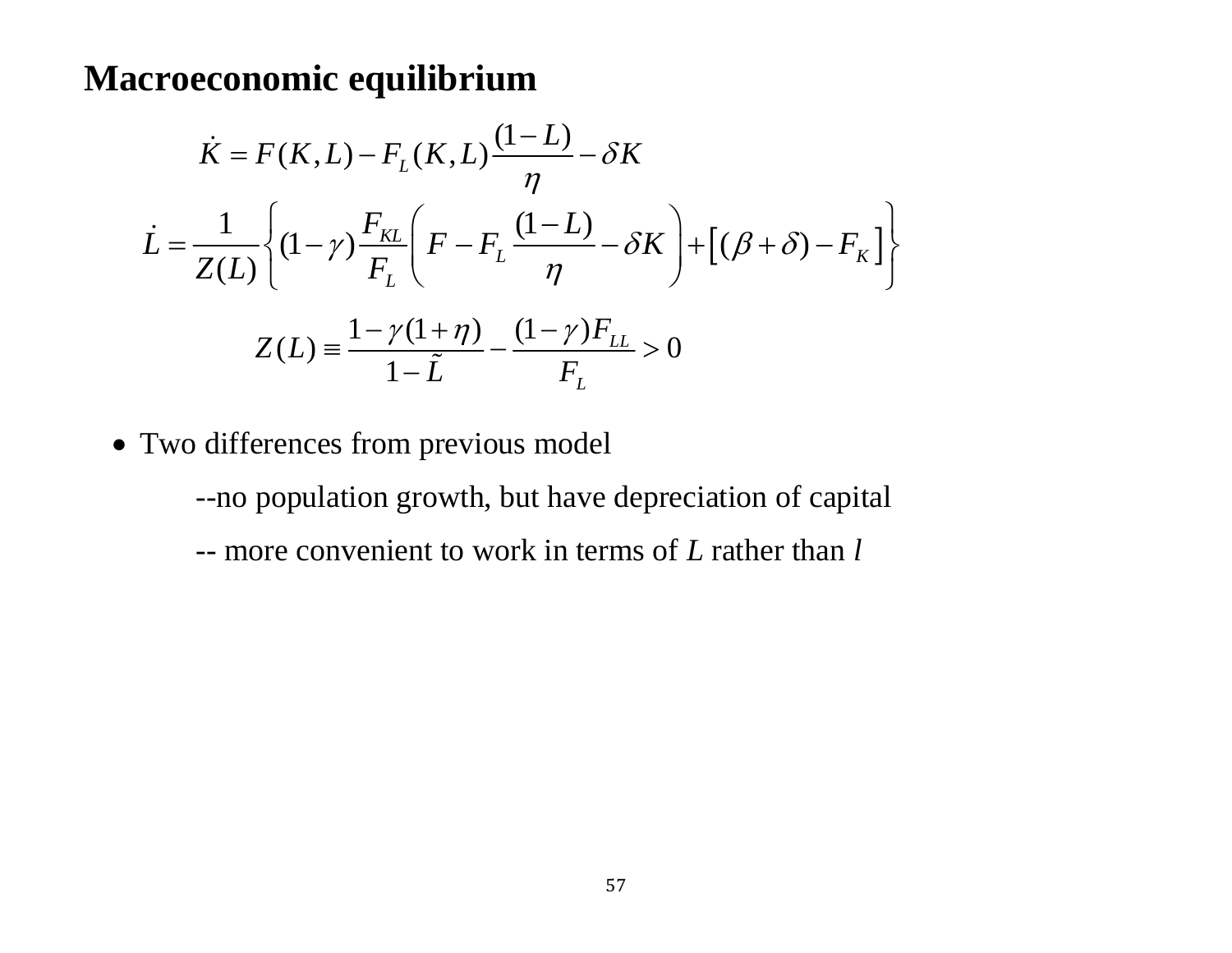Assuming stability, aggregate quantities converge to steady state

$$
F_K(\tilde{K}, \tilde{L}) = \beta + \delta \tag{43a}
$$

$$
F(\tilde{K}, \tilde{L}) - \delta \tilde{K} = F_L(\tilde{K}, \tilde{L}) \frac{(1 - \tilde{L})}{\eta}
$$
(43b)

$$
\tilde{L} + \Omega \tilde{l} = 1 \tag{43c}
$$

• Again get constraint

$$
\frac{1}{1+\eta} > \tilde{L} > 0\tag{44}
$$

• (Locally) stable paths for  $K(t)$  and  $L(t)$  as before.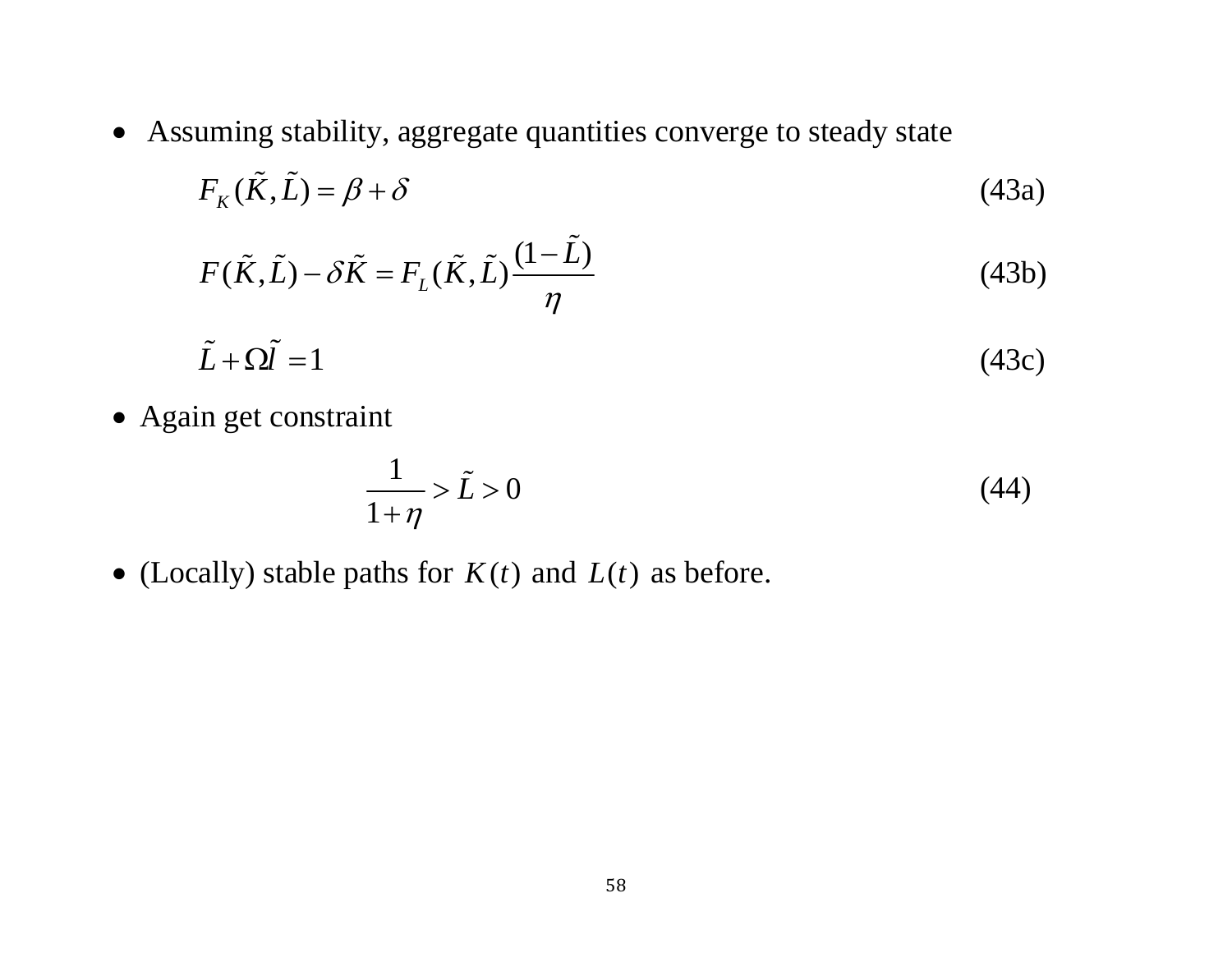### **The dynamics of relative wealth and income**

### **Relative capital stock (wealth)**

• Dynamics of individual *i*'s relative capital stock,  $k_i(t) = K_i(t)/K(t)$ :

$$
\dot{k}_i(t) = \frac{w(K, L)}{K} \left[ \left( a_i - a_i v_i l \frac{1 + \eta}{\eta} \right) - \left( 1 - \Omega l \frac{1 + \eta}{\eta} \right) k_i(t) \right]
$$
(45)

• (45) implies steady-state relationship:

$$
\tilde{L}_i - \tilde{L} = \left(\tilde{L} - \frac{1}{1 + \eta}\right) \left(\frac{\tilde{k}_i}{a_i} - 1\right) \qquad \text{for each } i \tag{46}
$$

• An analogous relationship holds at all points of time

$$
L_i(t) - L(t) = \frac{l(t)}{\tilde{l}} \left( \tilde{L} - \frac{1}{1 + \eta} \right) \left( \frac{\tilde{k}_i}{a_i} - 1 \right)
$$
(46')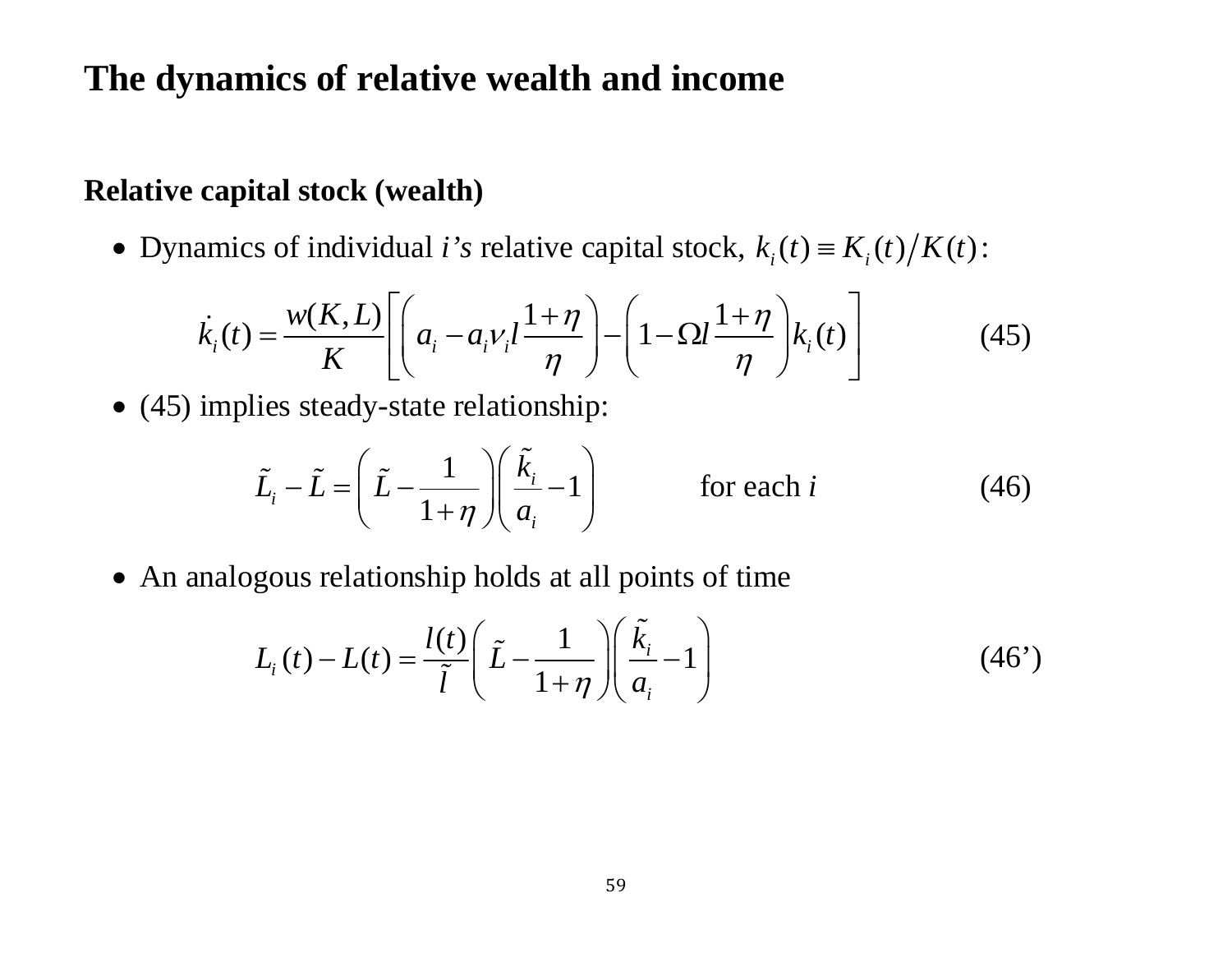• Bounded solution for  $k_i(t)$  can be expressed as

$$
k_i(t) = \frac{1 + \theta(t)}{1 + \theta(0)} k_{i,0} + \frac{\theta(0) - \theta(t)}{1 + \theta(0)} a_i
$$
 (47)

$$
\theta(0) = \frac{F_L(\tilde{K}, \tilde{L}) / \tilde{K}}{\beta - \mu} \left( \frac{L(0) - \tilde{L}}{1 - \tilde{L}} \right)
$$
(48)

$$
\theta(t) = \theta(0)e^{\mu t} \tag{48'}
$$

- At any point of time, agent's relative capital is weighted average of  $k_{i,0}$  and  $a_i$ .
- Weights of the two endowments change over time. As economy converges to new steady state, factor prices change, altering relative contributions of wealth and skill endowments to individual's income, and hence to savings.
- In expanding economy,  $L(0) > \tilde{L}$ , and  $\theta(0) > \theta(t) > 0$ ,  $\dot{\theta}(t) = \mu \theta(t) < 0$  $\mathcal{H}(t) = \mu \mathcal{H}(t) \leq 0;$

i.e. relative weight shifts from the endowment of capital toward skills.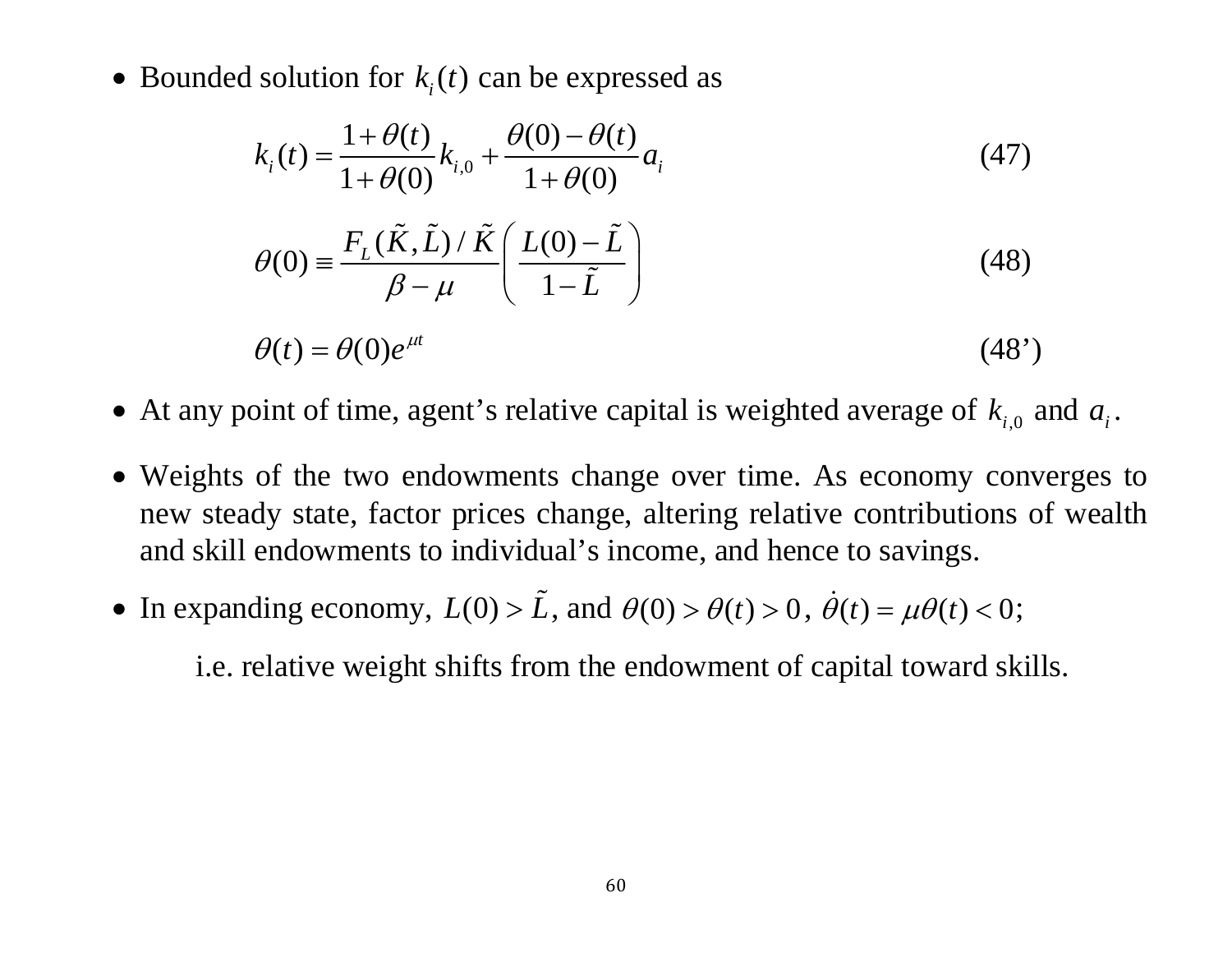• Difference between an agent's relative capital and the mean is

$$
k_i(t) - 1 = \frac{1 + \theta(t)}{1 + \theta(0)} (k_{i,0} - 1) + \frac{\theta(0) - \theta(t)}{1 + \theta(0)} (a_i - 1)
$$
(49)

$$
\tilde{k}_{i} - 1 = \frac{1}{1 + \theta(0)} (k_{i,0} - 1) + \left( \frac{\theta(0)}{1 + \theta(0)} \right) (a_{i} - 1) = \frac{1}{1 + \theta(t)} \Big[ (k_{i}(t) - 1) + \theta(t) (a_{i} - 1) \Big]
$$

- Expressions illustrate potential for agents to change relative wealth positions.
- If agent begins with above-average capital  $(k_{i,0} > 1)$ , but is endowed with belowaverage skills  $(a_i < 1)$ , he may end up with below-average capital.
- Two offsetting forces driving the accumulation of capital.
	- 1.Those with large initial wealth accumulate capital more slowly (during an expansion), which tends to deteriorate their relative position.
	- 2.Those with more ability have higher incomes, and hence accumulate more capital, which tends to improve their relative position.
- This contrasts with the previous model where  $(a_i = 1)$ .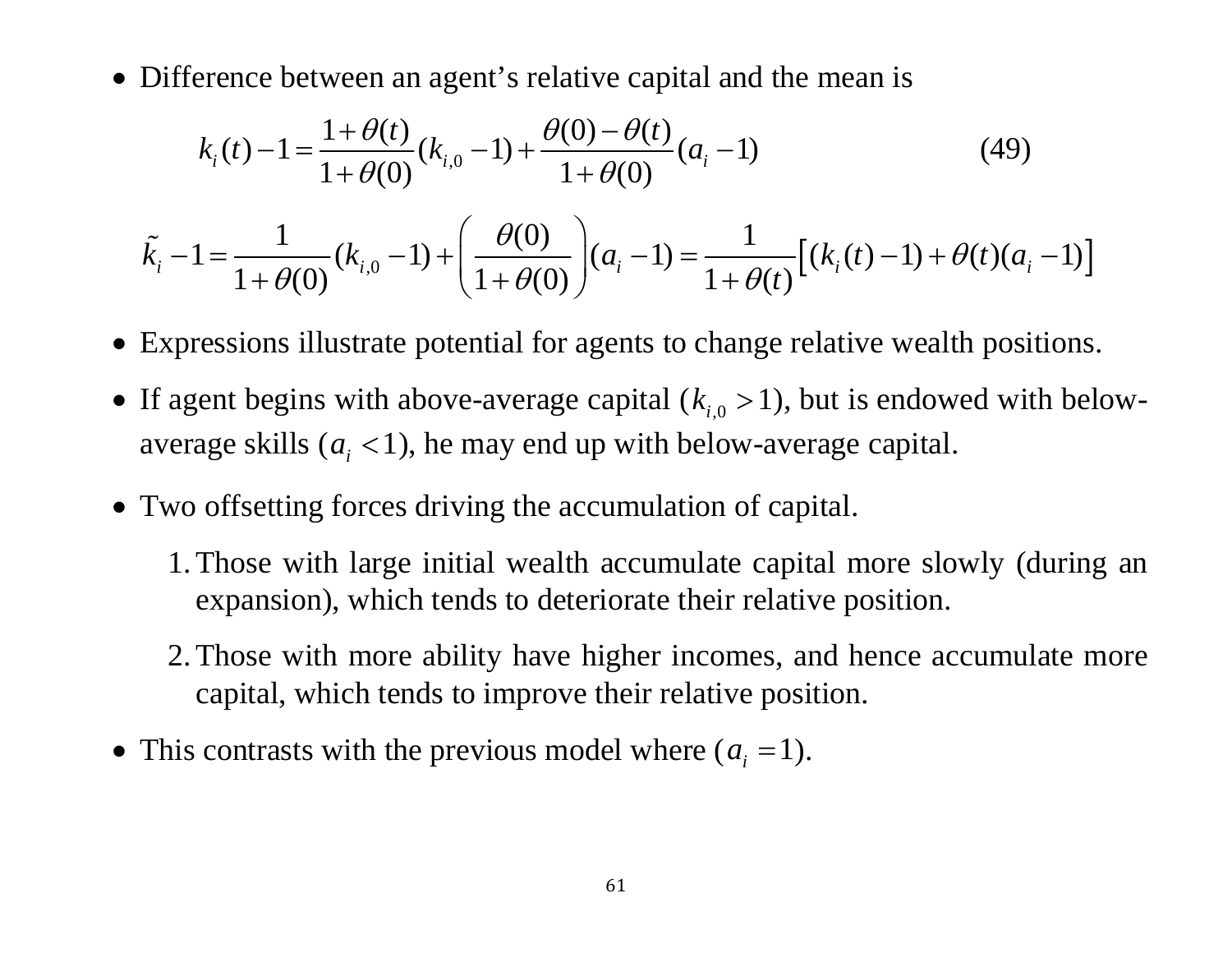### **The dynamics of relative income**

Agent *i*'s relative income can be expressed as

$$
y_i(t) = \varphi(t)k_i(t) + (1 - \varphi(t))a_i
$$
\n(50)

where

$$
\varphi(t) \equiv \left[ s_K(t) + s_L(t) \frac{l(t)}{\tilde{l}L(t)} \left( \tilde{L} - \frac{1}{1 + \eta} \right) \frac{1}{1 + \theta(t)} \right] \tag{51}
$$

represents weight in current relative income due to *current* relative capital.

- Dynamics of  $y_i(t)$  are driven by those of the aggregate variables,  $K(t)$ ,  $L(t)$ , (both directly and through effect on factor shares), as well as by agent's relative rate of capital accumulation,  $k_i(t)$ .
- We can express current relative income as a weighted average of  $k_{i,0}$  and  $a_i$

$$
y_i(t) = \varphi(t) \frac{1 + \theta(t)}{1 + \theta(0)} k_{i,0} + \left(1 - \varphi(t) \frac{1 + \theta(t)}{1 + \theta(0)}\right) a_i
$$
 (52)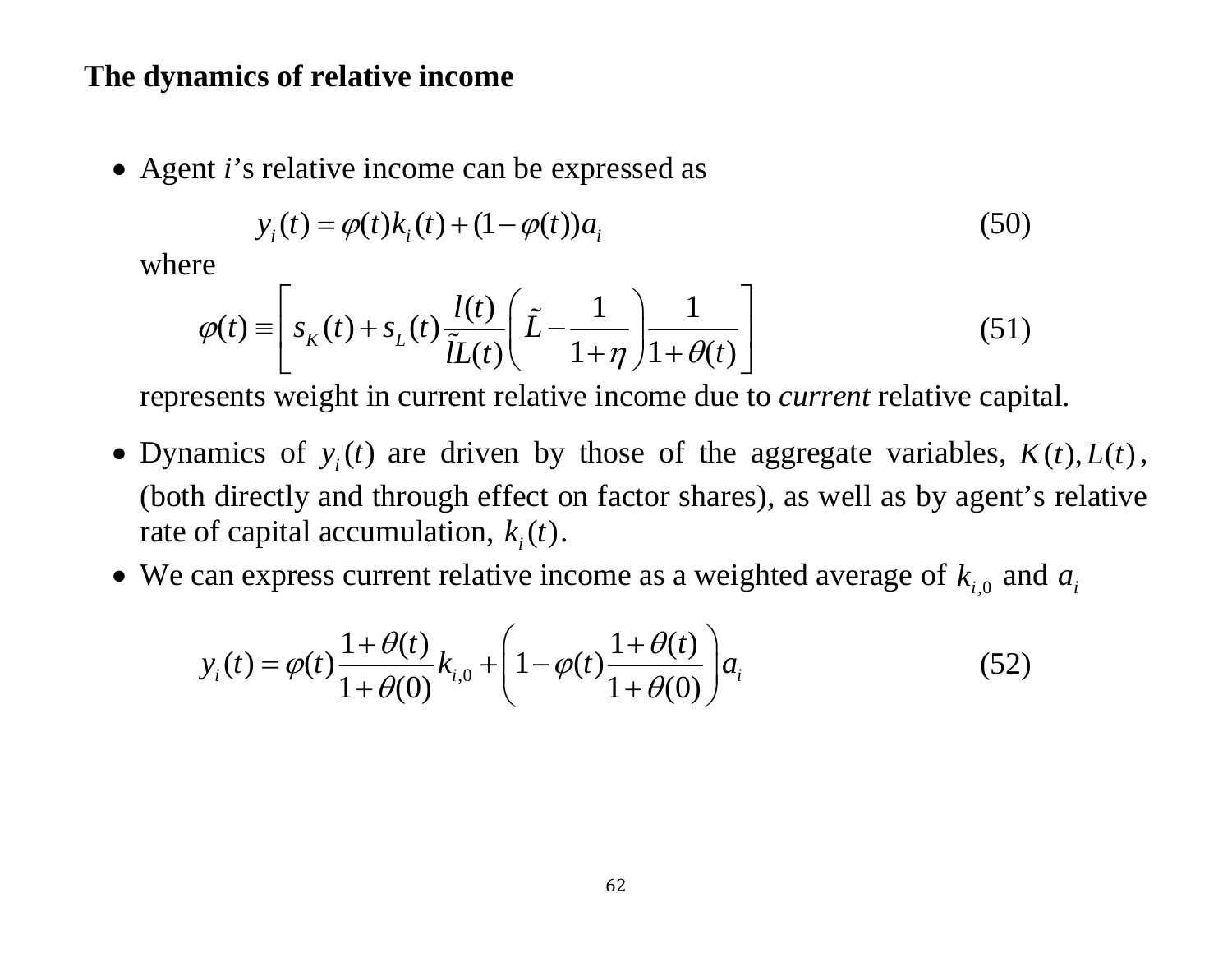### **4.3 Wealth and income mobility**

Compare two individuals *i, j*, and express their wealth gap at time *<sup>t</sup>* as

$$
k_i(t) - k_j(t) = \frac{1 + \theta(t)}{1 + \theta(0)} \Delta k + \frac{\theta(0) - \theta(t)}{1 + \theta(0)} \Delta a
$$
 (53)

where  $\Delta a \equiv a_i - a_i$  and  $\Delta k \equiv k_{i,0} - k_{i,0}$ .

- Two offsetting forces influencing this gap, the differences in initial capital and the differences in ability.
- In a growing economy,  $\theta(0) > \theta(t)$ ,  $\dot{\theta}(t) < 0$ , implying that the term multiplying the capital gap is less than one and declining over time.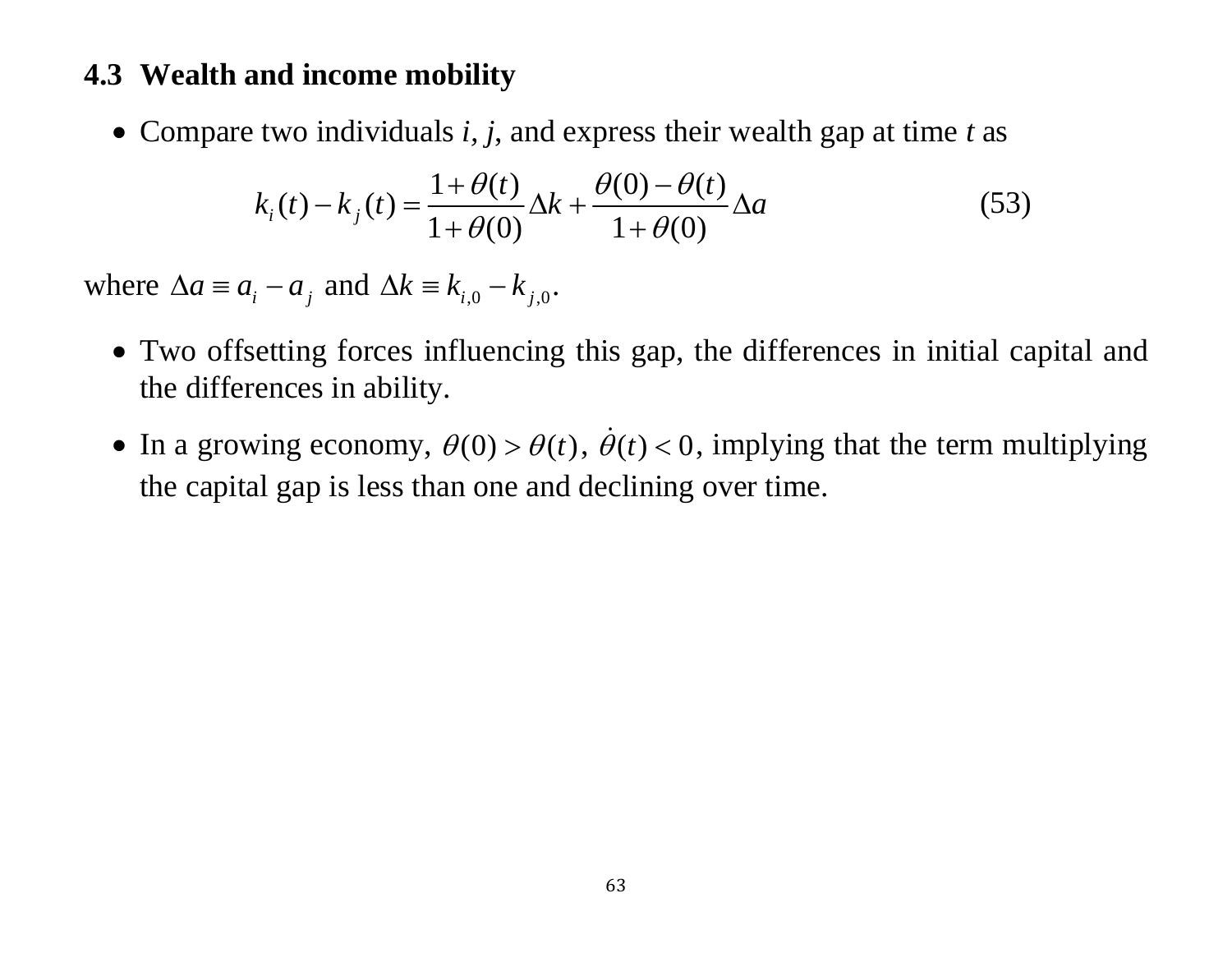**Wealth mobility**: Possibility that individual having an initial small wealth endowment overtakes some other initially richer agent.

**Proposition:** In an economy that is accumulating capital  $[\theta(0) > 0]$ ,

- **(i)** if individual *j* is initially endowed with less wealth than is individual *i*, the poorer agent will catch up in wealth if and only if  $-\Delta a \cdot \theta(0) > \Delta k$ ;
- **(ii)** if individual *j* is initially endowed with both less wealth and less ability than individual *i*, the poorer agent will never catch up.
- Poorer agent will catch up in wealth if and only if he has sufficiently superior ability.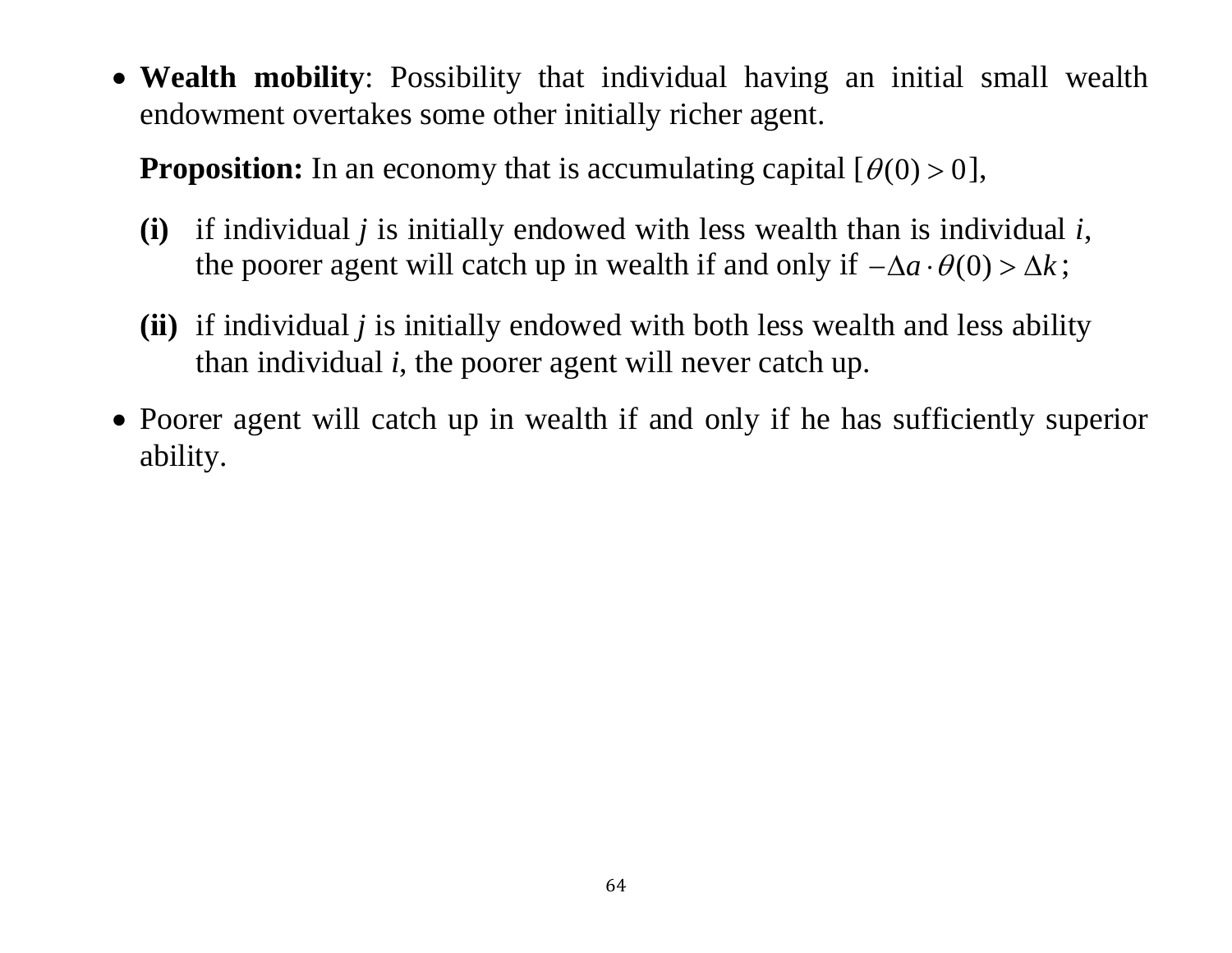**Income mobility:** May occur on impact, or along subsequent transitional path.

**Proposition:** Individual *i* may initially be richer than *j* because of higher initial wealth, higher ability, or both. If that is the case, then

- (i) if *i* has a larger endowment of both ability and wealth, *j* cannot catch up to *i*'s income level;
- (ii) if *j* is initially endowed with less wealth than is *i*, the poorer agent will catch up in income along the transitional path if and only if

$$
\frac{\tilde{\varphi}}{1+\theta(0)-\tilde{\varphi}} < -\frac{\Delta a}{\Delta k} < \frac{\varphi(0)}{1-\varphi(0)}
$$
(54a)

and the economy satisfies  $\varphi(0) > \tilde{\varphi} / (1 + \theta(0))$ ;

(iii) if *j* is initially endowed with less skill than is *i*, the poorer agent will catch up in income if and only

$$
\frac{\tilde{\varphi}}{1+\theta(0)-\tilde{\varphi}} > -\frac{\Delta a}{\Delta k} > \frac{\varphi(0)}{1-\varphi(0)}
$$
(54b)

and the economy satisfies  $\varphi(0) < \tilde{\varphi} / (1 + \theta(0))$ .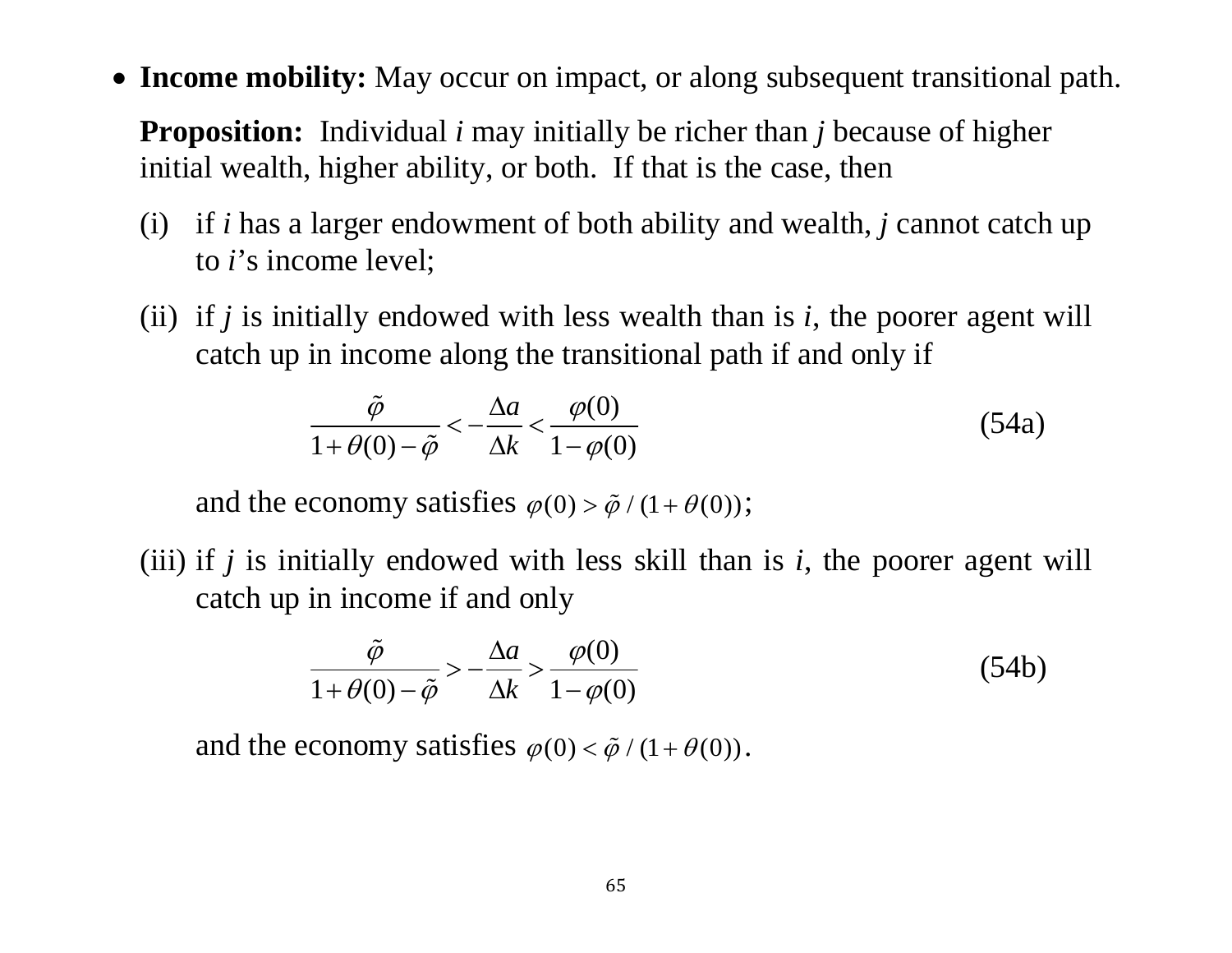- As the economy converges to new steady state, income mobility is possible only for one type of agent, either skill-rich or the capital-rich, but not both.
- If wages are growing fast, then skill-rich agents will be able to catch-up but capital-rich individuals will not, and vice versa.
- The behavior of factor prices depend on both the structure of aggregate economy and the nature of the shock, which is captured by sgn  $\left[\phi(0) - \tilde{\phi}/(1 + \theta(0))\right]$ .
- $\bullet$  For Cobb-Douglas production function, in growing economy  $\varphi(0)$  >  $\tilde{\varphi}$  / (1+ $\theta$ (0)) always holds. Then skill-rich that may catch up in income; in contrast to contracting economy it is capital-rich for whom this is possible.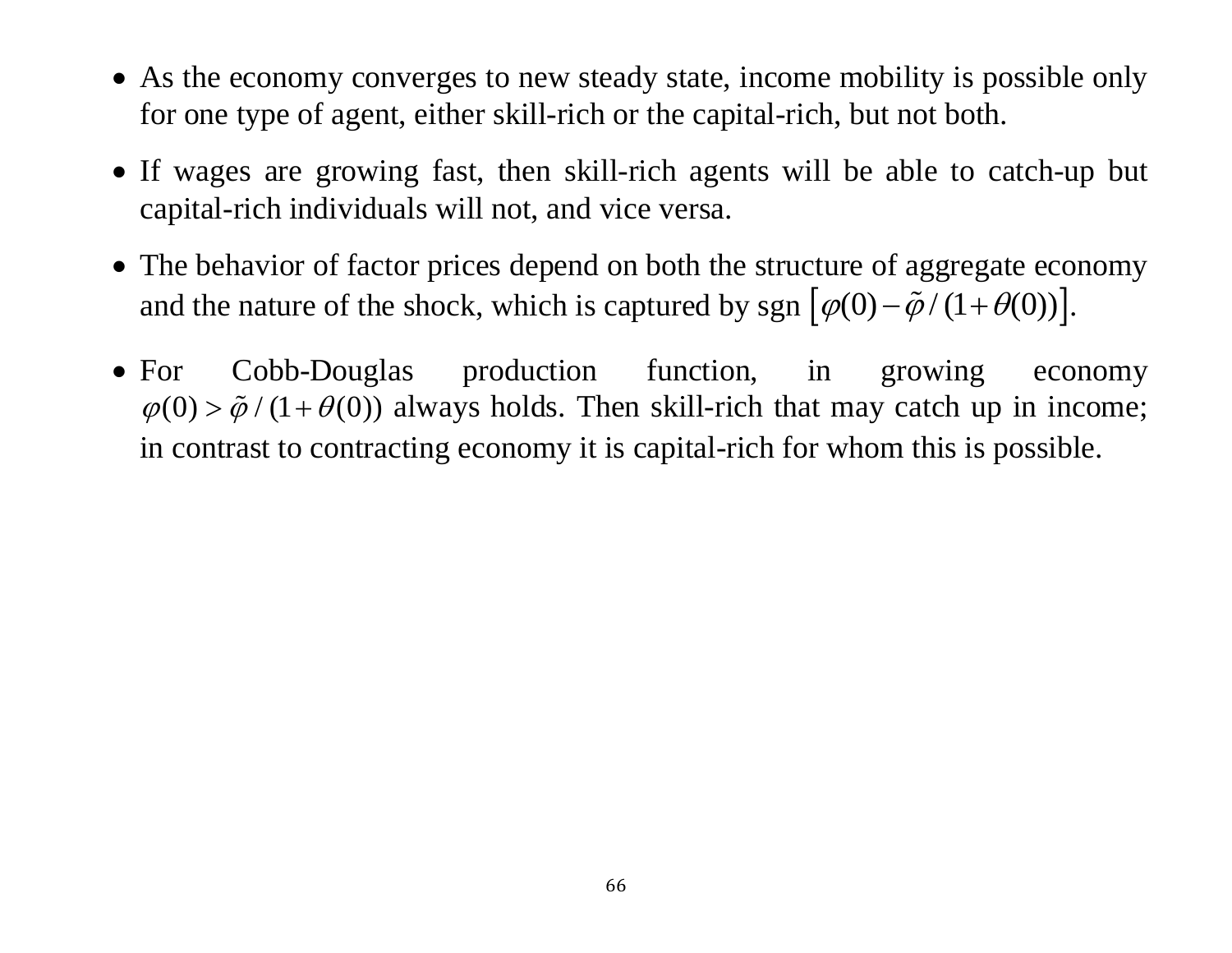## **Measure of wealth mobility**

- **Definition:** Let $\Delta \hat{a}$  be the minimum ability gap required for *j* to catch up to *i*'s wealth, given their initial wealth gap,  $\Delta k$ . We then define the extent of wealth mobility, denoted  $\omega_k$ , as  $\omega_k = -(\Delta \hat{a} / \Delta k)^{-1}$ .
- Measure of wealth mobility is inverse of the minimum ability gap for catch-up.

$$
\omega_{k} = \theta(0) = \frac{F_{L}(\tilde{K})(1 - \tau_{w}) / \tilde{K}}{F_{L}(\tilde{K})(1 - \tau_{w}) \left(1 + \eta\right) \left(1 - \tilde{L}\right)} \qquad (55)
$$

 The degree of wealth mobility depends on both structural characteristics of the aggregate economy and specific change generating the initial jump in aggregate labor supply.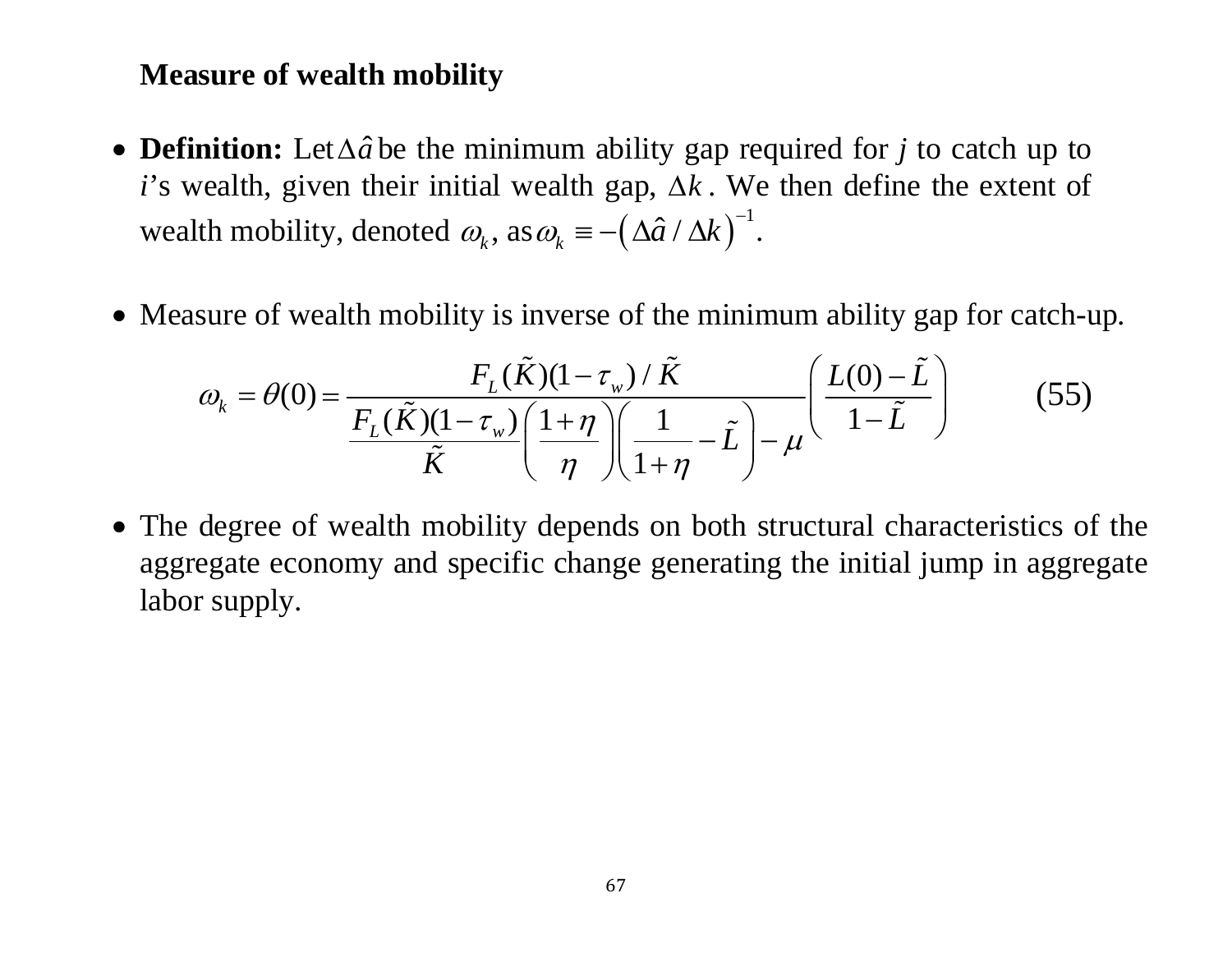## **Measure of income mobility**

- **Definition**: Let  $\Delta \overline{a}$  ( $\Delta k$ ) be the minimum ability (wealth) gap required for *j* to catch-up in income when it is the ability-rich (capital-rich) that may experience income mobility. Whenever the skill-rich can catch-up with the capital-rich, we define measure of income mobility to be  $\omega_{v}^{a} = -(\Delta \overline{a} / \Delta k)^{-1}$ ; whenever it is the capital-rich that are catching up, we define it to be  $\omega_{v}^{k} = -(\Delta \overline{k} / \Delta a)^{-1}$ .
- We measure degree of income mobility by endowment gap required for poorer agent to be able to catch up to the richer one during the transition, where income mobility depends on which agent is doing the catching up. From the definitions

$$
\omega_{y}^{a} = \frac{1 + \theta(0) - \tilde{\varphi}}{\tilde{\varphi}}
$$
\n
$$
\omega_{y}^{k} = \frac{\tilde{\varphi}}{1 + \theta(0) - \tilde{\varphi}}
$$
\n(56a)\n(56b)

0 • Higher value of  $\omega_{y}^{a}$  or  $\omega_{y}^{k}$  implies that, for given distributions of initial wealth and skills, a greater fraction of the population will change their relative position along the distribution of income.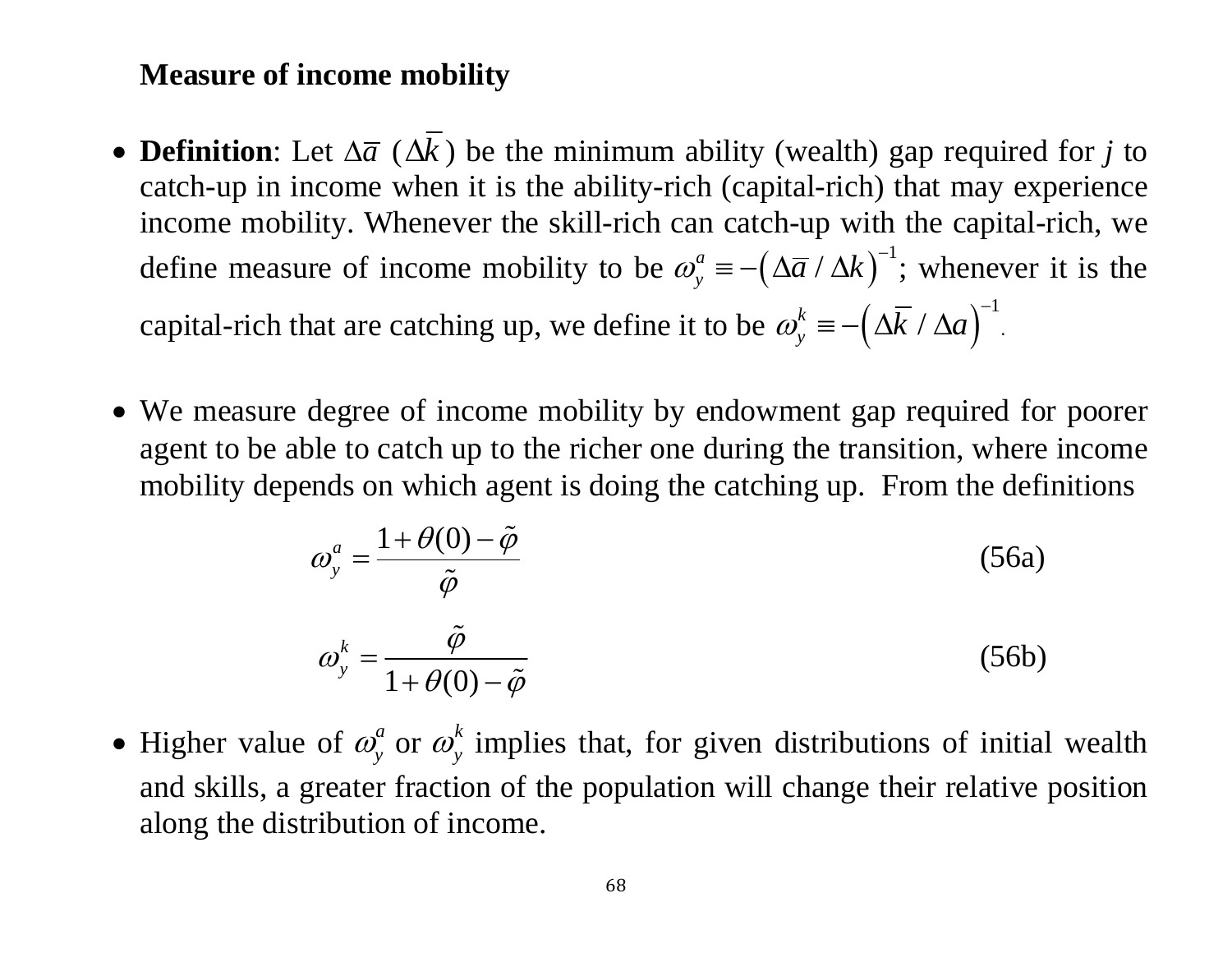**Proposition:** In a growing economy if agent *i* catches up to agent *j*'s level of wealth he will do so only after he has caught up to agent *j*'s level of income. It is also possible that he will catch up to his level of income, but not to his level of wealth.

• Since agents save a fraction of their income strictly less than one and given that *i* had a higher initial stock of capital, *j* will manage to accumulate as much wealth as *i* only if he has a higher level of income. Hence, he must catch up *i*'s income level before he can catch-up to his wealth.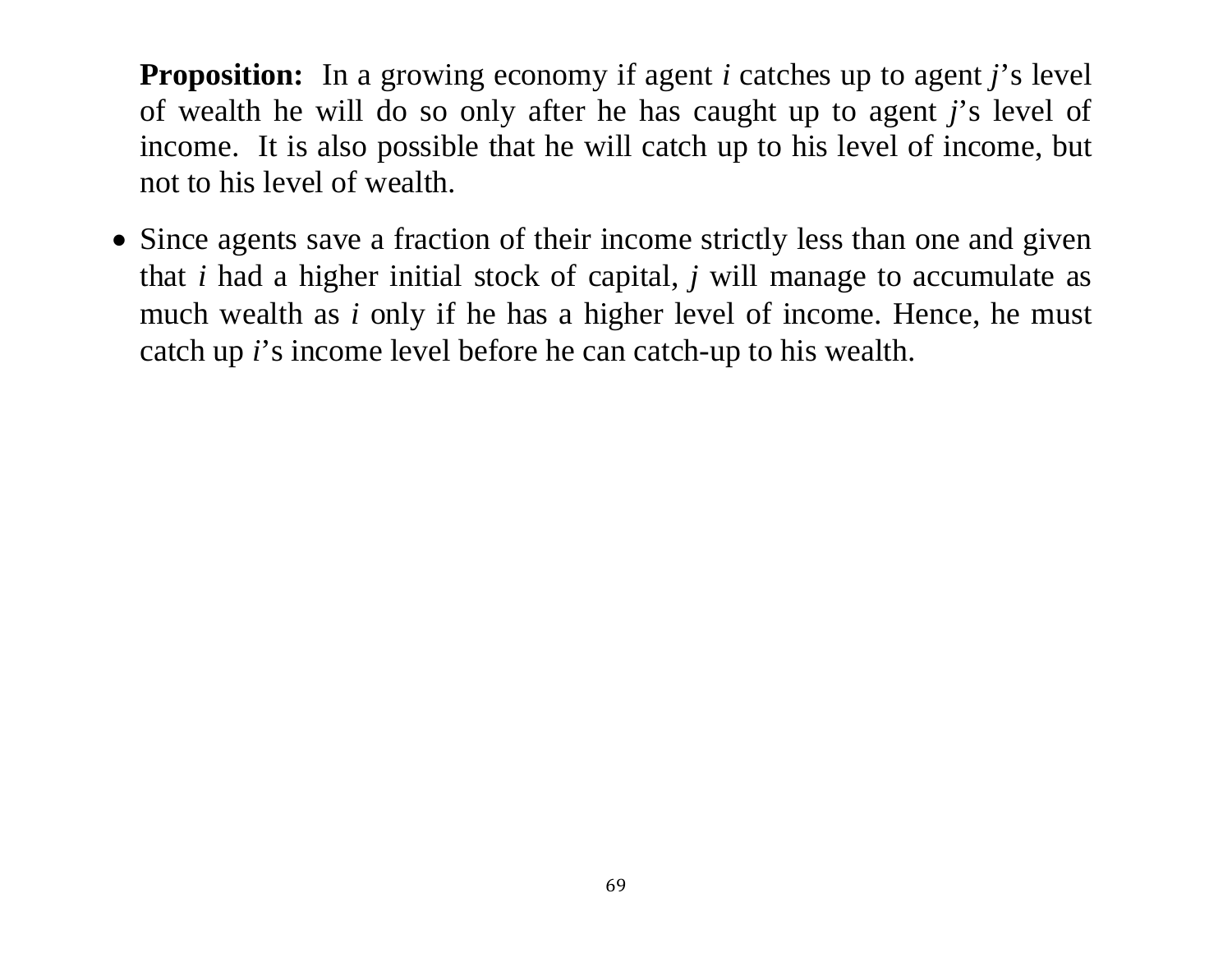## **5. Wealth and income inequality**

- Linearity of expressions permits us to transform them into measures of aggregate wealth inequality, expressed either as  $CV$ ,  $[\sigma_k(t)]$ , or  $SCV$ ,  $[\sigma_k^2(t)]$ .
- Both have qualitatively similar implications, they have different advantages;  $\sigma_k(t)$  is dimensionally equivalent to Gini coefficient,  $\sigma_k^2(t)$  is decomposable.

$$
\sigma_k^2(t) = \frac{1}{\left[1 + \theta(0)\right]^2} \left( \left[1 + \theta(t)\right]^2 \sigma_{k,0}^2 + \left[\theta(0) - \theta(t)\right]^2 \sigma_a^2 + 2(1 + \theta(t))[\theta(0) - \theta(t)] \sigma_{k,0} \sigma_a \chi \right)
$$

where  $\chi$  is the correlation coefficient between initial capital endowments and skills.

$$
\tilde{\sigma}_k^2 = \frac{1}{\left[1 + \theta(0)\right]^2} \left(\sigma_{k,0}^2 + \theta^2(0)\sigma_a^2 + 2\theta(0)\sigma_{k,0}\sigma_a\chi\right)
$$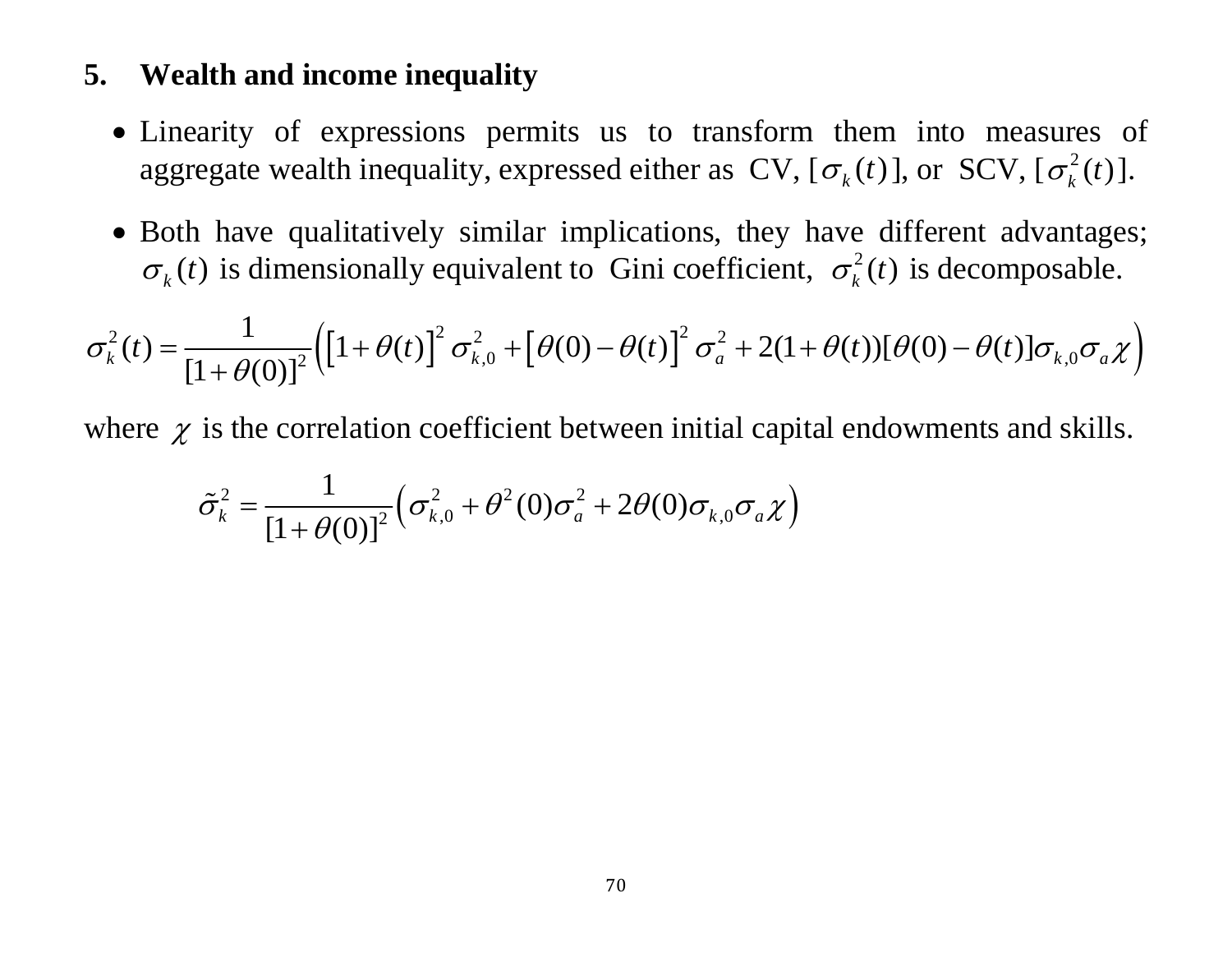- Consider an economy that is accumulating capital as a result of an expansionary external shock.
- In general, this can be associated with an increase or decrease in wealth inequality, depending upon the relative dispersions of the initial endowments of capital and skills and their correlation.
- Wealth inequality can emerge from differences in skill endowments alone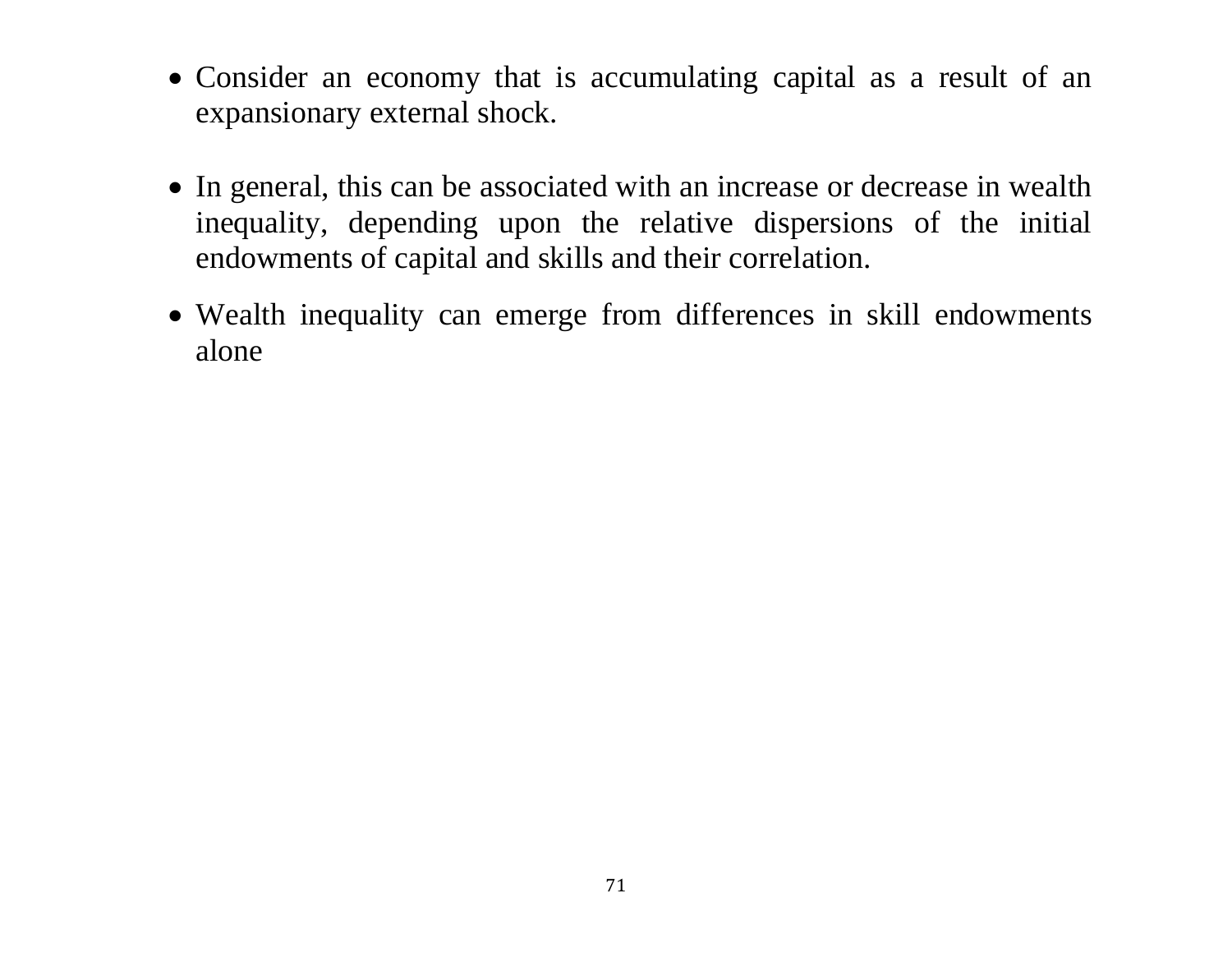• Analogously, we can express income inequality in terms of its SCV

 $\sigma_y^2(t) = \varphi(t)^2 \sigma_{k,0}^2 + (1 - \varphi(t))^2 \sigma_a^2 + 2\varphi(t)(1 - \varphi(t))\sigma_{k,0}\sigma_a\chi$ 

- Consider an economy with a Cobb-Douglas production technology. If the economy experiences an expansionary external shock that leads to an accumulation of capital and does not cause a long-run decline in employment, we obtain the following:
	- (i) If  $\sigma_a = 0$ , income inequality, as measured by its SCV, initially increases and then declines unambiguously during the transitional phase.
	- (ii) For  $\sigma_{k,0} = 0$ , income inequality, as measured by its SCV, initially declines and then increases unambiguously during the transitional phase.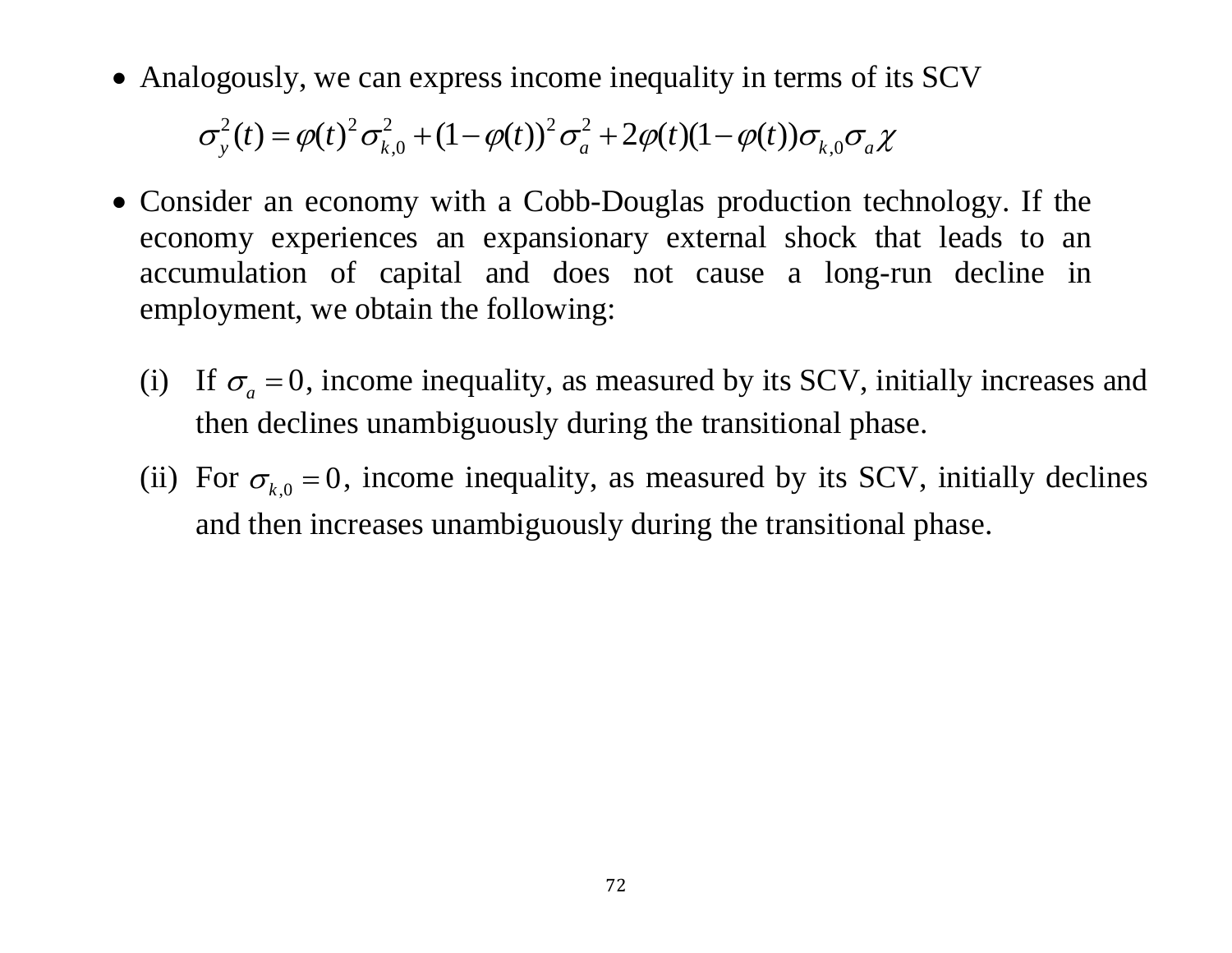- First term captures **equalizing** effect of transition: capital-rich accumulate more slowly than capital-poor, then inequality in wealth is reduced.
- The second result captures **unequalizing** effect of the transition, and reflects two forces.
	- 1. Accumulating capital implies that wage increases, magnifying effect of unequal abilities.
	- 2.Because those with high ability have higher incomes they will also save more, adding to the inequality in ability an inequality in capital. As a result inequality increases during the transition.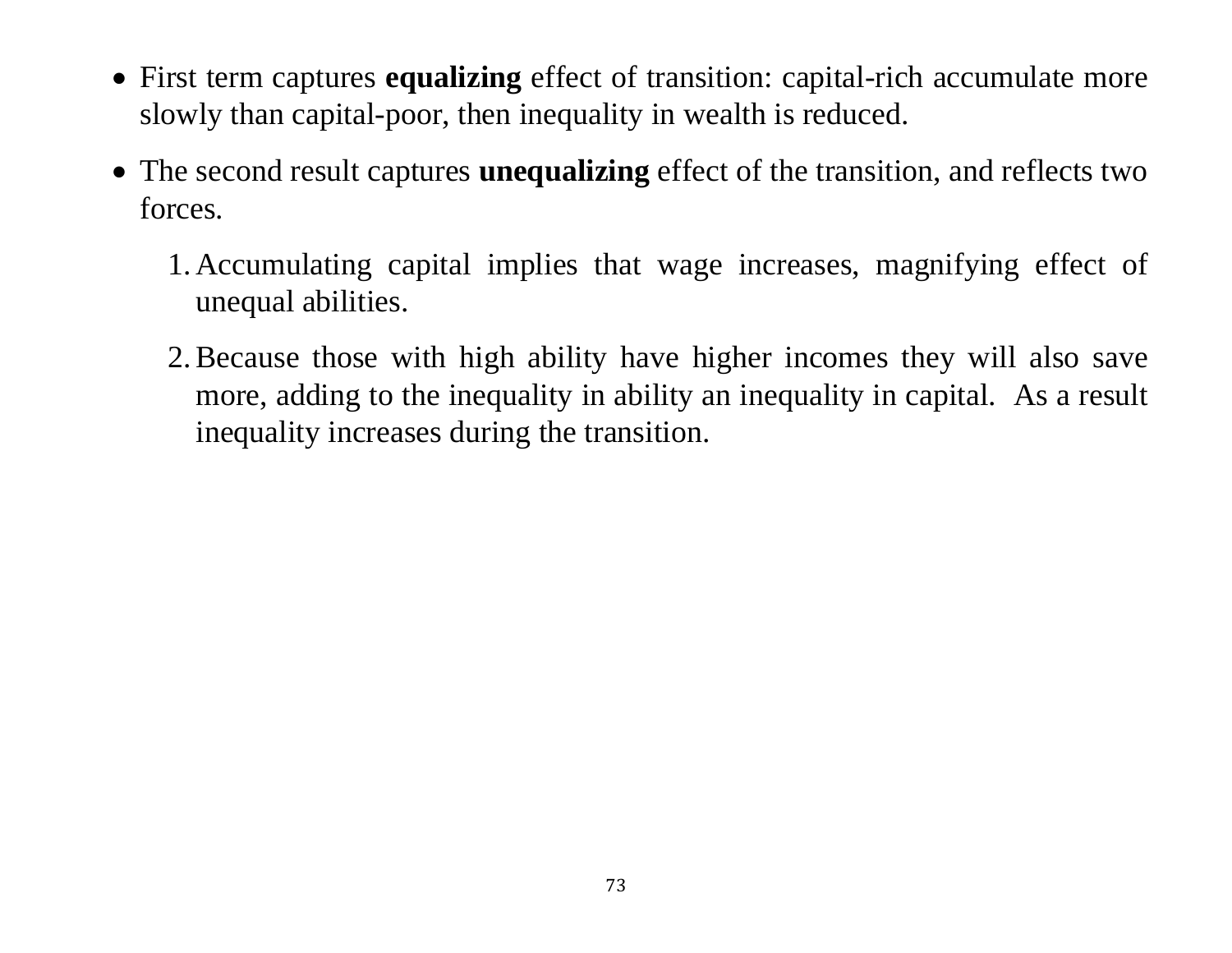- 0 Relationship between income inequality and mobility.
- 0 We can express the change in income inequality following a shock as

$$
\tilde{\sigma}_{y}^{2} - \tilde{\sigma}_{y,0}^{2} = \left(\frac{1}{1+\omega_{y}^{a}} - \tilde{\phi}_{0}\right) \left\{\left(\frac{1}{1+\omega_{y}^{a}} + \tilde{\phi}_{0}\right)\left[\sigma_{y,0}^{2} + \sigma_{y}^{2} - 2\sigma_{y,0}\sigma_{y}\chi\right] - 2\left[\sigma_{y}^{2} - 2\sigma_{y,0}\sigma_{y}\chi\right]\right\}
$$

- Inequality and mobility need not move together.
- Possible for a shock to generate substantial income mobility (i.e. large value of  $\boldsymbol{\omega}^{^a}$  $g_y^a$ ) and yet engender small changes in inequality,  $\left[1/(1 + \omega_y^a) - \tilde{\phi}_0\right]$  close to zero.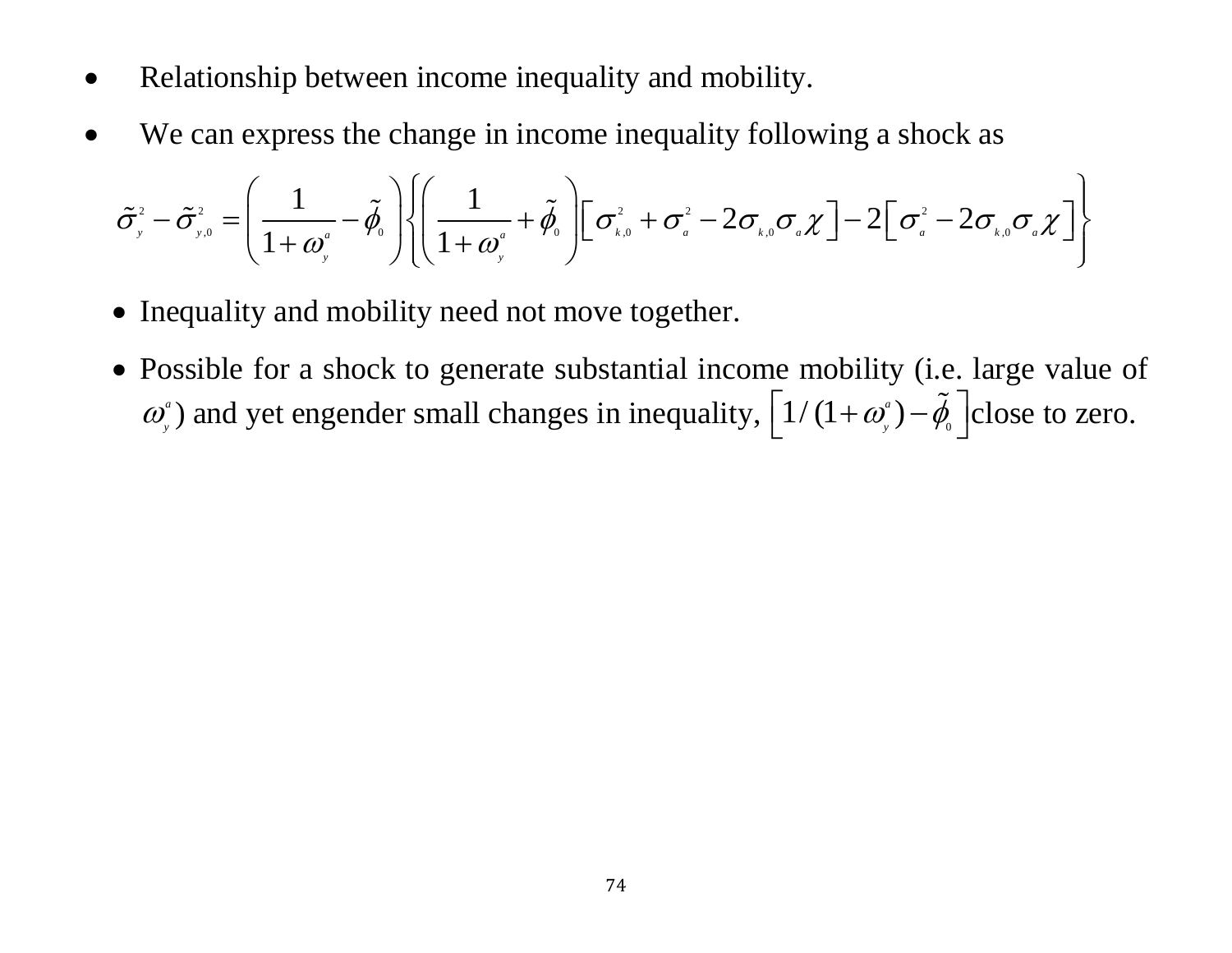- Garcia-Penalosa and Turnovsky perform numerical simulations on mobility in response to two structural changes
	- (i) Increase in productivity
	- (ii) Changes in tax structure
- Critical element is elasticity of labor supply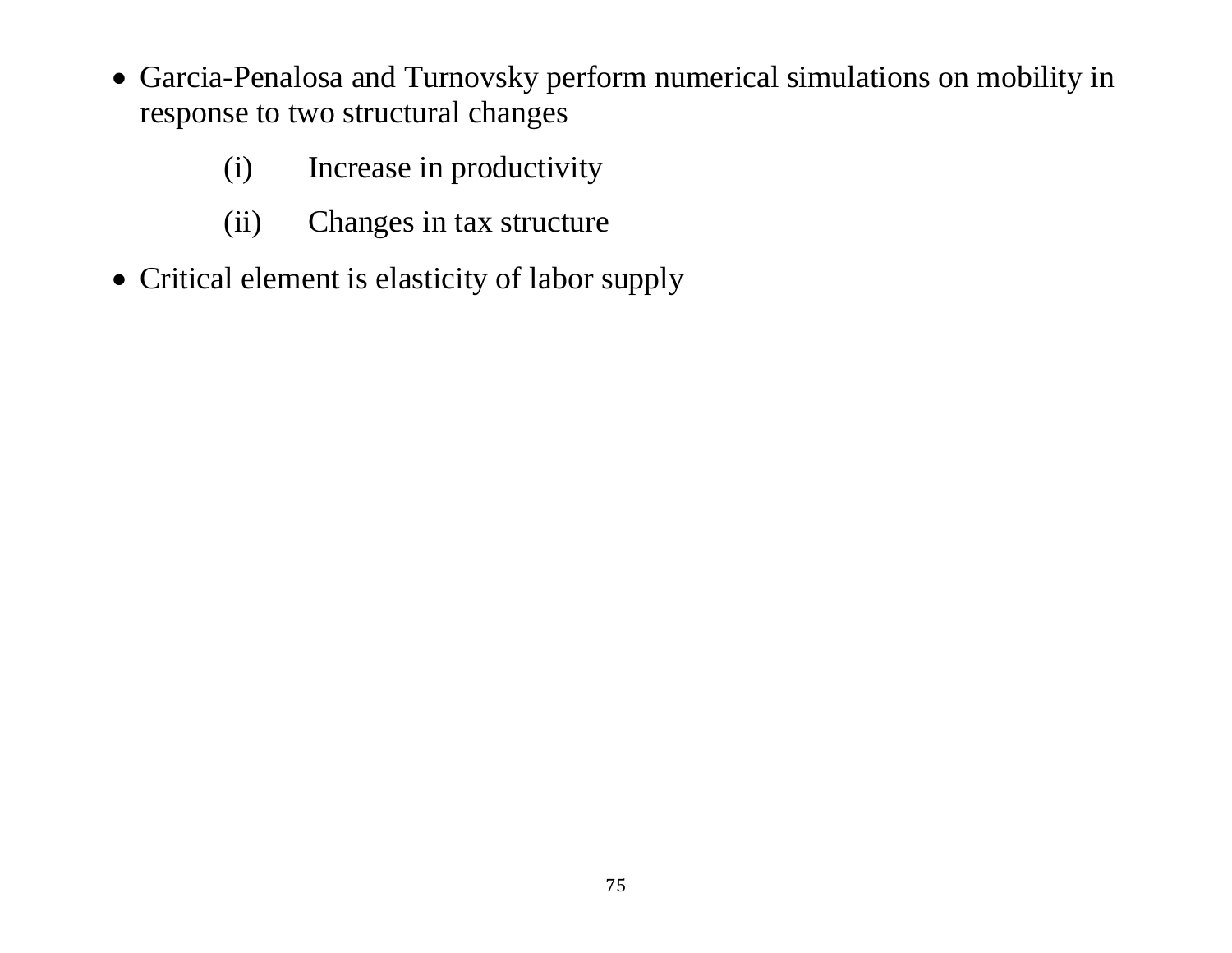#### **Table 1: Increase in productivity**

|                           | Labor                                  |                     |                      | $\sigma$ ,            | $\tilde{\sigma}$    |                      | $\omega_{\iota}$ | $\boldsymbol{\omega}^{\boldsymbol{a}}$ |
|---------------------------|----------------------------------------|---------------------|----------------------|-----------------------|---------------------|----------------------|------------------|----------------------------------------|
| <b>Base:</b><br>$A = 1.5$ | 0.277                                  | 1.804               | 0.771                | 14                    | 1.422               | 0.676                | $\blacksquare$   |                                        |
| $A = 2$                   | 0.280<br>L(0)<br>0.277<br>ப<br>$(0\%)$ | 2.771<br>$(+53.6%)$ | 1.184<br>$(+53.6\%)$ | 13.575<br>$(-3.03\%)$ | 1.386<br>$(-2.57%)$ | 0.669<br>$(-1.10\%)$ | 0.016            | 7.471                                  |

Baseline: Cobb-Douglas ( $\rho = 0$ ,  $\varepsilon = 1$ ) and labor supply elasticity of  $\eta = 1.75$ 

Low elasticity of the labor supply:  $\eta = 1.0$  (and Cobb-Douglas production)

|                           | Labor                                  |                      |                     | $\tilde{\sigma}^2_{\nu}$ | $\tilde{\sigma}^2$   | -≃2                  | $\omega_{\iota}$ | $\boldsymbol{\omega}^{\boldsymbol{a}}$ |
|---------------------------|----------------------------------------|----------------------|---------------------|--------------------------|----------------------|----------------------|------------------|----------------------------------------|
| <b>Base:</b><br>$A = 1.5$ | 0.401                                  | 2.614                | 1.117               | 14                       | 0.990                | 0.875                |                  |                                        |
| $A = 2$                   | 0.405<br>L(0)<br>0.401<br>◡<br>$(0\%)$ | 4.015<br>$(+53.6\%)$ | 1.716<br>$(+53.6%)$ | 13.590<br>$(-2.93%)$     | 0.970<br>$(-2.05\%)$ | 0.862<br>$(-1.44\%)$ | 0.016            | 5.157                                  |

High elasticity of substitution in production:  $\rho = -0.13$ ,  $\varepsilon = 1.15$  (and labor supply elasticity of  $\eta = 1.75$ )

|                           | Labor                                     |                      |                     | $\tilde{\sigma}_{\scriptscriptstyle L}^2$ | $\tilde{\sigma}^2$  | $\tilde{=}^7$        | $\omega_{\iota}$         | $\omega^a$ |
|---------------------------|-------------------------------------------|----------------------|---------------------|-------------------------------------------|---------------------|----------------------|--------------------------|------------|
| <b>Base:</b><br>$A = 1.5$ | 0.256                                     | 2.472                | 0.876               | 14                                        | 2.354               | 0.779                | $\overline{\phantom{a}}$ |            |
| $A = 2$                   | 0.252<br>L(0)<br>0.250<br>ப<br>$(-2.18%)$ | 4.222<br>$(+70.8\%)$ | 1.433<br>$(+63.6%)$ | 13.820<br>$(-1.28\%)$                     | 2.651<br>$(+12.6%)$ | 0.803<br>$(+3.11\%)$ | 0.007                    | 5.662      |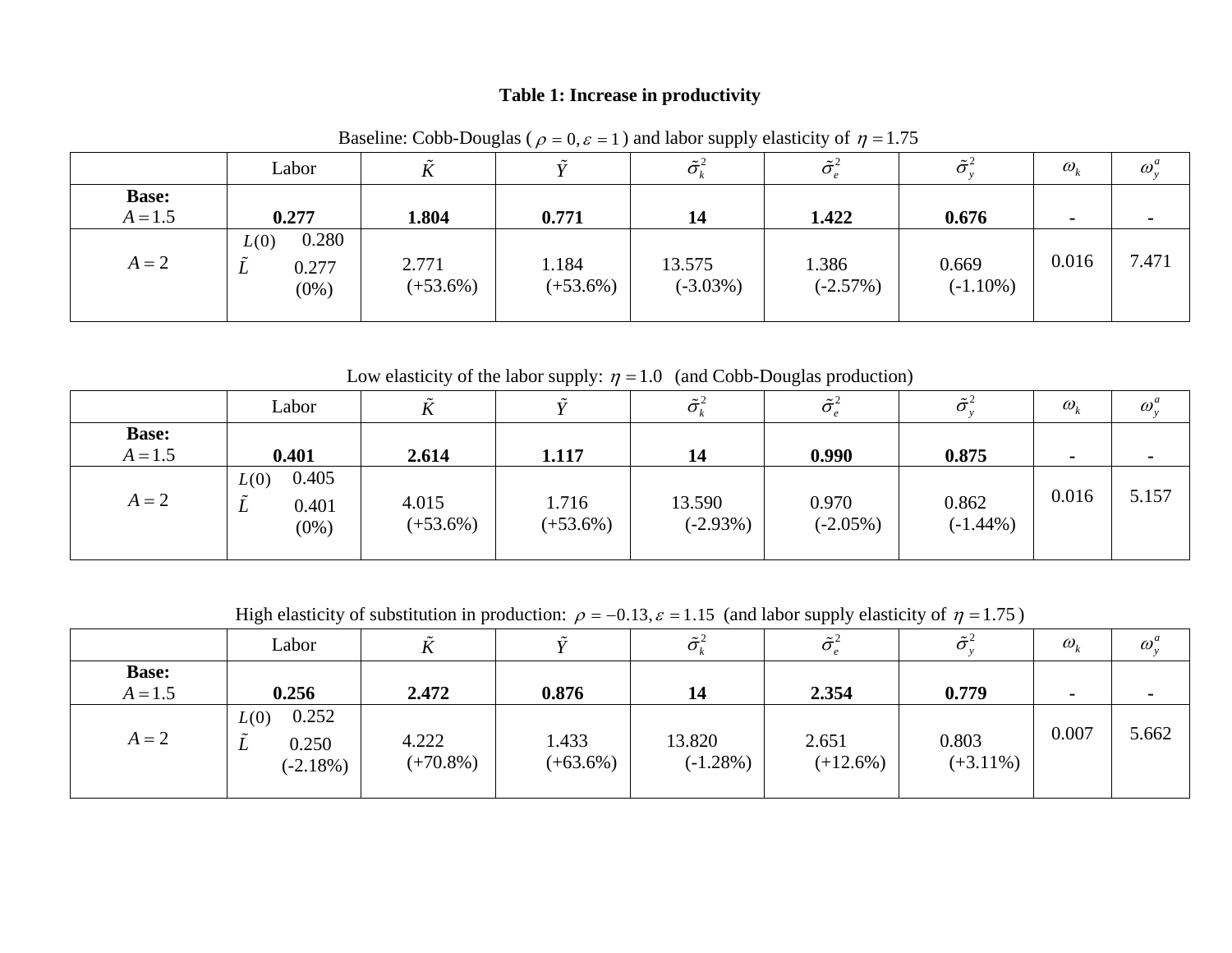### **Table 2: Fiscal changes**

|                                                                                                                | Labor                       | K     |       | $\tilde{\sigma}_k^2$ | $\tilde{\sigma}^2_e$ | $\tilde{\sigma}_{\rm v}^2$ | $\omega_{\scriptscriptstyle{k}}$ | $\omega_{v}^{a}$ |
|----------------------------------------------------------------------------------------------------------------|-----------------------------|-------|-------|----------------------|----------------------|----------------------------|----------------------------------|------------------|
| <b>Base:</b> $\tau_w = \tau_k = g = 0.22$                                                                      | 0.277                       | 1.804 | 0.771 | 14                   | 1.422                | 0.676                      | $\blacksquare$                   |                  |
| Expenditure/tax reduction<br>$\tau_w = \tau_k = g = 0.17$                                                      | 0.278<br>L(0)<br>0.277<br>L | 1.979 | 0.795 | 13.890               | 1.413                | 0.674                      | 0.004                            | 7.368            |
| Shift in the tax burden:<br>Reduction in capital income tax<br>$\tau_k = 0.17$ , $\tau_w = 0.245$ , $g = 0.22$ | $L(0)$ 0.271<br>L<br>0.270  | 1.933 | 0.776 | 13.920               | 1.650                | 0.601                      | 0.003                            | 9.106            |
| Shift in the tax burden:<br>Reduction in labor income tax<br>$\tau_{k} = 0.322, \tau_{w} = 0.17, g = 0.22$     | 0.288<br>L(0)<br>L<br>0.289 | 1.536 | 0.753 | 14.240               | 1.066                | 0.847                      | $-0.009$                         | 5.281            |

Baseline: Cobb-Douglas ( $\rho = 0$ ,  $\varepsilon = 1$ ) and labor supply elasticity of  $\eta = 1.75$ 

|  |  | Low elasticity of the labor supply: $\eta = 1.0$ (and Cobb-Douglas production) |  |
|--|--|--------------------------------------------------------------------------------|--|
|  |  |                                                                                |  |

|                                                                                                                | Labor                       |       |       | $\tilde{\sigma}^2_k$ | $\tilde{\sigma}^2_{\scriptscriptstyle\rho}$ | $\tilde{\sigma}_{\rm v}^2$ | $\omega_{\scriptscriptstyle{k}}$ | $\omega_{v}^{a}$ |
|----------------------------------------------------------------------------------------------------------------|-----------------------------|-------|-------|----------------------|---------------------------------------------|----------------------------|----------------------------------|------------------|
| <b>Base:</b> $\tau_w = \tau_k = g = 0.22$                                                                      | 0.401                       | 2.614 | 1.117 | 14                   | 0.991                                       | 0.875                      |                                  |                  |
| Expenditure/tax<br>reduction $\tau_w = \tau_k = g = 0.17$                                                      | $L(0)$ 0.402<br>0.401       | 2.868 | 1.152 | 13.894               | 0.985                                       | 0.872                      | 0.004                            | 5.085            |
| Shift in the tax burden:<br>Reduction in capital income tax<br>$\tau_k = 0.17$ , $\tau_w = 0.245$ , $g = 0.22$ | 0.394<br>L(0)<br>L<br>0.394 | 2.813 | 1.130 | 13.919               | 1.129                                       | 0.795                      | 0.003                            | 5.746            |
| Shift in the tax burden:<br>Reduction in labor income tax<br>$\tau_k = 0.321, \tau_w = 0.17, g = 0.22$         | 0.414<br>L(0)<br>L<br>0.416 | 2.202 | 1.082 | 14.250               | 0.775                                       | 1.048                      | $-0.009$                         | 4.077            |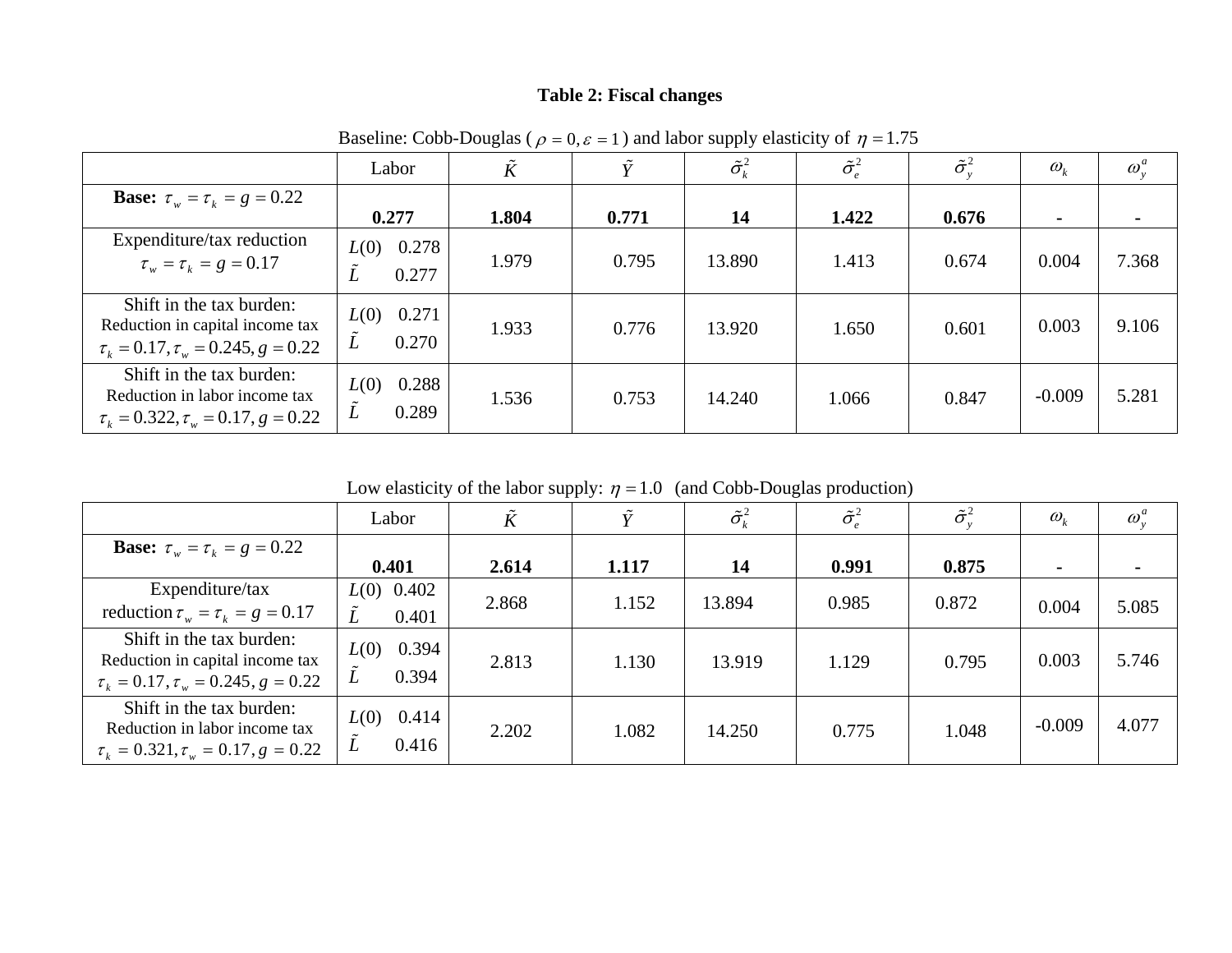#### **Table 2 (continued): Fiscal changes**

|                                                                                                                | Labor                       | $\tilde{K}$ | $\tilde{\mathbf{v}}$ | $\tilde{\sigma}_k^2$ | $\tilde{\sigma}_{e}^{2}$ | $\tilde{\sigma}_{v}^{2}$ | $\omega_{\scriptscriptstyle{k}}$ | $\omega_{v}^{a}$ |
|----------------------------------------------------------------------------------------------------------------|-----------------------------|-------------|----------------------|----------------------|--------------------------|--------------------------|----------------------------------|------------------|
| <b>Base:</b> $\tau_w = \tau_k = g = 0.22$                                                                      | 0.256                       | 2.472       | 0.876                | 14                   | 2.354                    | 0.779                    | $\blacksquare$                   |                  |
| Expenditure/tax reduction<br>$\tau_w = \tau_k = g = 0.17$                                                      | 0.255<br>L(0)<br>0.255      | 2.771       | 0.914                | 13.926               | 2.408                    | 0.783                    | 0.003                            | 5.863            |
| Shift in the tax burden:<br>Reduction in capital income tax<br>$\tau_k = 0.17$ , $\tau_w = 0.254$ , $g = 0.22$ | 0.247<br>L(0)<br>L<br>0.246 | 2.681       | 0.884                | 13.953               | 2.929                    | 0.666                    | 0.002                            | 7.527            |
| Shift in the tax burden:<br>Reduction in labor income tax<br>$\tau_k = 0.298, \tau_w = 0.17, g = 0.22$         | 0.269<br>L(0)<br>Ĺ<br>0.270 | 2.136       | 0.854                | 14.170               | 1.701                    | 0.964                    | $-0.006$                         | 4.494            |

High elasticity of substitution in production:  $\rho = -0.13$ ,  $\varepsilon = 1.15$  (and labor supply elasticity of  $\eta = 1.75$ )